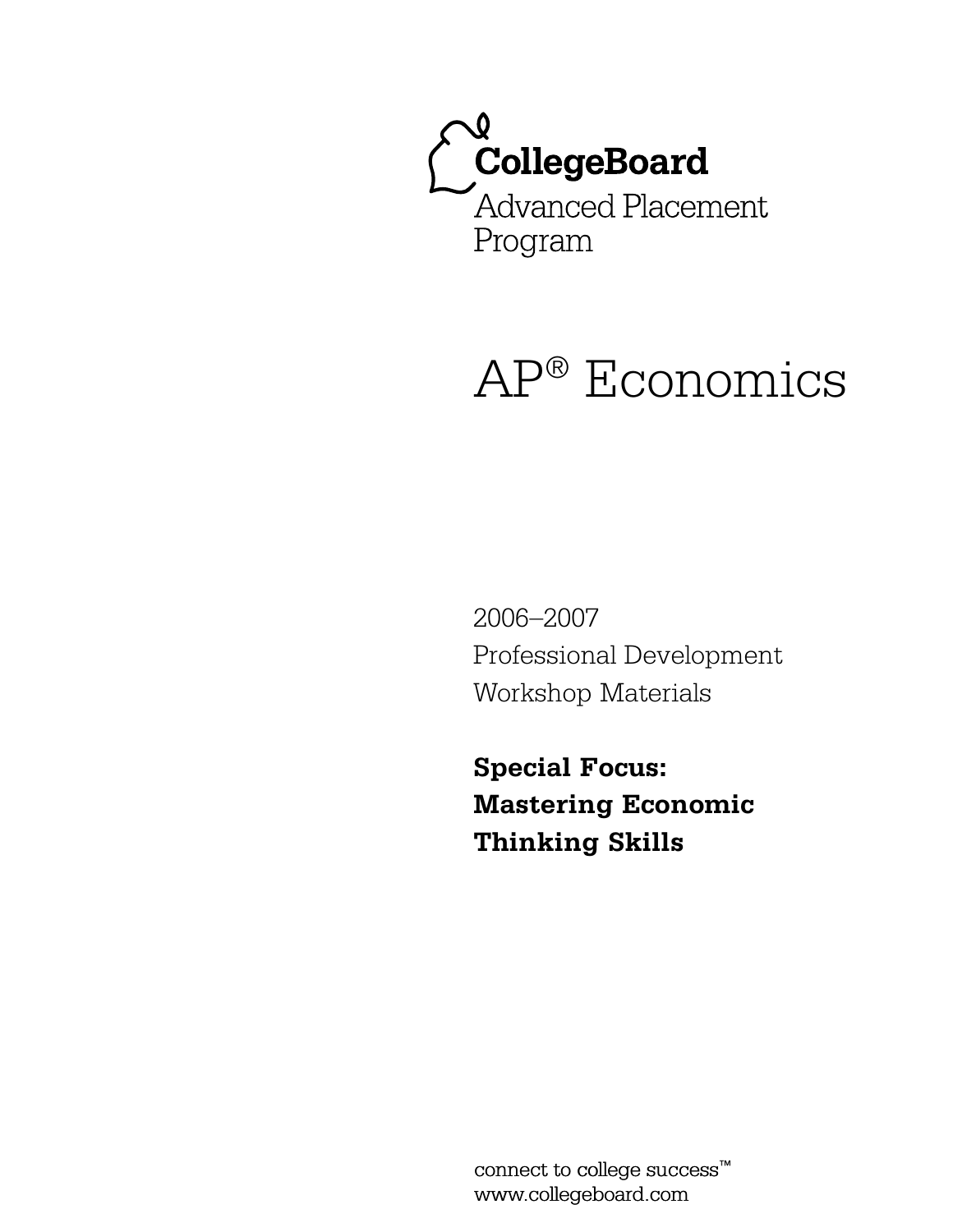# The College Board: Connecting Students to College Success

The College Board is a not-for-profit membership association whose mission is to connect students to college success and opportunity. Founded in 1900, the association is composed of more than 5,000 schools, colleges, universities, and other educational organizations. Each year, the College Board serves seven million students and their parents, 23,000 high schools, and 3,500 colleges through major programs and services in college admissions, guidance, assessment, financial aid, enrollment, and teaching and learning. Among its best-known programs are the SAT®, the PSAT/NMSQT®, and the Advanced Placement Program<sup>®</sup> (AP<sup>®</sup>). The College Board is committed to the principles of excellence and equity, and that commitment is embodied in all of its programs, services, activities, and concerns.

# **Equity Policy Statement**

The College Board and the Advanced Placement Program encourage teachers, AP Coordinators, and school administrators to make equitable access a guiding principle for their AP programs. The College Board is committed to the principle that all students deserve an opportunity to participate in rigorous and academically challenging courses and programs. All students who are willing to accept the challenge of a rigorous academic curriculum should be considered for admission to AP courses. The Board encourages the elimination of barriers that restrict access to AP courses for students from ethnic, racial, and socioeconomic groups that have been traditionally underrepresented in the AP Program. Schools should make every effort to ensure that their AP classes reflect the diversity of their student population. For more information about equity and access in principle and practice, contact the National Office in New York.

© 2006 The College Board. All rights reserved. College Board, AP Central, APCD, Advanced Placement Program, AP, AP Vertical Teams, CollegeEd, Pre-AP, SAT, and the acorn logo are registered trademarks of the College Board. Admitted Class evaluation Service, connect to college success, MyRoad, SAT Professional Development, SAT Readiness Program, Setting the Cornerstones, and The Official SAT Teacher's Guide are trademarks owned by the College Board. PSAT/NMSQT is a registered trademark of the College Board and National Merit Scholarship Corporation. All other products and services may be trademarks of their respective owners. Permission to use copyrighted College Board materials may be requested online at: www.collegeboard.com/inquiry/cbpermit.html.

Visit the College Board on the Web: www.collegeboard.com. AP Central is the official online home for the AP Program and Pre-AP: apcentral.collegeboard.com.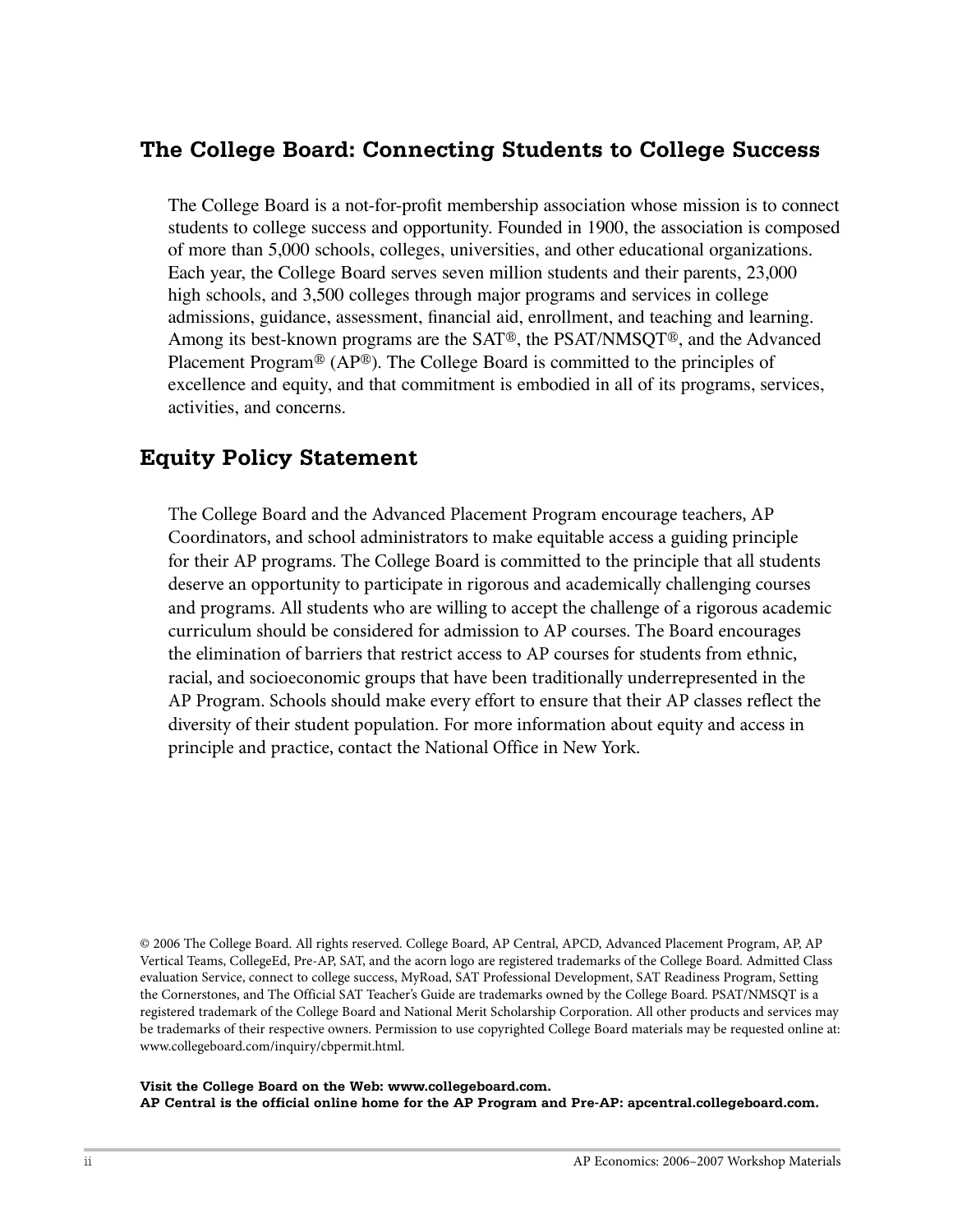# **Special Focus: Mastering Economic Thinking Skills**

| Introduction                                                                                                                                                                                                                   |  |
|--------------------------------------------------------------------------------------------------------------------------------------------------------------------------------------------------------------------------------|--|
| Focusing on Marginal Thinking and Game Theory in Microeconomics                                                                                                                                                                |  |
| Marginal Thinking: Key Concepts and Questions                                                                                                                                                                                  |  |
| <b>Teaching About Game Theory</b>                                                                                                                                                                                              |  |
| Focusing on the Phillips Curve and Exchange Rates in Macroeconomics                                                                                                                                                            |  |
| Teaching About Foreign Exchange                                                                                                                                                                                                |  |
| The Short Run and Long Run Phillips Curves                                                                                                                                                                                     |  |
| Example to the summarized the set of the set of the set of the set of the set of the set of the set of the set of the set of the set of the set of the set of the set of the set of the set of the set of the set of the set o |  |
|                                                                                                                                                                                                                                |  |

 **Important Note:** The following set of materials is organized around a particular theme, or "special focus," that reflects important topics in the AP Economics course. The materials are intended to provide teachers with resources and classroom ideas relating to these topics. The special focus, as well as the specific content of the materials, cannot and should not be taken as an indication that a particular topic will appear on the AP Exam.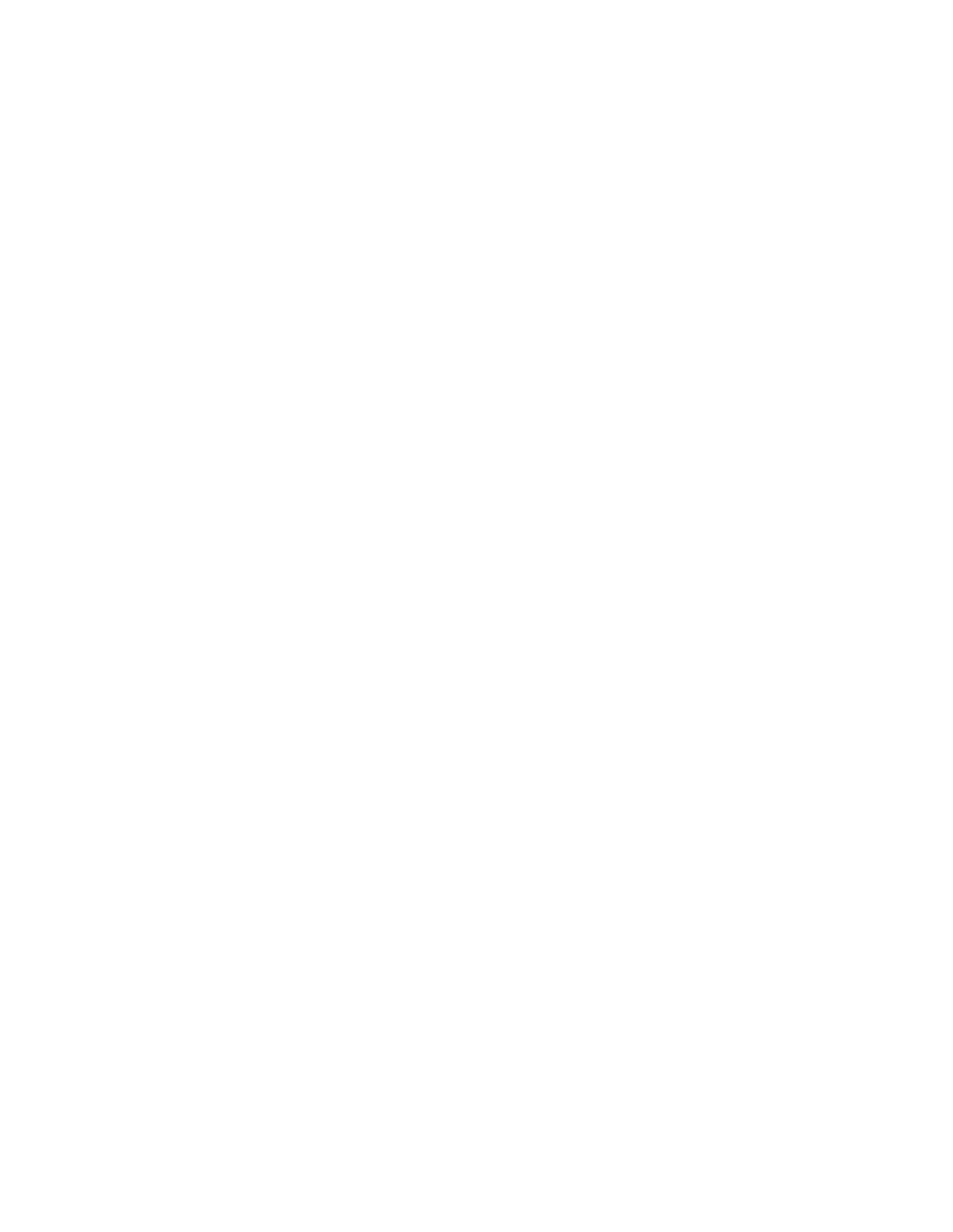# **Introduction**

Peggy Pride St. Louis University High School St. Louis, Missouri

> As editor of the project that produced the lessons contained in this package, I was charged with the task of deciding which topics in microeconomics and macroeconomics to assign to my very capable writers. From my years of experience on the AP Economics Development Committee, I knew that a few topics in each area were new and perplexing to both students and teachers. From my years of experience as an AP Economics teacher, I also knew that some topics needed either a fresh look or more coverage.

The lessons included here are filled with ideas and activities to help develop the economic thinking skills of your students. A strong economics curriculum will include activities that help students see the connections between the concepts and feel comfortable with topics that are both easy and complex.

- **•** The essays introducing the micro- and macroeconomics lessons provide key background information on the placement of the lesson topics in the curriculum and their importance to the course as a whole.
- **•** The lesson plan on marginal thinking weaves the topic of marginal thinking into many aspects of your microeconomics course. It focuses on the role of marginalism in decision making for consumers, firms, and governments. Soon students will be chanting the mantra: MB, MU, MP, MC, MR, MRP, MRC, MSC, and MSB!
- The lesson plan on game theory, a relatively new topic for the microeconomics curriculum, will challenge students to think in new ways about how firms make decisions. Further, this lesson will help them to see decision making in their own lives in an altered way.
- **•** The lesson plan on the Phillips curve, another challenging topic, provides a focused, specific set of materials to help you teach the topic in a clear, understandable way. Placing this lesson after the development of the AS/AD model will aid student understanding related to changes in AD and AS and how these changes affect the level of output, employment, and the price level.
- **•** The lesson plan on foreign exchange will assist you in clearly showing that the foreign exchange market is a two-sided demand/supply concept. When one nation demands another's currency, the other nation must be willing to supply its own currency to trade. Sounds easy, but it is a complex idea to master.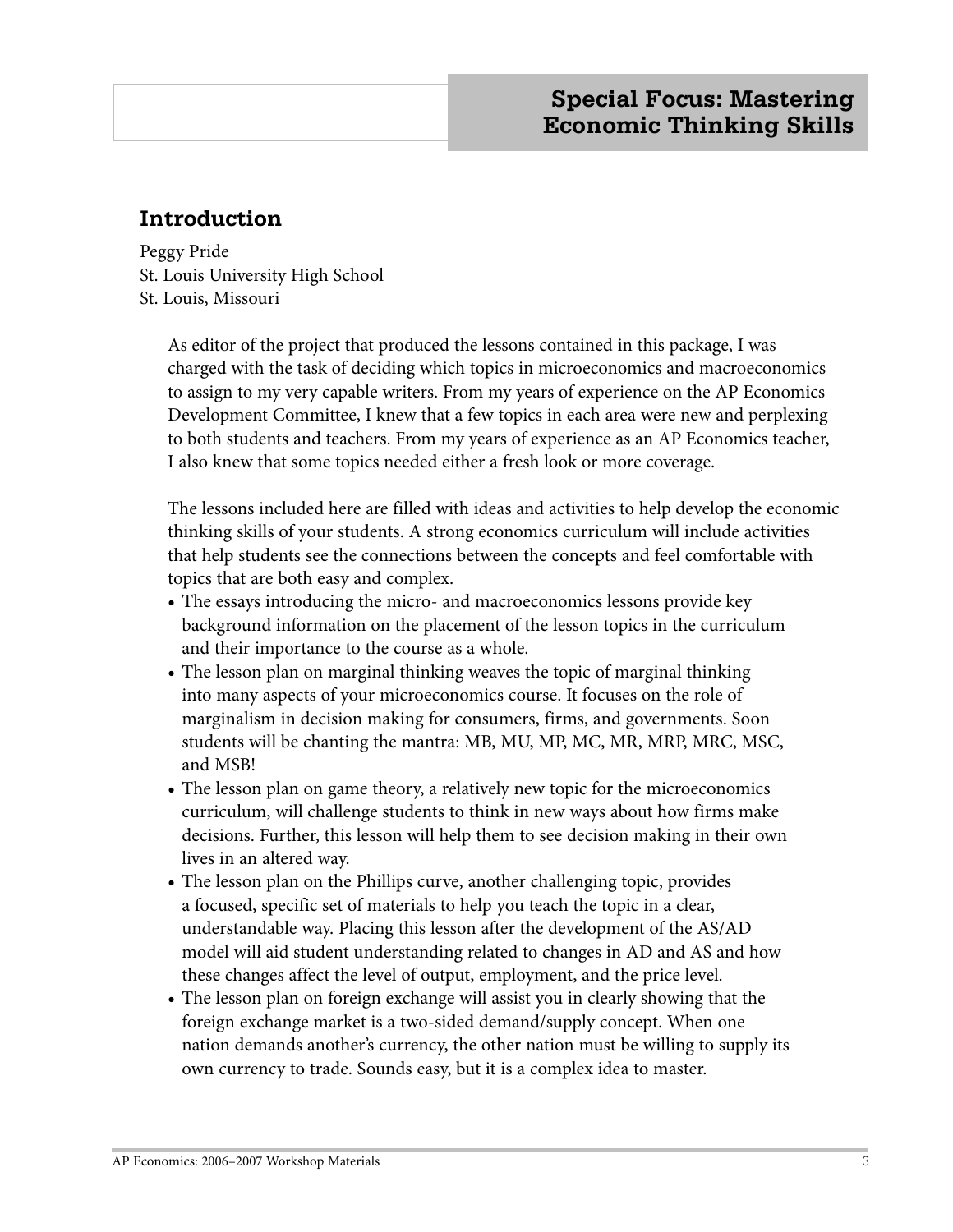The authors of these lessons are expert economic educators representing both secondary schools and universities. They were selected for their in-depth knowledge and skillful methods of presentation. I am proud to share their excellent lessons and essays, and I thank these authors for their high-quality work. All of the authors have created multiplechoice and free-response questions different from those that have appeared on past AP Exams. These questions will challenge your students and help in their preparation for the AP Exams. You will be well served if you adopt these materials for use in your class.

The AP Economics Development Committee is ever vigilant in surveying representative colleges and updating the AP curriculum, when needed, with the most current topics and treatments taught at the university level. Committee members provide challenging yet pertinent questions each year that assess the skill levels of our students. I am hopeful that these lessons can bestow on both you and your students a renewed sense that economics is fun and worthwhile as a subject of study and enjoyment.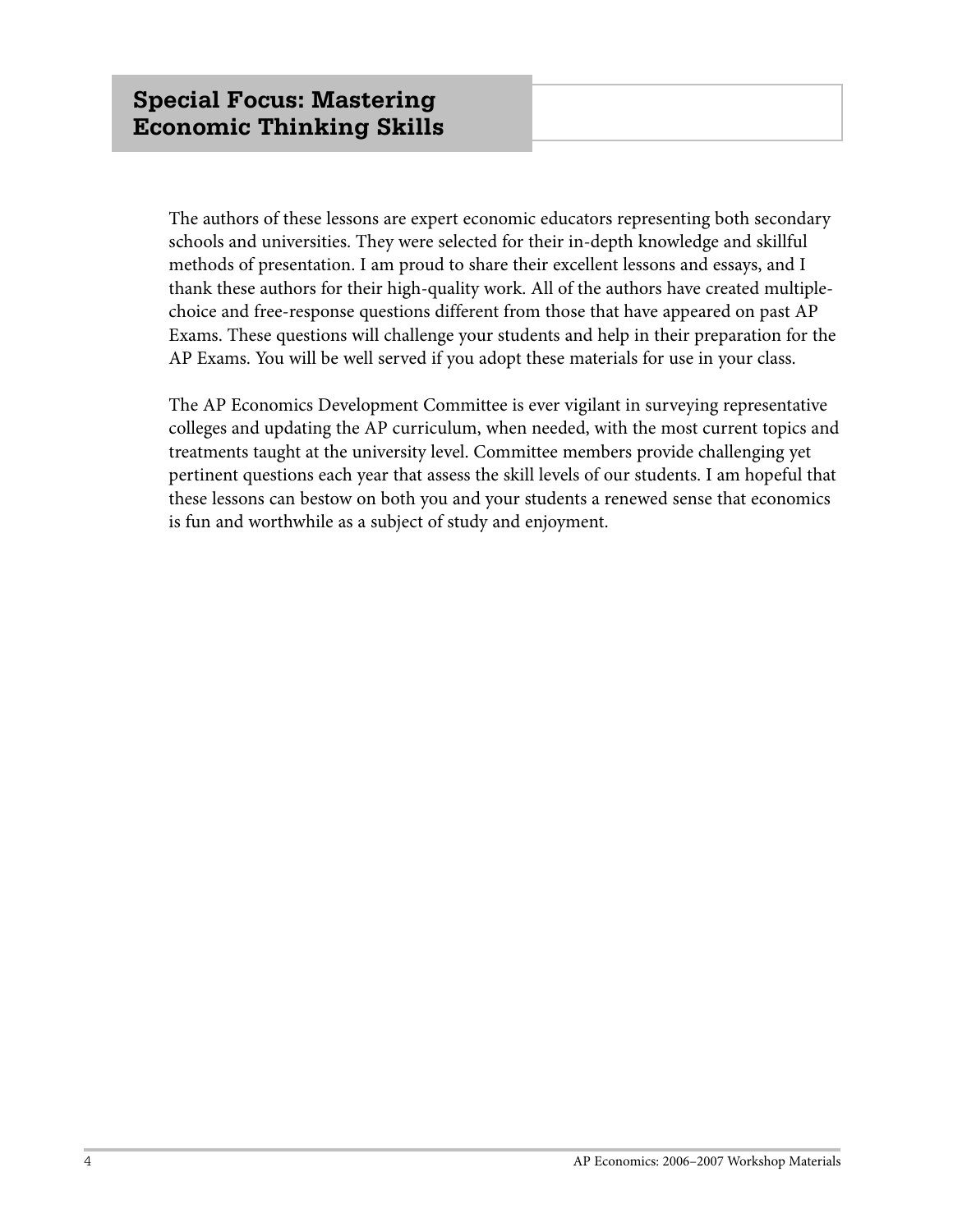# **Focusing on Marginal Thinking and Game Theory in Microeconomics**

Eric Dodge Hanover College Hanover, Indiana

> The study, practice, and teaching of microeconomics has been fairly straightforward for many years. When teaching the subject at its most basic level, we attempt to explain how individual decision makers allocate scarce resources in the most efficient possible manner. The theoretical technique used to explain the decision-making process, marginal analysis, has been a part of the AP curriculum since the beginning, but it never hurts to reemphasize such a critical tool in any economist's toolbox. This year, Dr. Pamela Schmitt of the United States Naval Academy has produced lesson plans and activities that stress the role that "marginal thinking" plays in economics. If your students can see how so many microeconomic decisions are made at the margin, success on the AP Exam will surely follow.

> While most microeconomic models, and the tool of marginal analysis, have been with us for a while, the study of game theory is relatively new to the AP curriculum. Dr. Margaret Ray of the University of Mary Washington tackles this growing field of economics so that you can prepare your students for topic areas that are likely to see increased coverage on future AP Microeconomics Exams.

## **Marginal Thinking**

Marginal thinking, or marginal analysis, has been a part of economics since the mid-1800s with the writings of British economist William Stanley Jevons.<sup>1</sup> Though certainly not the first to discuss utility or value, Jevons greatly advanced the study of utility theory, including a more formal development of the concept of marginal utility.<sup>2</sup> A more thorough distinction between total and marginal utility essentially explained Adam Smith's water-diamond paradox and led to a description of the equimarginal principle that is still taught today as the consumer's equilibrium. Though his writings were not

<sup>1</sup> For more reading, see *A History of Economic Theory and Method*, 4th ed., by Robert B. Ekelund Jr. and Robert F. Hébert.

<sup>2</sup> Carl Menger, an Austrian economist working independently of Jevons, also pushed the frontiers of utility theory in the mid- to late-nineteenth century.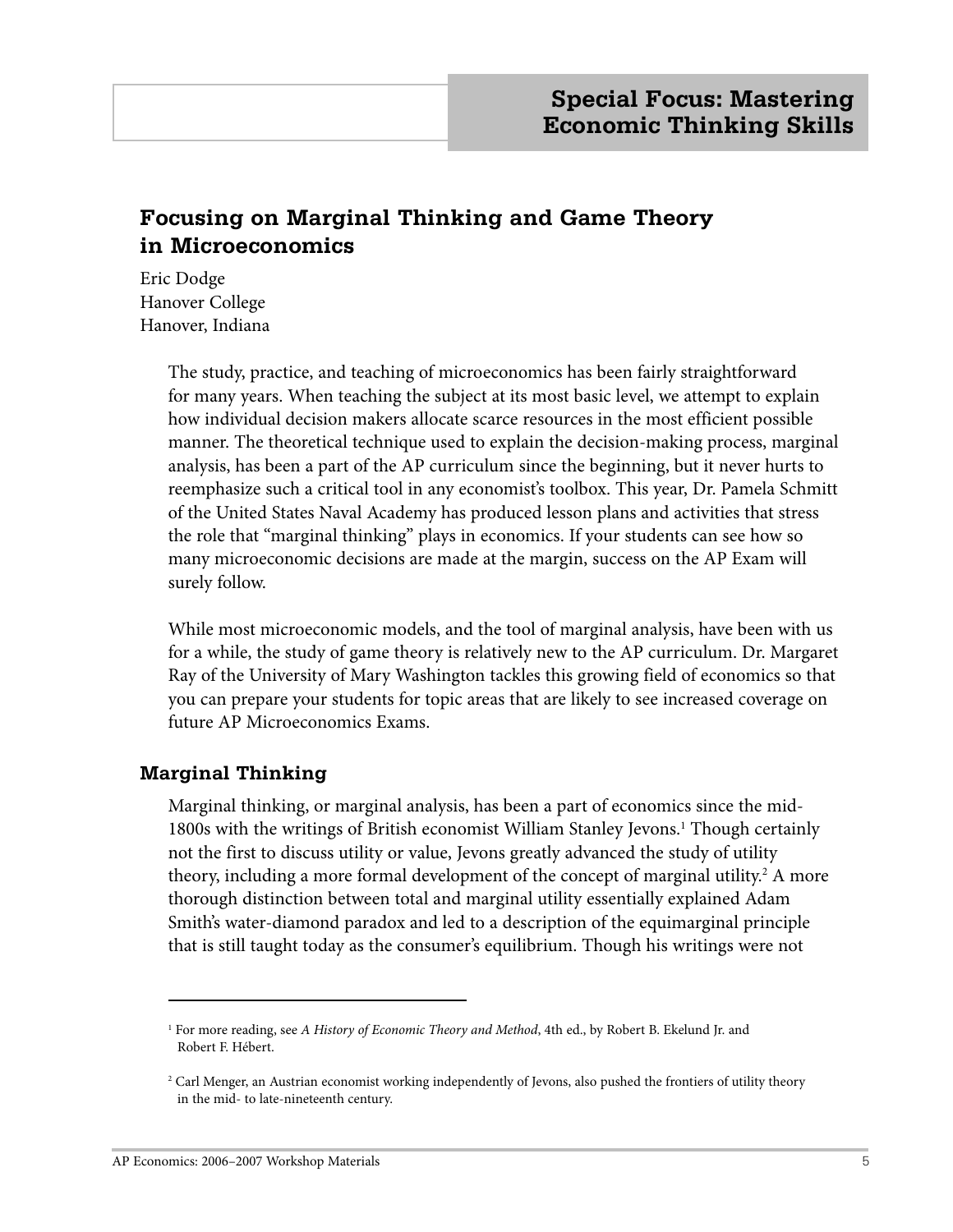widely read by his contemporaries, his work on marginal utility and value are the motivation for our current theory of demand.

So marginal thinking has been around for 150 years, and it has been a part of the AP curriculum since the beginning. Why spend time in the pages that follow, rehashing concepts that, for most economists, seem almost to be no-brainers? The reason is that mastery of marginal thinking is perhaps the single most effective way to prepare your students for the AP Exam and for the college curriculum.

Most college and university principles of economics courses teach the intuitive appeal of marginal thinking by stressing the idea that rational decision makers will not engage in the next unit of an activity if the additional costs outweigh the additional benefits. Working backward from what a rational person would not do, one can convince students that a person's best decision is to stop at the point where the marginal costs are exactly equal to the marginal benefits of the next unit. This intuition is then converted into a graphical device that illustrates both diminishing marginal benefit (or utility) and increasing marginal cost. The principles courses, like the AP course, use and reuse this intuitive/graphical technique in the production/cost framework, in coverage of resource markets, and often in the presentation of market failure and externalities. At the intermediate microeconomics theory level, this same intuition is typically reinforced with calculus and new graphical techniques, such as indifference curves and production isoquants. Beyond the intermediate level, colleges and universities offer economic elective courses in a variety of specialized fields (labor, environment, international trade, just to name a few), but the technique of marginal thinking runs throughout these very different areas of study. It is safe to say that if students are not well grounded in marginal thinking at the principles level, they will struggle mightily in future economics courses.

## **Game Theory**

An emerging area of microeconomics, game theory, has enjoyed growing popularity as a way to model cooperative and competitive behavior between oligopolies, and as a result game theory has gradually been added to the AP Microeconomics curriculum.

Early oligopoly theory was pioneered by Antoine-Augustin Cournot (1838) when he added one seller to his monopoly model. The Cournot duopoly laid the foundation for much of the work on imperfect competition that we continue to teach as game theory. A century later, mathematician John von Neumann and economist Oskar Morgenstern developed the formal theory of games, and since then both the theoretical and practical aspects of game theory have continued to be the focus of many economists. The 2005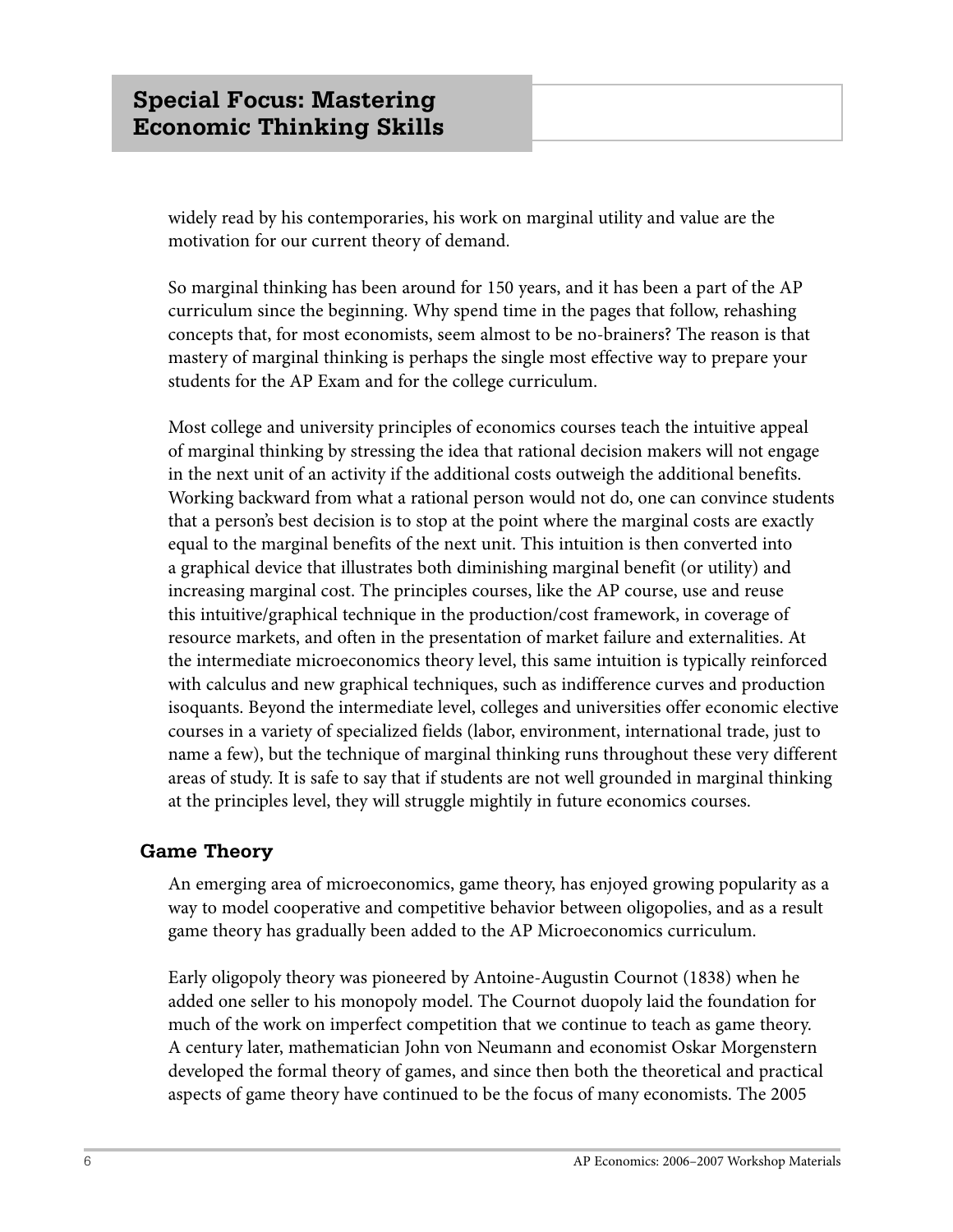Nobel Prize in Economic Sciences was awarded to Robert J. Aumann and Thomas C. Schelling for their work in game theory.<sup>3</sup> Modern advancements in game theory, including those of Aumann and Schelling, have been used to improve labor negotiations, mediate conflicts between nations, and model pricing and advertising strategies of competing firms.

In today's college principles classroom, like in the AP curriculum, game theory is typically limited to presentation of the prisoners' dilemma, which is both intuitively appealing and doable for students with limited mathematical backgrounds. With the prisoners' dilemma, we can teach dominant strategies and the pure Nash equilibrium, but the constraints of the calendar and the mathematical nature of game theory require that more advanced models be reserved for the intermediate microeconomics class or upper-level electives. One area of economics in which college students receive extensive coverage of game theory is industrial economics, or industrial organization. This course usually begins with the presumption that firms almost never operate in perfect markets, and so they are constantly engaged in strategic behavior with, or against, close rivals. The prisoners' dilemma is presented but with the acknowledgment that the game is repeated many, many times. The pure Nash equilibrium is expanded to the concept of a mixed equilibrium, where players, having no dominant strategy, can choose an optimal way to randomize actions. Some rigorous undergraduate courses use linear algebra to solve complicated game systems, but most rely upon calculus and algebra.

It is highly doubtful that the AP curriculum will, at least in the near future, move coverage of game theory too far beyond the prisoners' dilemma, dominant strategy, and the Nash equilibrium. The lesson provided in these materials offers a helpful glossary of those terms and practice with the tool of payoff matrices. So far, game theory questions have not been found on the free-response section of the AP Exam. However, if AP teachers begin to challenge their students with slightly more complex situations, those students may find themselves "ahead of the game" when future exams begin to cover this growing field of economics.

<sup>3</sup> In 1994 three men—John F. Nash Jr., John C. Harsanyi, and Reinhard Selten—were awarded the Nobel Prize for their work in game theory.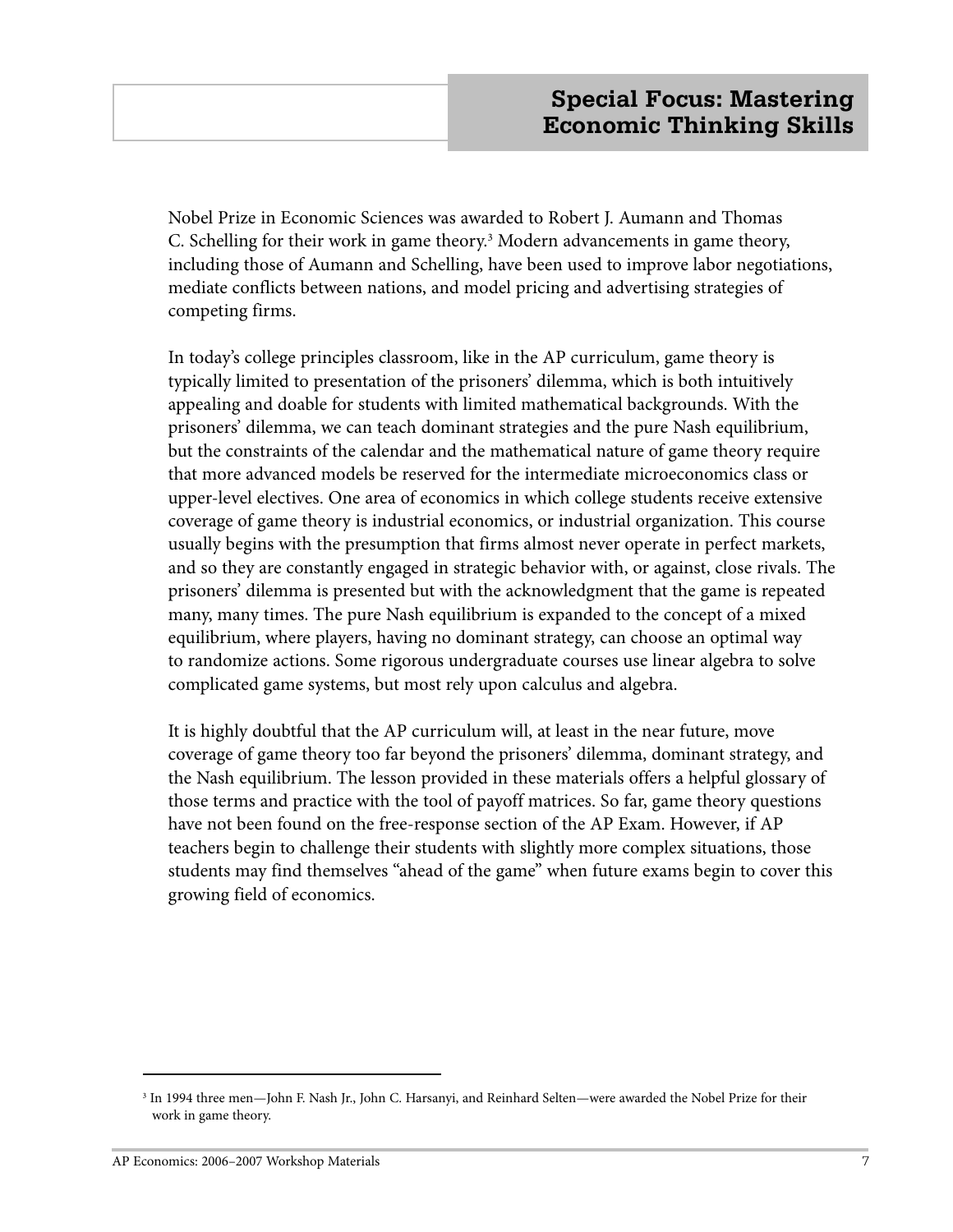# **Marginal Thinking: Key Concepts and Questions**

Pamela M. Schmitt United States Naval Academy Annapolis, Maryland

> A successful principles course in microeconomics will weave concepts of marginal thinking throughout the course design. The comparison between marginal cost and marginal benefits involves decision making at its heart. In making rational choices, individuals must choose based on the premise of the "extra" benefit being equal to the "extra" cost.

## **Outline of Concepts**

- I. Key principle: For allocative efficiency, markets should reach the point where  $MC = MB$ .
	- A. Let's begin by reviewing the basic definition of marginal cost and marginal benefit.
		- 1. **Marginal cost** (MC) is defined as the additional cost incurred to produce one more unit of a good. Specifically, it is the change in total cost (TC) divided by the change in quantity (Q):

$$
MC = \frac{\Delta TC}{\Delta Q}.
$$

 Therefore, marginal cost does not depend on fixed cost. In perfectly competitive markets, the marginal cost curve is an individual firm's supply curve above the shutdown point (the minimum point on the average variable cost, where the firm no longer covers its variable costs).

 2. **Marginal benefit** (MB) is defined as the additional value (utility or satisfaction) received from obtaining another unit of a good. The marginal benefit is therefore a consumer's willingness and ability to pay for a good; this determines the demand for a product.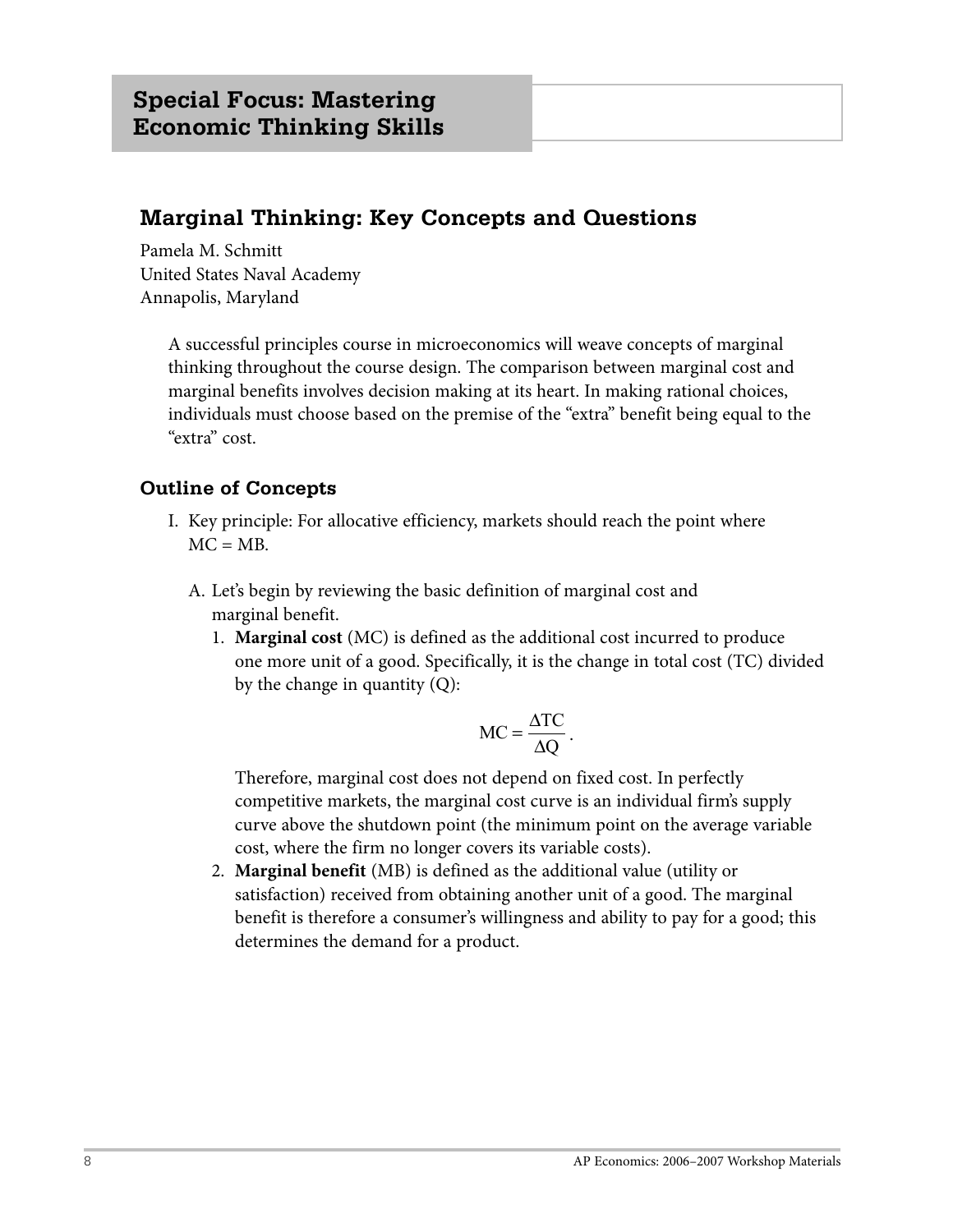

II. Key principle: For profit maximization, firms choose the quantity where  $MC = MR$ .

- A. Let's begin by reviewing the basic definition of marginal revenue. See above for the basic definition of marginal cost.
	- 1. **Marginal revenue** (MR) is defined as the change in total revenues (TR) divided by the change in quantity:

$$
MR = \frac{\Delta TR}{\Delta Q}.
$$

 Recall that the calculation of total revenue is the price a firm charges (P) times the quantity that the firm sells at that price, assuming that the firm charges the same price for all units sold:

$$
TR = P^*Q.
$$

- B. To maximize profits, a firm chooses the quantity where  $MC = MR$ . Therefore, we should review a firm's profit.
	- 1. **Profit** = TR TC. Recall that economic profits consist of the amount of money the firm brings in from sales (TR) minus their costs (TC), which include opportunity costs.
- C. However, MR depends on the type of industry the firm is in. For perfect competition,  $MR = P =$  demand for a firm. This is because perfectly competitive firms are price takers. For a monopoly, MR < P. This is because a monopolist must lower the price of all units of output to sell more.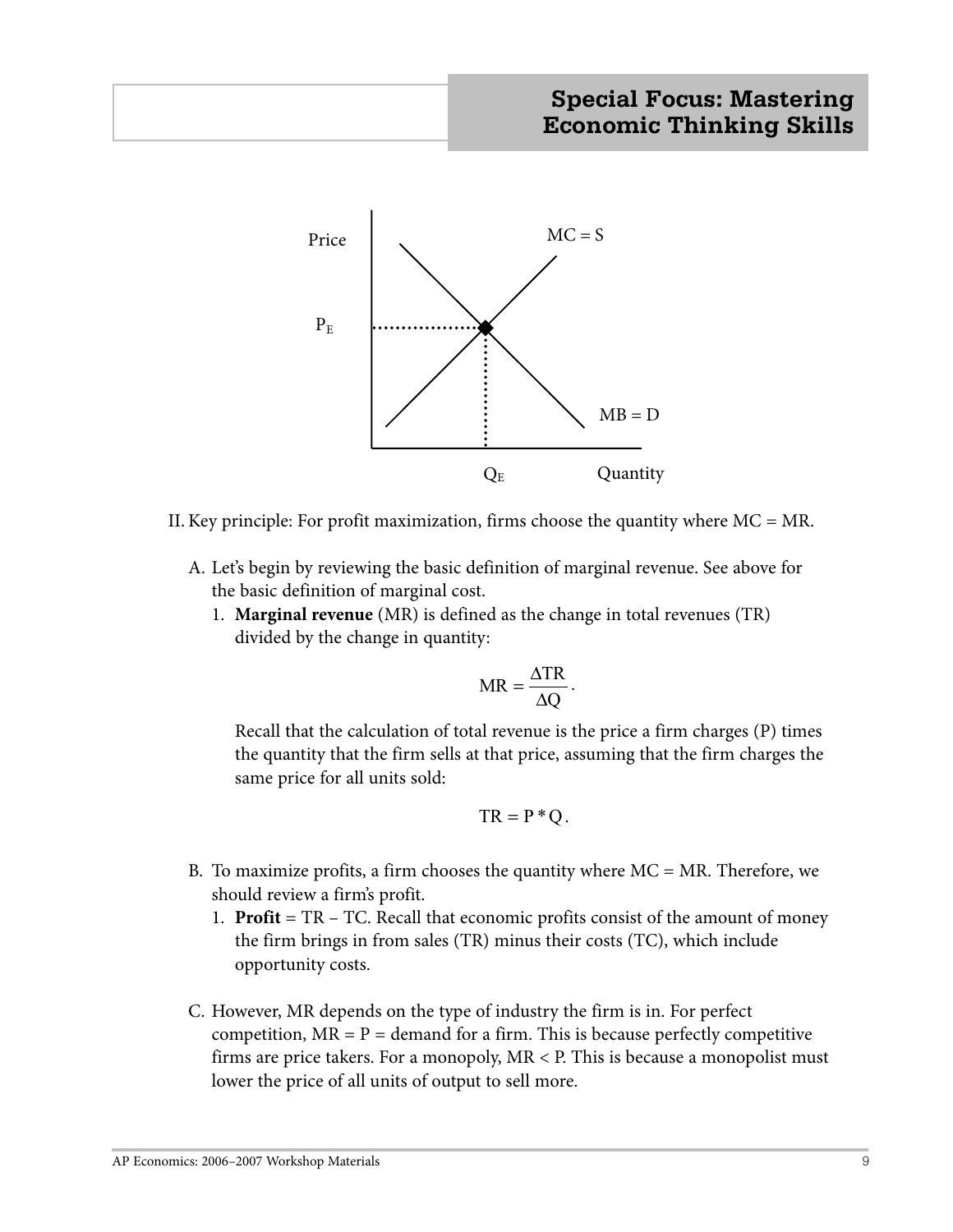As a suggestion for how to teach this key principle in economics:

- 1. Provide a numerical example illustrating that the optimal quantity for a firm to produce is where MC = MR.
- 2. Show the concepts graphically.
- 3. Illustrate how MR varies with industry structure (focusing on the numerical and graphical differences between perfect competition and monopoly).

 For example, the following table illustrates the calculation of MC and MR for **a perfectly competitive firm.**

| Price | Quan- | <b>Total</b>               | Marginal                | <b>Total</b>          | <b>Total</b>              | Total                       | Marginal                   | Profit        |
|-------|-------|----------------------------|-------------------------|-----------------------|---------------------------|-----------------------------|----------------------------|---------------|
|       | tity  | Revenue<br>(TR)<br>$P * Q$ | Revenue<br>(MR)<br>TR/Q | Fixed<br>Cost<br>(FC) | Variable<br>Cost<br>(TVC) | Cost<br>$(TC) =$<br>$(FC +$ | Cost<br>$(MC) =$<br>(TC/Q) | (TR)<br>$-TC$ |
|       |       |                            |                         |                       |                           | TVC)                        |                            |               |
| 5     | 10    | 50                         |                         | 50                    | 20                        | 70                          |                            | $-20$         |
| 5     | 15    | 75                         | 5                       | 50                    | 35                        | 85                          | 3                          | $-10$         |
| 5     | 20    | 100                        | 5                       | 50                    | 40                        | 90                          | $\mathbf{1}$               | 10            |
| 5     | 25    | 125                        | 5                       | 50                    | 55                        | 105                         | 3                          | 20            |
| 5     | 30    | 150                        | 5                       | 50                    | 75                        | 125                         | $\overline{4}$             | 25            |
| 5     | 35    | 175                        | 5                       | 50                    | 100                       | 150                         | 5                          | 25            |
| 5     | 40    | 200                        | 5                       | 50                    | 135                       | 185                         | $\overline{7}$             | 15            |
| 5     | 45    | 225                        | 5                       | 50                    | 175                       | 225                         | 8                          | $\mathbf{0}$  |
| 5     | 50    | 250                        | 5                       | 50                    | 225                       | 275                         | 10                         | $-25$         |
| 5     | 55    | 275                        | 5                       | 50                    | 290                       | 340                         | 13                         | $-65$         |
| 5     | 60    | 300                        | 5                       | 50                    | 365                       | 415                         | 15                         | $-115$        |
| 5     | 65    | 325                        | 5                       | 50                    | 450                       | 500                         | 17                         | $-175$        |
| 5     | 70    | 350                        | 5                       | 50                    | 560                       | 610                         | 22                         | $-260$        |
| 5     | 75    | 375                        | 5                       | 50                    | 680                       | 730                         | 24                         | $-355$        |
| 5     | 80    | 400                        | 5                       | 50                    | 820                       | 870                         | 28                         | $-470$        |
| 5     | 85    | 425                        | 5                       | 50                    | 1000                      | 1050                        | 36                         | $-625$        |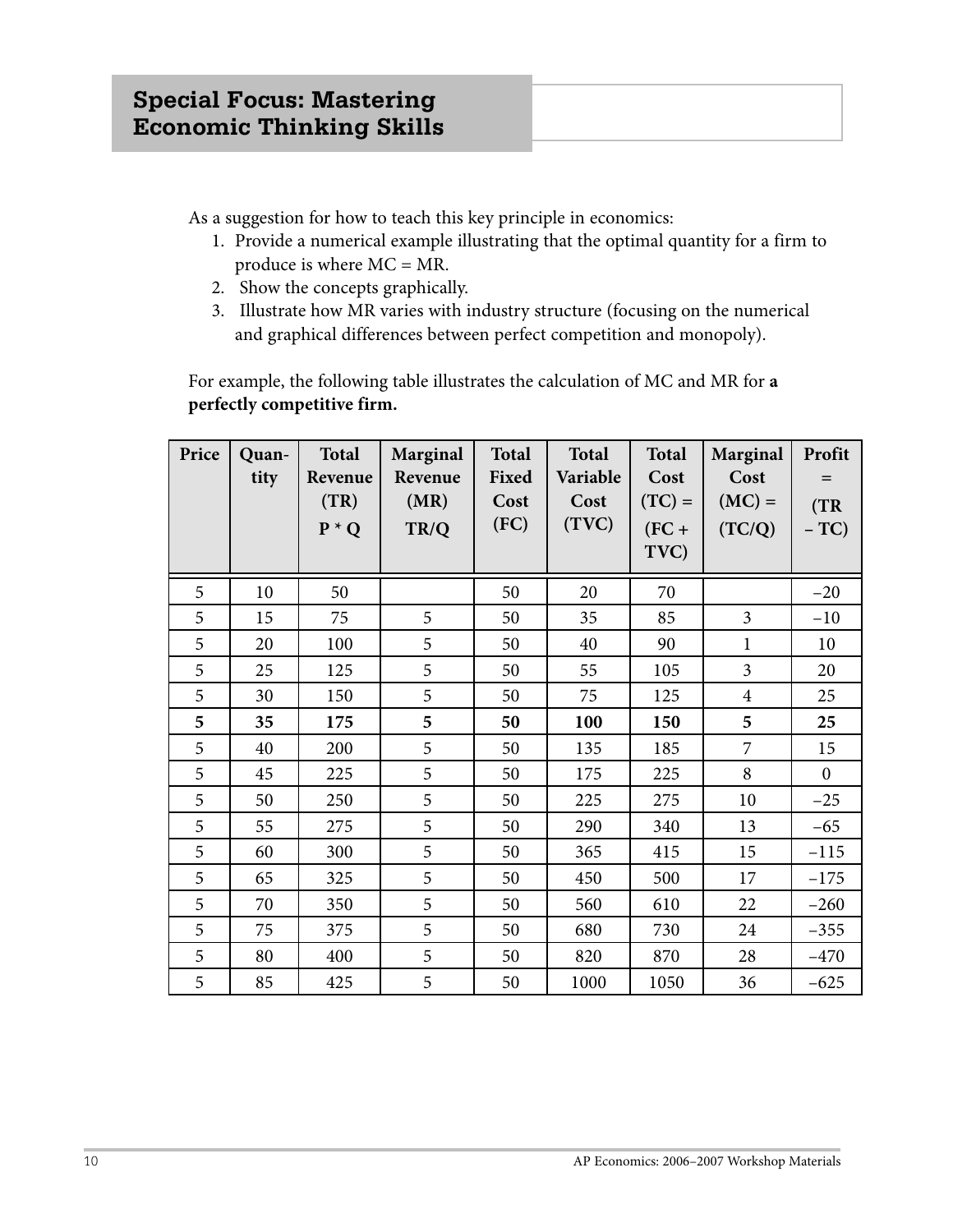

 This next example shows the calculation of MC and MR for **a single-price monopolist.**

| Price | Quan-<br>tity  | <b>Total</b><br>Revenue<br>(TR)<br>$P * Q$ | Marginal<br>Revenue<br>(MR)<br>TR/Q | <b>Total</b><br>Fixed<br>Cost<br>(FC) | <b>Total</b><br>Variable<br>Cost<br>(TVC) | <b>Total</b><br>Cost<br>$(TC) =$<br>$(FC +$<br>TVC) | Marginal<br>Cost<br>$(MC) =$<br>(TC/Q) | Profit<br>(TR)<br>$-TC$ |
|-------|----------------|--------------------------------------------|-------------------------------------|---------------------------------------|-------------------------------------------|-----------------------------------------------------|----------------------------------------|-------------------------|
| 100   | $\mathbf{0}$   | $\mathbf{0}$                               |                                     | 35                                    | 20                                        | 40                                                  |                                        | $-40$                   |
| 95    | $\overline{2}$ | 190                                        | 95                                  | 35                                    | 35                                        | 55                                                  | 7.5                                    | 135                     |
| 90    | $\overline{4}$ | 360                                        | 85                                  | 35                                    | 40                                        | 60                                                  | 2.5                                    | 300                     |
| 85    | 6              | 510                                        | 75                                  | 35                                    | 55                                        | 75                                                  | 7.5                                    | 435                     |
| 80    | 8              | 640                                        | 65                                  | 35                                    | 75                                        | 95                                                  | 10                                     | 545                     |
| 75    | 10             | 750                                        | 55                                  | 35                                    | 100                                       | 120                                                 | 12.5                                   | 630                     |
| 70    | 12             | 840                                        | 45                                  | 35                                    | 135                                       | 155                                                 | 17.5                                   | 685                     |
| 65    | 14             | 910                                        | 35                                  | 35                                    | 175                                       | 195                                                 | 20                                     | 715                     |
| 60    | 16             | 960                                        | 25                                  | 35                                    | 225                                       | 245                                                 | 25                                     | 715                     |
| 55    | 18             | 990                                        | 15                                  | 35                                    | 290                                       | 310                                                 | 32.5                                   | 680                     |
| 50    | 20             | 1000                                       | 5                                   | 35                                    | 365                                       | 385                                                 | 37.5                                   | 615                     |
| 45    | 22             | 990                                        | $-5$                                | 35                                    | 450                                       | 470                                                 | 42.5                                   | 520                     |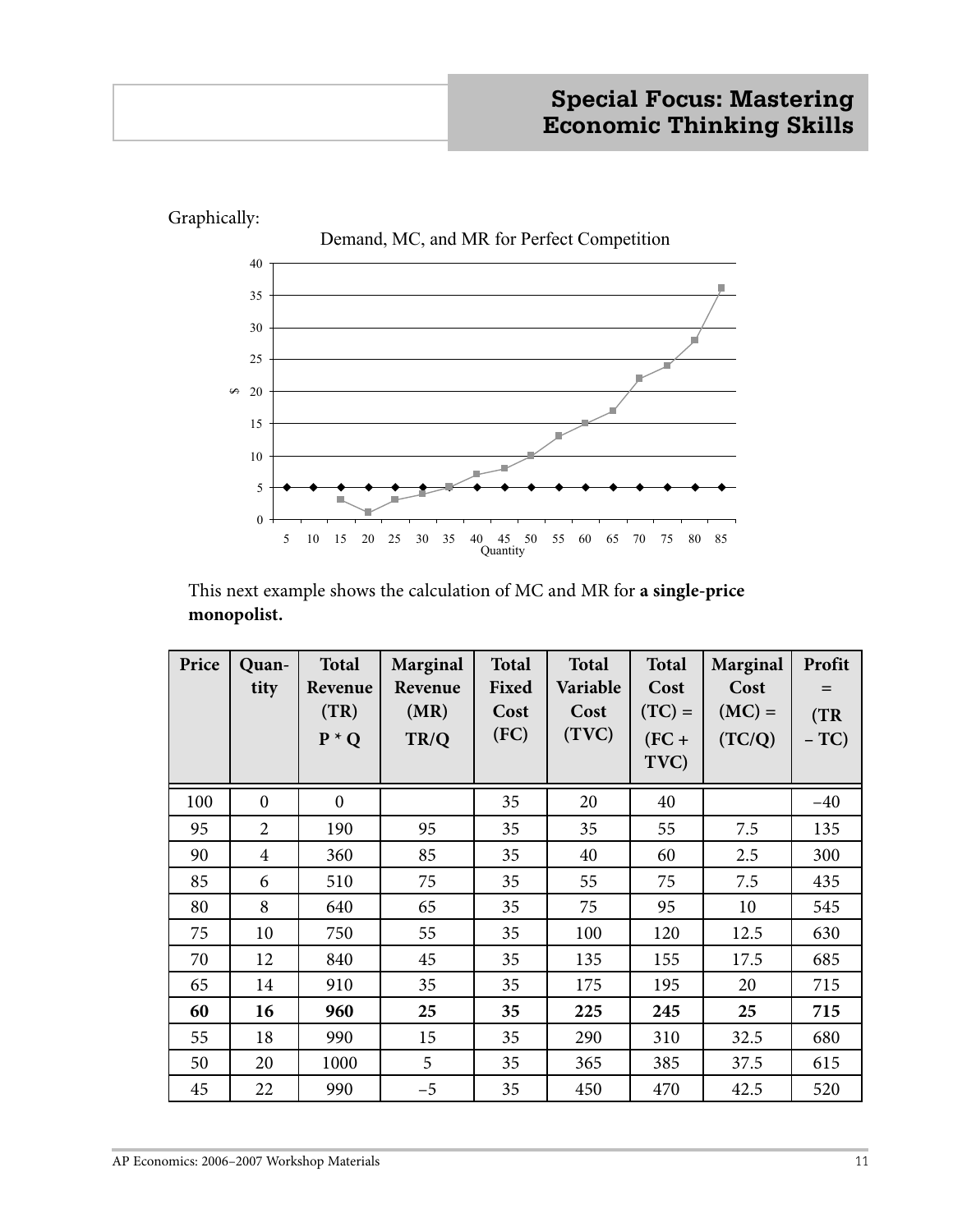| Price | Quan-<br>tity | <b>Total</b><br>Revenue<br>(TR)<br>$P * Q$ | Marginal<br>Revenue<br>(MR)<br>TR/Q | <b>Total</b><br>Fixed<br>Cost<br>(FC) | <b>Total</b><br>Variable<br>Cost<br>(TVC) | <b>Total</b><br>Cost<br>$(TC) =$<br>$(FC +$<br>TVC) | Marginal<br>Cost<br>$(MC) =$<br>(TC/Q) | Profit<br>(TR)<br>$-TC$ |
|-------|---------------|--------------------------------------------|-------------------------------------|---------------------------------------|-------------------------------------------|-----------------------------------------------------|----------------------------------------|-------------------------|
| 40    | 24            | 960                                        | $-15$                               | 35                                    | 560                                       | 580                                                 | 55                                     | 380                     |
| 35    | 26            | 910                                        | $-25$                               | 35                                    | 680                                       | 700                                                 | 60                                     | 210                     |
| 30    | 28            | 840                                        | $-35$                               | 35                                    | 820                                       | 840                                                 | 70                                     | $\theta$                |
| 25    | 30            | 750                                        | $-45$                               | 35                                    | 1000                                      | 1020                                                | 90                                     | $-270$                  |

Graphically:





- III. Key principle: When externalities are present, the efficient quantity is where  $MSC = MSB$ .
	- A. Let's begin by reviewing the basic definition of an externality. We will then review the definitions of marginal social cost and marginal social benefit.
		- 1. An **externality** is defined as a cost or benefit that is imposed on a third party someone not pursuing the action. Externalities can be positive (an external benefit is received by the third party) or negative (an external cost is imposed on the third party).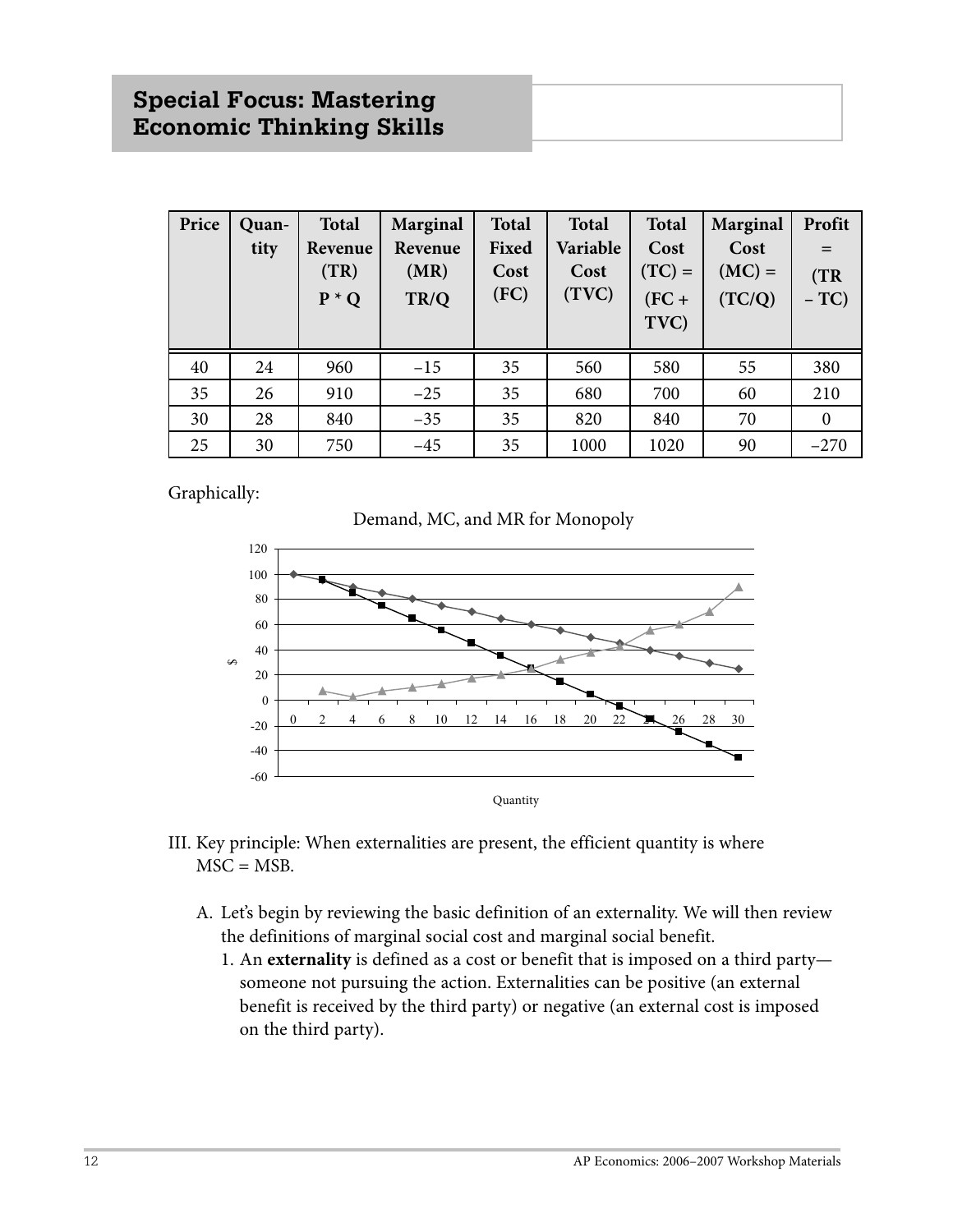- 2. **Marginal social cost** (MSC) is defined as the marginal cost plus the marginal external cost to the third party. Therefore, the marginal social cost is higher than the marginal cost faced by the firm alone.
- 3. **Marginal social benefit** (MSB) is defined as the marginal benefit plus the marginal external benefit to the third party. Therefore, the marginal social benefit is higher than the marginal benefit of the consumer (the demand curve) alone.
- B. In markets in which externalities are present, the efficient level of production is where  $MSC = MSB$ .

To teach this key principle in economics, I would provide real-world examples of negative externalities (such as pollution) and positive externalities (such as education). Then I would show graphically how these external costs and benefits affect a standard supply-and-demand graph.

## 1. **Negative externalities**

Graphically:



**Summary of negative externalities:** We find that the socially optimal quantity is **lower**  than what the market produces at a competitive equilibrium. Optimal prices are also **higher** than what the market produces.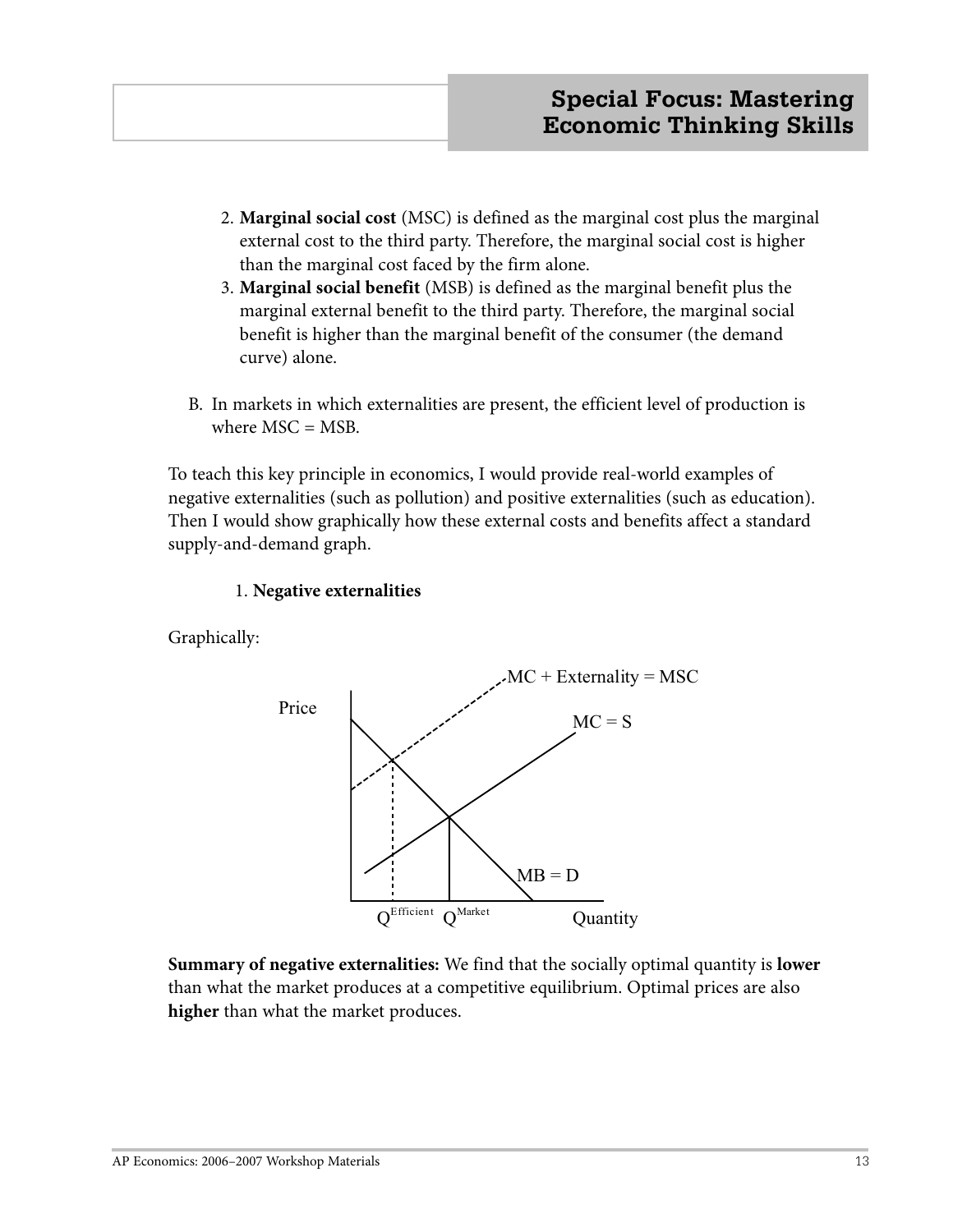# **Special Focus: Mastering Economic Thinking Skills**

#### 2. **Positive externalities**

Graphically:



**Summary of positive externalities:** We find that the socially optimal quantity is **higher** than what the market produces at a competitive equilibrium, and optimal prices the consumers pay are **lower** than what the market produces.

- C. For efficient production to occur in markets in which externalities are present, government intervention may be necessary.
	- 1. In the case of a **negative externality**, the government would wish to impose a **per-unit tax** on designers (thereby reducing supply because production is more costly). The tax should be equal to the externality at the efficient quantity.
	- 2. In the case of a **positive externality**, the government would wish to **subsidize** consumers (thereby increasing demand because the good is relatively less expensive). Another scheme could subsidize the producers (thereby increasing supply since marginal cost is now reduced). Either way, the subsidy should be equal to the positive externality at the efficient quantity.
- IV. Key principle: In resource markets (such as the labor market), the efficient level for employing resources is found where MRP = MRC.
	- A. Let's begin by reviewing the basic definition of a marginal revenue product and marginal revenue cost.
		- 1. **Marginal revenue product** (MRP) is the change in total revenues that results when one more unit of an output is employed. Specifically, it is found by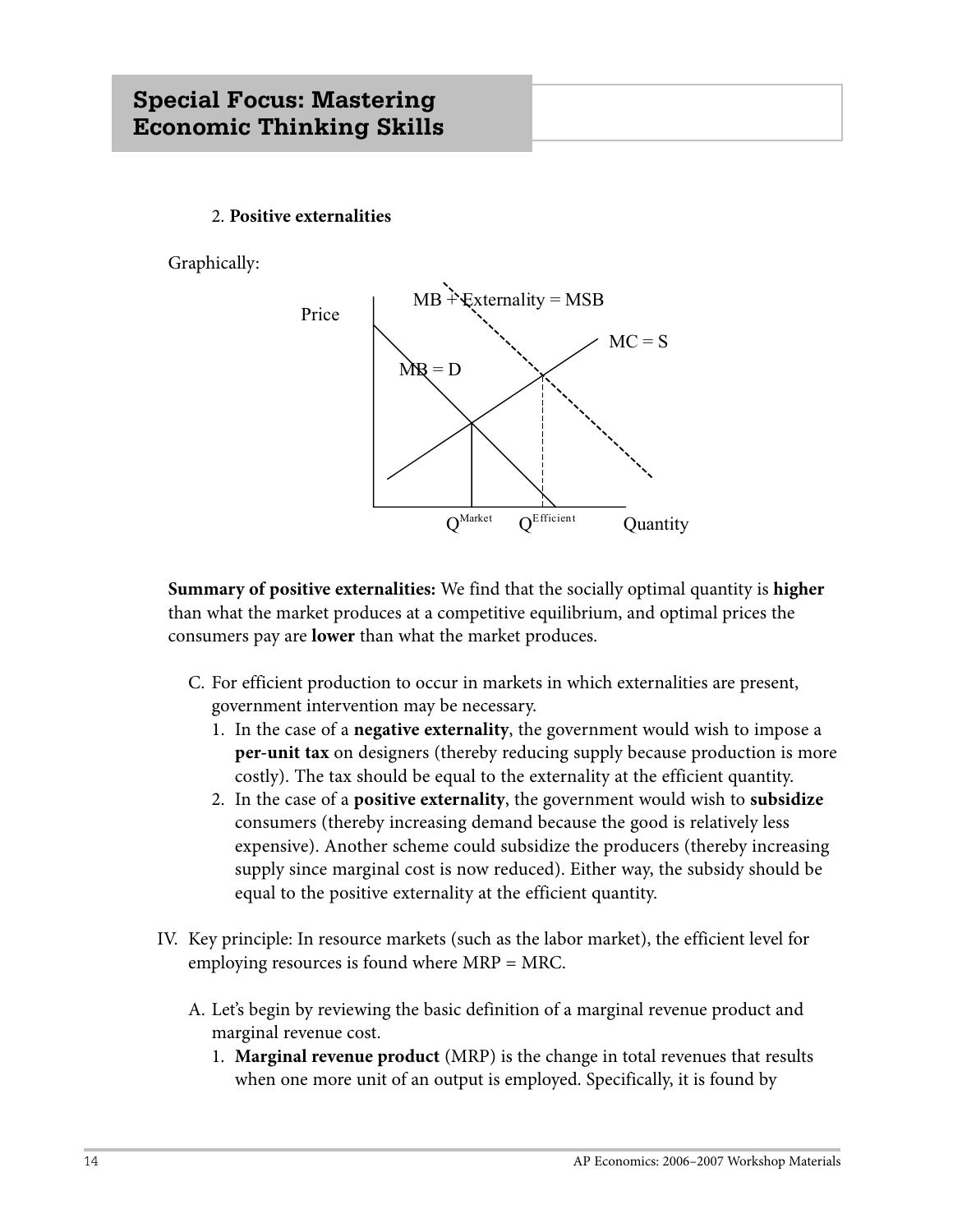multiplying the **marginal product** (MP) of an input and the price (P) of the product:

 $MRP = MP * P$ .

 The MRP curve is basically the firm's demand curve for employing an input in a competitive market.

 2. **Marginal product** is defined as the additional output produced when the firm employs another unit of an input. Specifically, the marginal product of labor  $(MP<sub>L</sub>)$  is the change in output (Q) divided by the change in labor (L); the marginal product of capital  $(MP_K)$  is the change in output divided by the change in capital (K). Note that output is the same thing as total product (TP):

$$
MP_{L} = \frac{\Delta Q}{\Delta L} = \frac{\Delta TP}{\Delta L},
$$

$$
MP_{K} = \frac{\Delta Q}{\Delta K} = \frac{\Delta TP}{\Delta K}.
$$

 3. **Marginal resource cost** (MRC) is defined as the additional cost that occurs when an additional unit of an input is employed. Specifically, this is the wage rate (w) when employing labor and the rental rate of capital (r) when employing capital.

## **Problems to Test Core Concepts: Marginal Thinking**

## **Sample Multiple-Choice Questions**

- 1. A perfectly competitive firm is currently producing 10 units of output at a price of \$5. If, at the quantity of 10 units of output, marginal cost is less than marginal revenue, what would you advise the firm to do?
	- a. Increase production
	- b. Decrease production
	- c. Increase production and lower price
	- d. Decrease production and raise price
	- e. Continue producing 10 units of output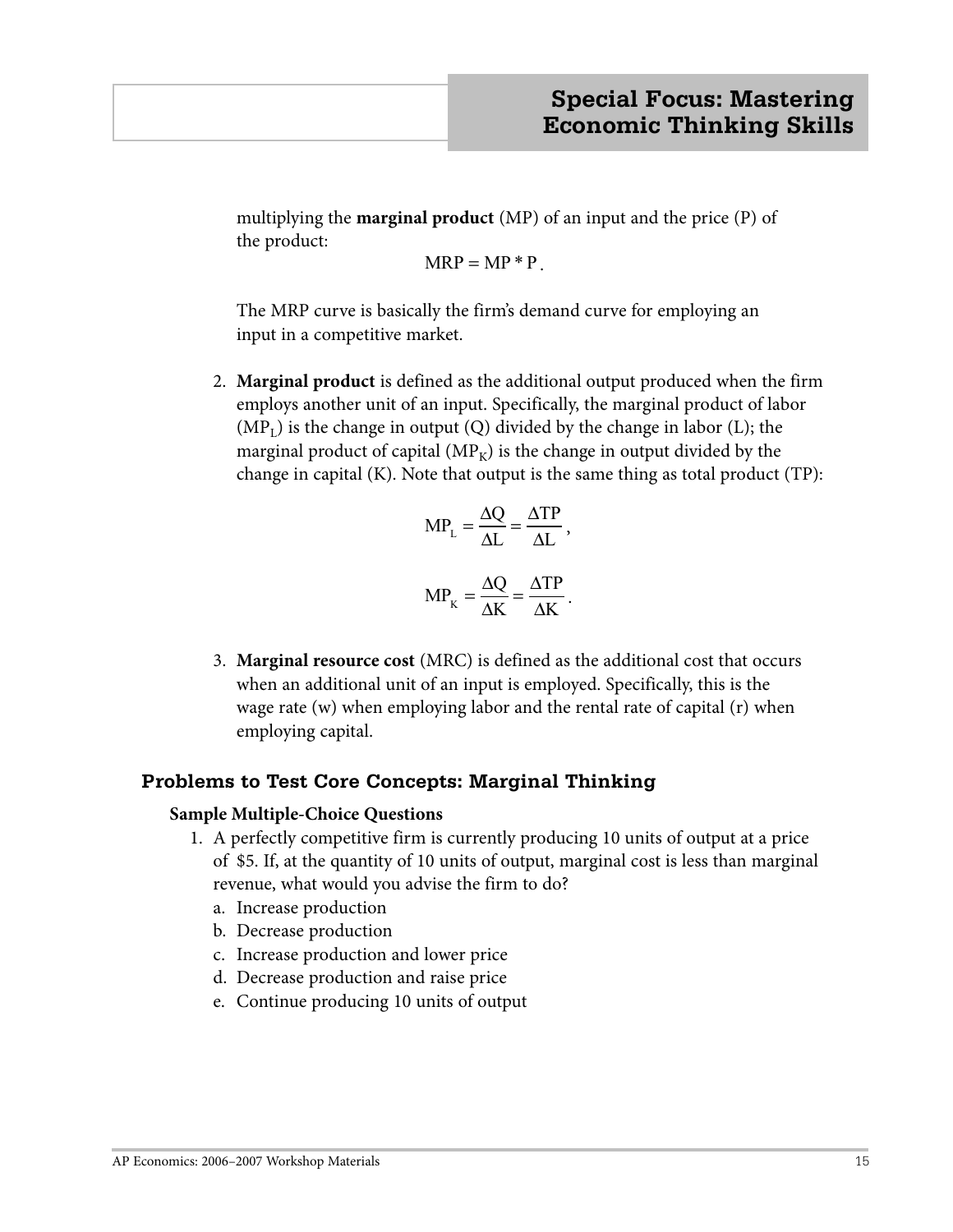**Answer:** The correct answer is (a). A firm's profit maximizes by choosing the quantity where  $MC = MR$ ; when  $MC < MR$ , the firm can increase profits by increasing its production. In addition, because this is a perfectly competitive firm, the firm cannot change the price.

- 2. A monopolist is currently producing 55 units of output at a price of \$30. If at the quantity of 55 units of output marginal cost is greater than marginal revenue, what would you advise the firm to do?
	- a. Increase production
	- b. Decrease production
	- c. Increase production and lower price
	- d. Decrease production and raise price
	- e. Continue producing 55 units of output

 **Answer:** The correct answer is (d). A firm's profit maximizes by choosing the quantity where  $MC = MR$ ; when  $MC > MR$ , the firm can increase profits by decreasing its production. A monopolist can set the price; therefore, when decreasing production the firm should also increase its price.

- 3. In the market for flu shots, even people who do not receive a flu shot benefit from those who receive a flu shot because their chance of coming down with the flu decreases. If the government does not intervene in this market, then the market will \_\_\_\_\_\_\_\_ the good. To internalize this externality, the government should flu shots.
	- a. Overproduce, tax
	- b. Overproduce, subsidize
	- c. Overproduce, do nothing
	- d. Underproduce, subsidize
	- e. Underproduce, do nothing

 **Answer:** The correct answer is (d). This is an example of a positive externality; to internalize the externality (and reach the efficient level of production) the government would need to subsidize flu shots.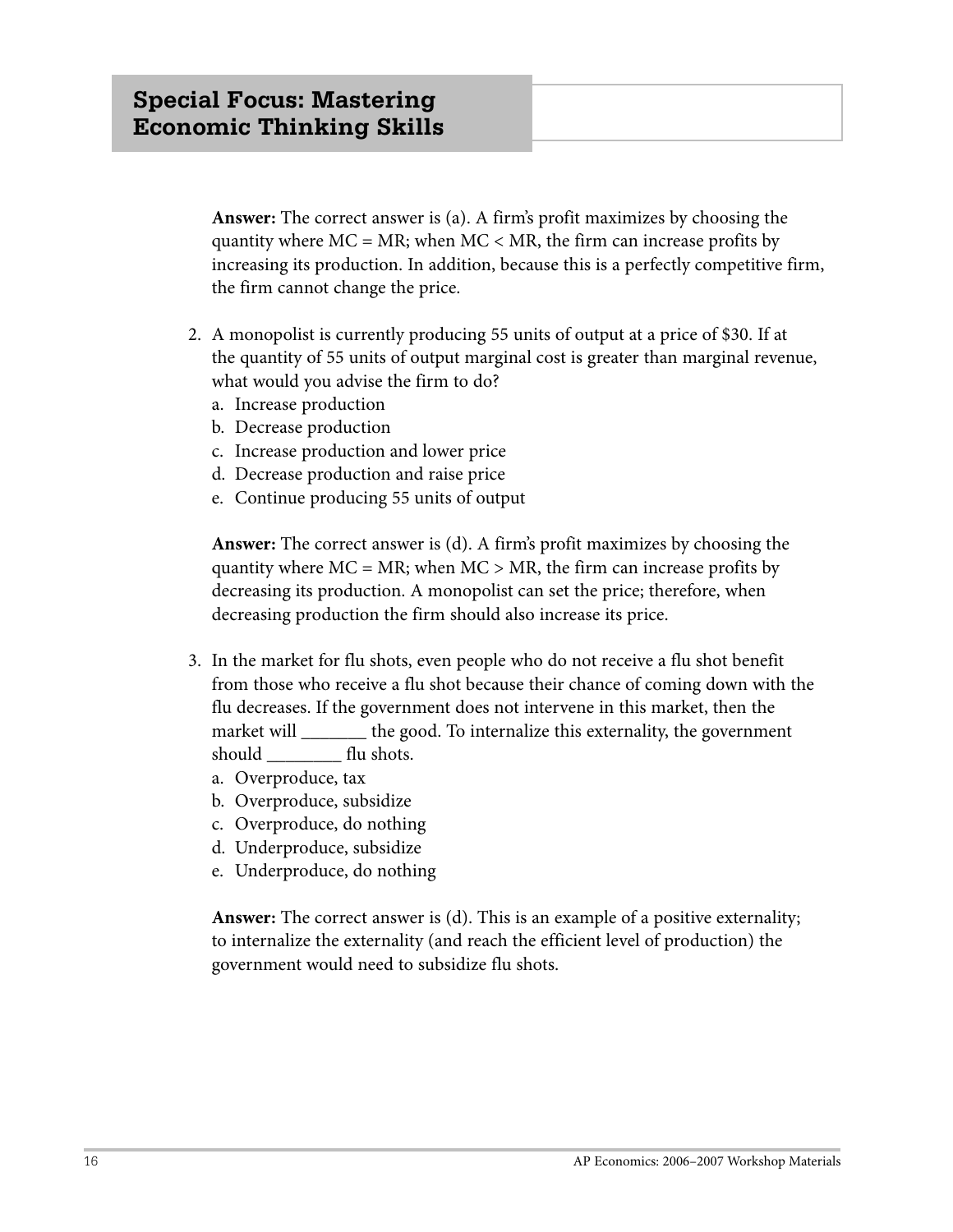4. Widgets are produced in a perfectly competitive market. If the firm is able to charge \$10 for each widget, and the firm has to pay a wage rate of \$50 per day, use the following information to determine an efficient number of workers to hire.

| Labor | Quantity | $MP_L$ | $MRP_L$ | <b>MPC</b> |
|-------|----------|--------|---------|------------|
|       |          |        |         |            |
|       | 60       |        |         |            |
| 10    | 100      |        |         |            |
| 15    | 125      |        |         |            |
| 20    | 140      |        |         |            |

- a. 5 workers
- b. 10 workers
- c. 15 workers
- d. 20 workers
- e. Cannot be determined with the information given

 **Answer:** The correct answer is (c) 15 workers. To determine this, you need to complete the chart:

| Labor        | Quantity | $MP_L$ | $MRP_L$     | <b>MPC</b>           |
|--------------|----------|--------|-------------|----------------------|
| <b>Given</b> | Given    | Q/L    | $= MP1 * P$ | = Wage<br>per Worker |
|              |          |        |             |                      |
| 5            | 60       | 12     | 120         | 50                   |
| 10           | 100      |        | 80          | 50                   |
| 15           | 125      |        | 50          | 50                   |
| 20           | 140      |        | 30          | 50                   |

Because  $MRP_L = MPC$  at 15 workers, this is the efficient number of workers to hire.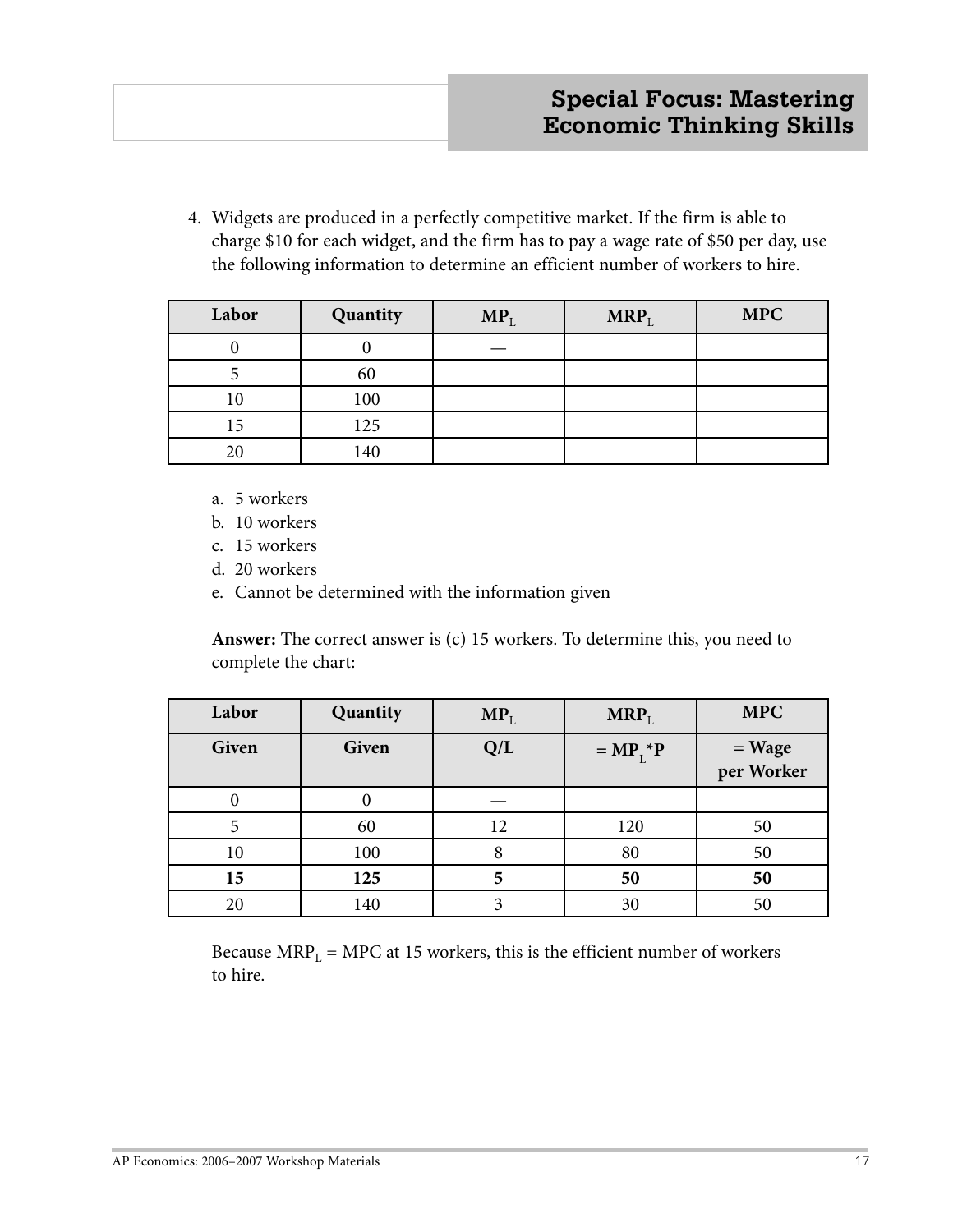#### **Sample Free-Response Questions**

1. Some cities ban smoking in restaurants and have laws requiring households to shovel the sidewalk in front of their houses when it snows. Identify the problem and then draw correctly labeled graphs for each law to show why these laws are necessary.

 **Answer:** Smoking presents a negative externality (others are harmed by the effects of secondhand smoke). To reach the efficient level of output, the government restricts restaurants from allowing patrons to smoke.



 Shoveling snow presents a positive externality (people other than those living in the house receive benefits from having a shoveled walkway; they can pass the walkway without falling). To reach the efficient level of output, the government requires households to shovel.

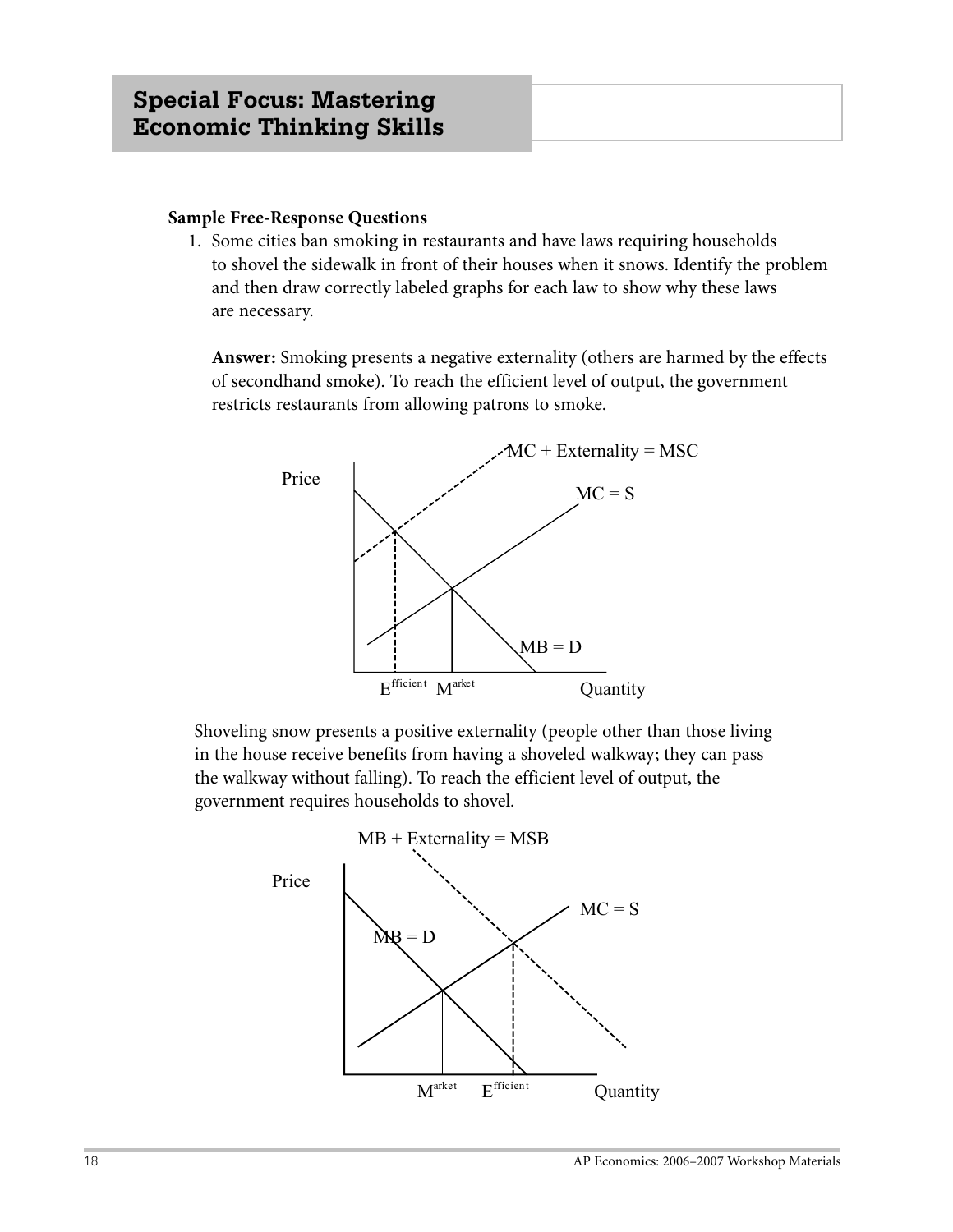#### **Scoring Rubric**

10 points maximum

Award 1 point for each of the following:

- Identifying the negative externality
- Setting up the graph with a downsloping MB and an upsloping MC curve
- Labeling the market quantity
- Sloping the shift of the MC curve to the left with the label of MSC
- Labeling the efficient quantity
- Identifying the positive externality
- Setting up the graph with a downsloping MB and an upsloping MC curve
- Labeling the market quantity
- Sloping the shift of the MB curve to the right with the label of MSB
- Labeling the efficient quantity
- 2. Draw a correctly labeled graph of a purely competitive firm in the long run. Show the price and quantity at equilibrium.
	- a. How does this firm find the profit-maximizing level of output?
	- b. Explain why the price is equal to the marginal revenue for this firm.
	- c. Explain why this firm earns zero economic profit.



## **Answer:**

 a. The firm will determine its profit-maximizing level of output using the MR = MC equation since firms should produce at the point where the marginal revenue of the last unit is just equal to the marginal cost of the last unit.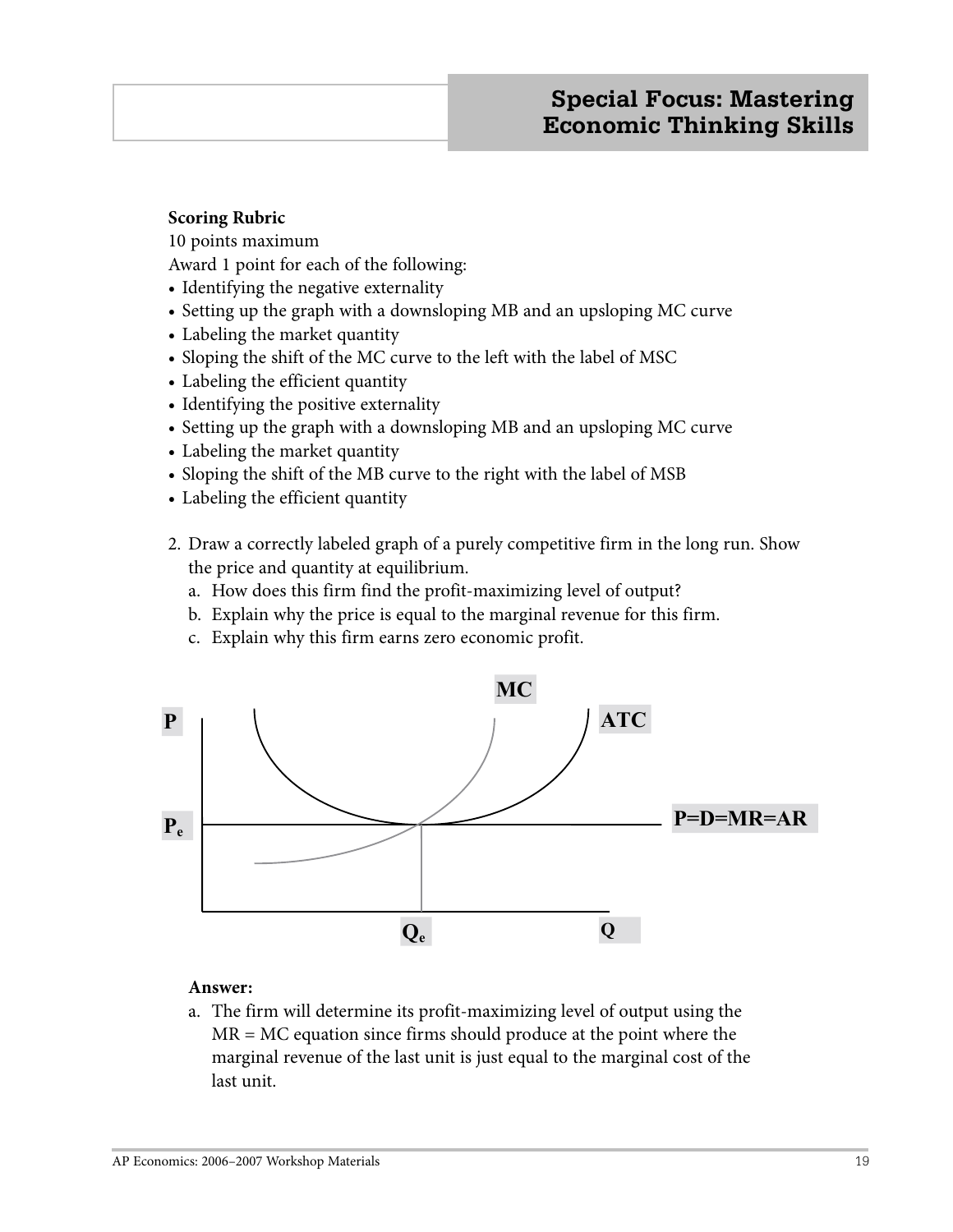- b. The price is equal to the marginal revenue since this firm gets its price from the market, so it has no control over price. It sells as many of the units it wishes at the market price. Since it is paid the market price for each unit, the marginal revenue from each sale is the price.
- c. In the long run, the firm produces where  $MR = MC$  at minimum ATC since economic profits are zero. Economic profits in the short run attract new firms, and they enter the industry until the economic profits are zero. In the loss scenario, economic losses in the short run cause firms to exit the industry, and losses are eliminated as fewer firms make up the market.

## **Scoring Rubric**

6 points maximum

Drawing the correctly labeled graph is worth 3 points, giving 1 point for each of the following:

- Perfectly elastic  $MR = P = D = AR$
- ATC at the tangent point with MC and MR
- Correct labeling of P and Q

Award 1 point each for correct explanations to parts (a), (b), and (c).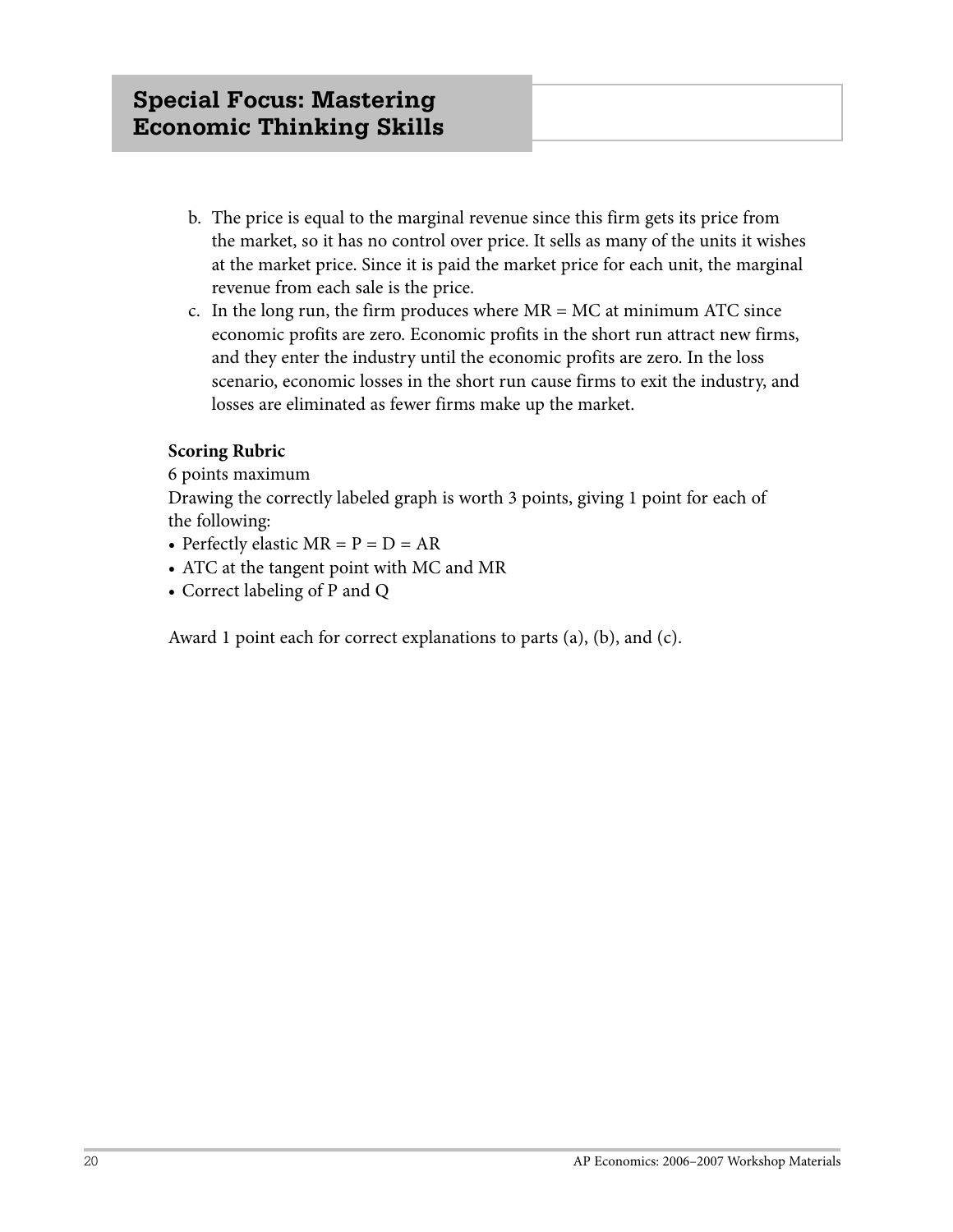# **Teaching About Game Theory**

Margaret Ray University of Mary Washington Fredericksburg, Virginia

## **Introduction**

The key difference that distinguishes oligopolies from monopolistic competitors is interdependence. This is when the payoff to a firm's action depends not only on the action of the firm but also on the actions taken by other firms. The success of firms in an oligopoly industry depends on the actions of other firms in the industry. This is called a **strategic** situation, and in these situations firms must use **strategic** decision making.

Since an oligopoly firm does not operate in a fixed environment (its environment changes each time one of its competitors makes a decision or responds to its decision), the analysis of oligopoly markets must consider the firms' interdependence. To analyze this kind of market, economists use a method called **game theory**.

Mathematicians John von Neumann and Oskar Morgenstern contributed the new approach to oligopoly analysis in 1944. Since the 1994 Nobel Prize in economics was awarded to John F. Nash Jr., John C. Harsanyi, and Reinhard Selten for their contributions to game theory, the theory has been increasingly applied to a widening range of topics in economics. As a result, the 2005 Nobel Prize in economics was again awarded for work in game theory. Robert J. Aumann and Thomas C. Schelling were awarded the prize for "having enhanced our understanding of conflict and cooperation through game-theory analysis." Modern principles of economics textbooks include coverage of game theory. It is generally introduced in the chapter that covers oligopoly and may be applied to other topics discussed later in the book (e.g., the economics of information). In the past, college principles courses taught about oligopoly using the kinked demand curve model. However, changes in principles courses eventually reflect changes in the discipline, and over time the work of John Nash and others has replaced the kinked demand curve and other approaches to oligopoly. The AP Microeconomics syllabus has also evolved to incorporate the basics of game theory.

Game theory is an approach to studying strategic decision making. A strategic decision is one for which the results of a person's choice depend on the choice of someone else. That is, you don't know the results of a decision you make until you find out what decision another person makes. Think of a chess game. You don't know how good your move was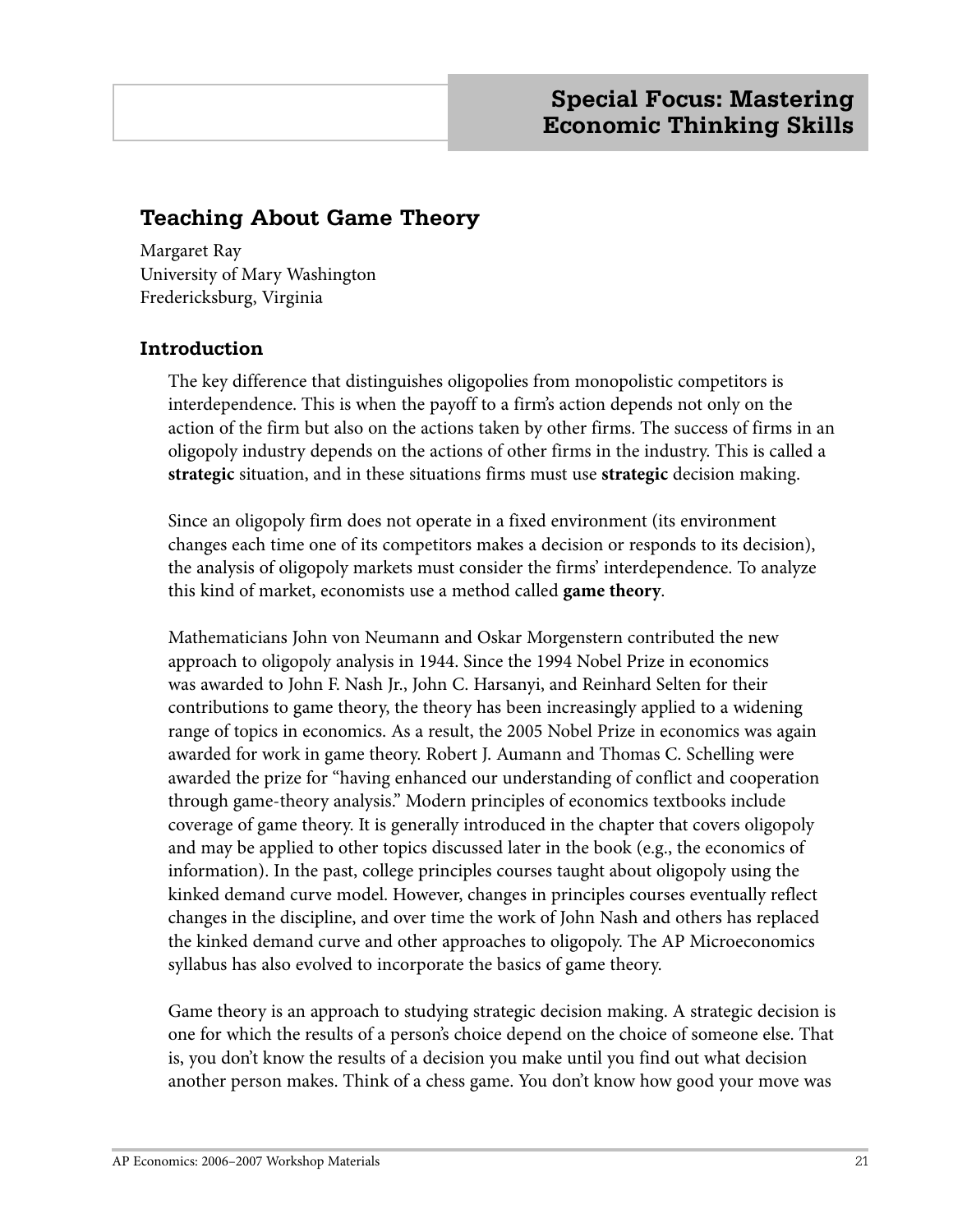until you see how the other person responds to your move. Or consider two gas stations on opposite sides of the street. One station owner is thinking about raising the price of gas. That owner doesn't know the result of the price increase until the owner across the street decides whether or not to raise the price of gas.

#### **Game Theory Concepts**

**Cartel:** A group of firms that agrees to restrict output and raise prices to earn a higher economic profit.

**Decision tree:** An alternative way to illustrate the possible outcomes in a game. A decision tree presents the outcomes in an if-then format.

**Dominant strategy:** A strategy that yields a higher payoff in the game, regardless of what choices the other players make.

**Equilibrium:** A combination of player strategies from which there is no tendency to change.

**Game theory:** A method used by economists to study strategic situations.

**Interdependence:** This is when the payoff to a firm's action depends not only on the action of the firm but also on the actions taken by other firms.

**Nash equilibrium:** Any combination of strategies in which each player's strategy is best, given the other players' choices.

**Oligopoly:** A market structure in which firms compete with a few rival firms producing close substitutes.

**Payoff matrix:** A matrix showing all possible outcomes for all participants in a game. This is a two-by-two matrix in the simplest game.

**Payoffs:** The return to each player for each possible choice, given the other players' possible choices.

**Players:** The decision-makers in a game (for example, rival oligopoly firms). In the simplest form, a duopoly has two players.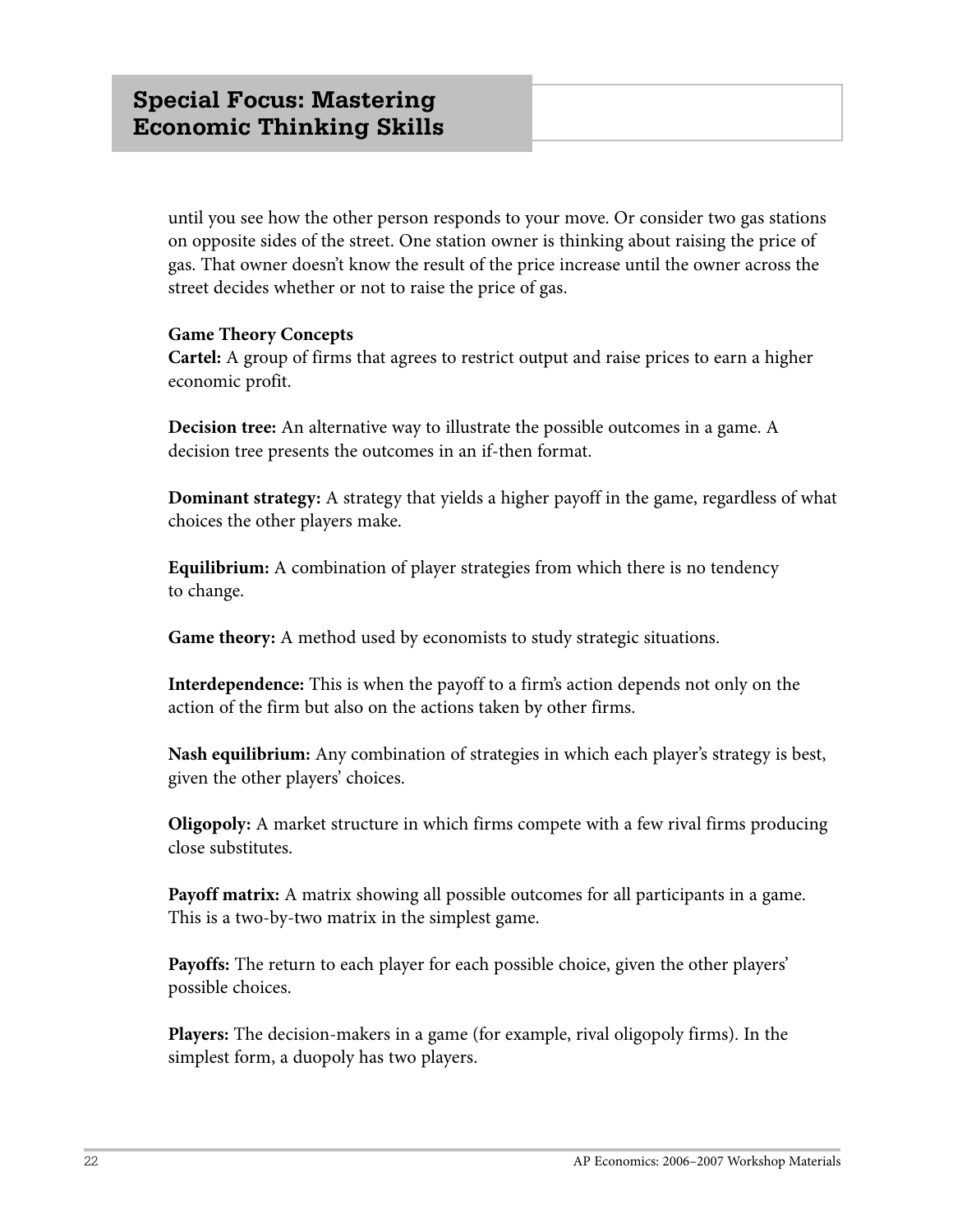**Prisoner's dilemma:** A game in which each player has a dominant strategy, and when each player chooses the dominant strategy, the resulting payoffs are smaller than if each had not chosen the dominant strategy.

**Strategic decision making:** The success of firms in an oligopoly industry depends on the actions of other firms in the industry. This is called a **strategic** situation, and in these situations firms must use **strategic** decision making.

**Strategies:** The players' operational plans. In the simplest game, two players have two possible choices (strategies).

## **Game Theory Models**

Before studying game theory, economics students spend a lot of time studying economic models. For example, they study supply and demand, perfect competition, and monopoly. Until they get to oligopoly, the economic theories considered are presented using graphs. But with oligopoly, interdependence necessitates a new approach. Since a firm does not know the result of any decision until it knows the decisions of other firms in the market, it is impossible to illustrate an oligopoly using graphs. For example, an oligopoly firm does not know the result of the price it chooses (i.e., the quantity it will sell) until it knows the prices other firms choose to charge. Therefore, an oligopoly firm cannot draw a demand curve for its product (showing the quantity demanded at various prices) because its demand curve changes any time a competitor changes its price. This unique characteristic of oligopoly means that graphs are not the model of choice for studying oligopoly (something your graph-weary students may applaud). However, it also means a new approach (game theory) must be developed.

## **Basic Game Theory**

A game has three elements: the **players**, the possible **actions** the players may take, and the **payoffs** from each possible action. For example, imagine two grocery store chains are deciding whether to open a new store in a town. The two grocery chains are the players, opening a new store or not opening a new store are the possible actions, and the payoffs from opening a new store depend on whether or not the other chain also opens a new store. If neither chain opens a new store, each will earn \$0. If one chain opens a new store and the other does not, the new store will have no new competition and will earn \$400,000, while the other chain will lose \$100,000 by not competing. If both chains open new stores, the stores will compete with each other and earn \$150,000 each. This situation is represented below using a **payoff matrix** and a **game tree**.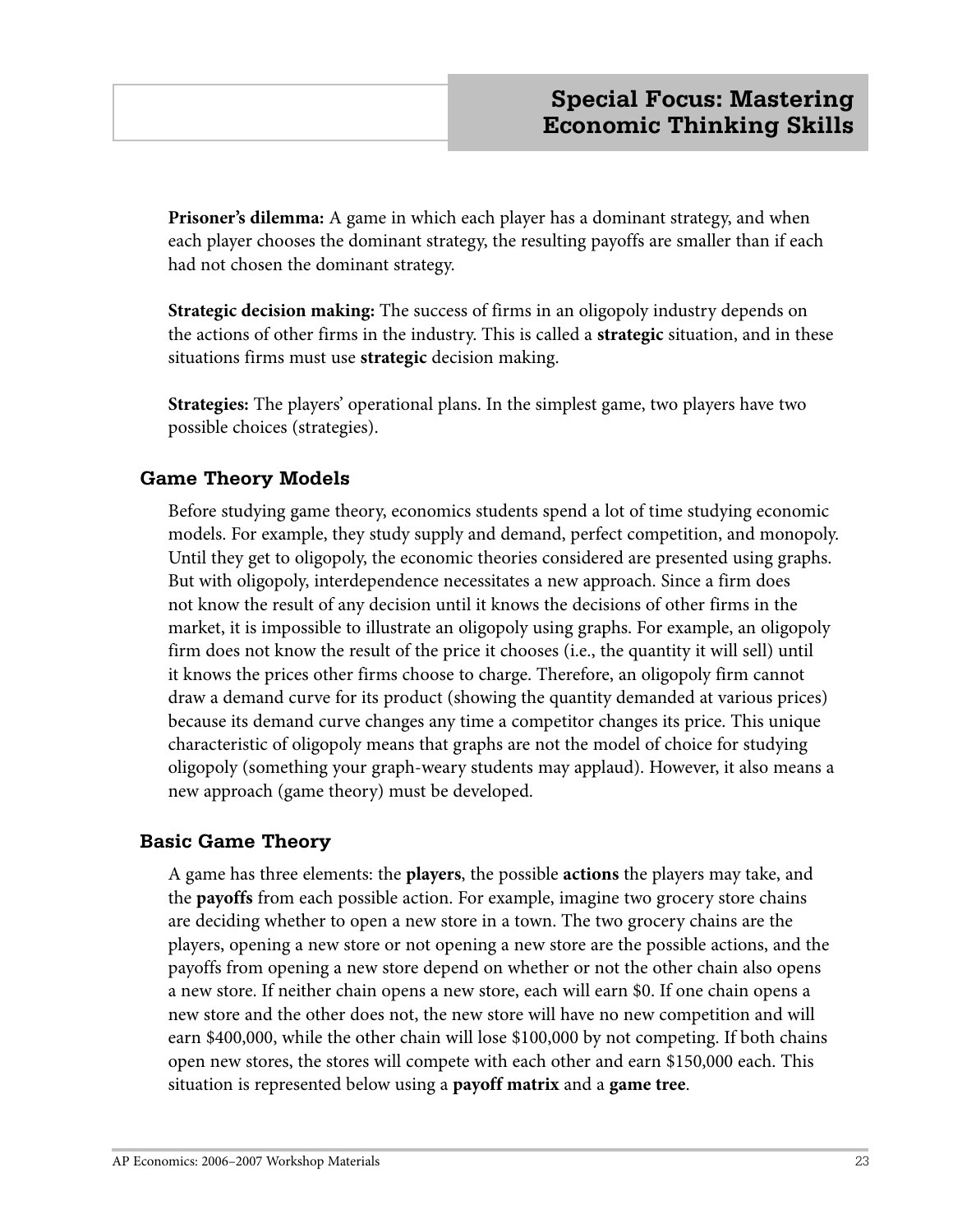

**Payoff Matrix**

**Chain X** Open Don't Open **Chain Y** Open X: 150 Y: 150  $X: -100$ Y: 400 Don't Open X: 400 Y: –100 X: 0 Y: 0

## **Best Ways to Teach Game Theory**

## **1. Grade Exercise**

A great way to help students really understand strategic decision making and interdependence is to put them in a strategic situation and have them make a choice. Since students are familiar with grades and grading, use the simple example described below as a quick yet dramatic way to have them experience game theory.

Tell students you are giving them a quiz. However, the only thing they need to do for the quiz is to tell you what grade they would like to receive for it. You will then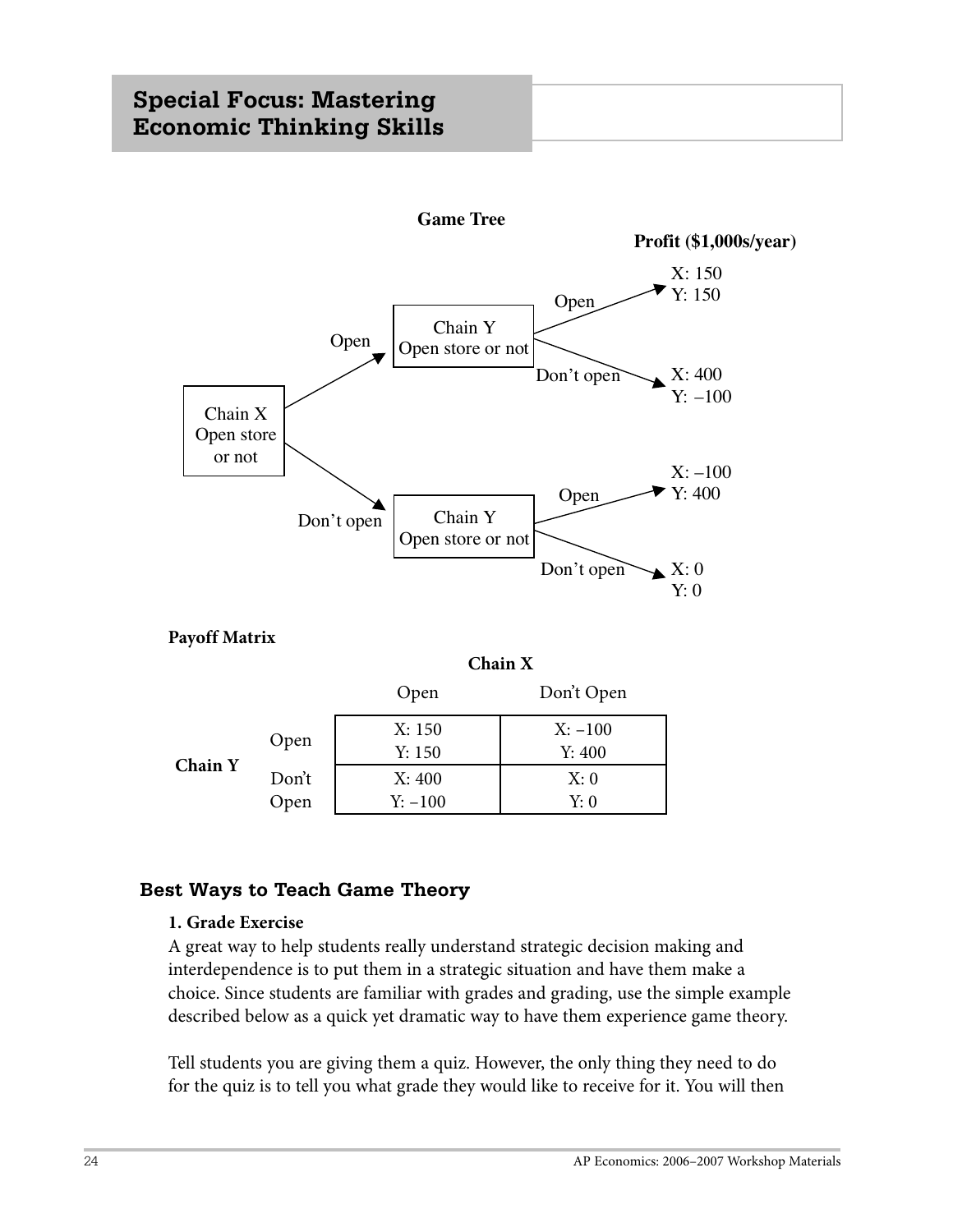randomly pair them with another student, and the grade they receive for the quiz will be determined by what choice the other student makes. Grades will be assigned using the payoff matrix given below.

|     |   | Them    |         |  |  |
|-----|---|---------|---------|--|--|
|     |   |         | C       |  |  |
|     | А | You: F  | You: A  |  |  |
| You |   | Them: F | Them: F |  |  |
|     | C | You: F  | You: D  |  |  |
|     |   | Them: A | Them: D |  |  |

## **Directions**

- 1. Have students write their name and their choice (A or C) on a small scrap of paper.
- 2. Collect all papers in a hat.
- 3. Draw out two at a time and announce the grade each student will receive. You will get many hoorays, groans, comments, and proclamations of unfairness. These lead to a great discussion of the nature of oligopoly, interdependence, and strategic decision making. It is a good idea to let students believe you will truly assign grades this way, but most instructors don't actually do it.

This exercise is very quick and can be done as a **repeated game** (a game that confronts players repeatedly). You can also change the environment. For example, you can tell the students who they will be paired with in advance. Finally, you can alter the payoffs and see how the game is affected.

## **2. Nash Movie**

The popular 2001 film, *A Beautiful Mind*, is about the life of John Nash. Since John Nash won the Nobel Prize in economics for his work in game theory, this movie is a great way to put a face on economics and economists. Rent the movie and have the students watch it, perhaps at an after-school showing (maybe with popcorn?). Then discuss John Nash's work and how it became part of their course work. Students will enjoy the entertaining break from economic theory.

## **3. Prisoner's Dilemma**

One type of game is commonly known as a "prisoner's dilemma." In this game, each player has a dominant (or best) strategy. However, when each player chooses their dominant strategy, the outcome is worse for the players combined. The situation is called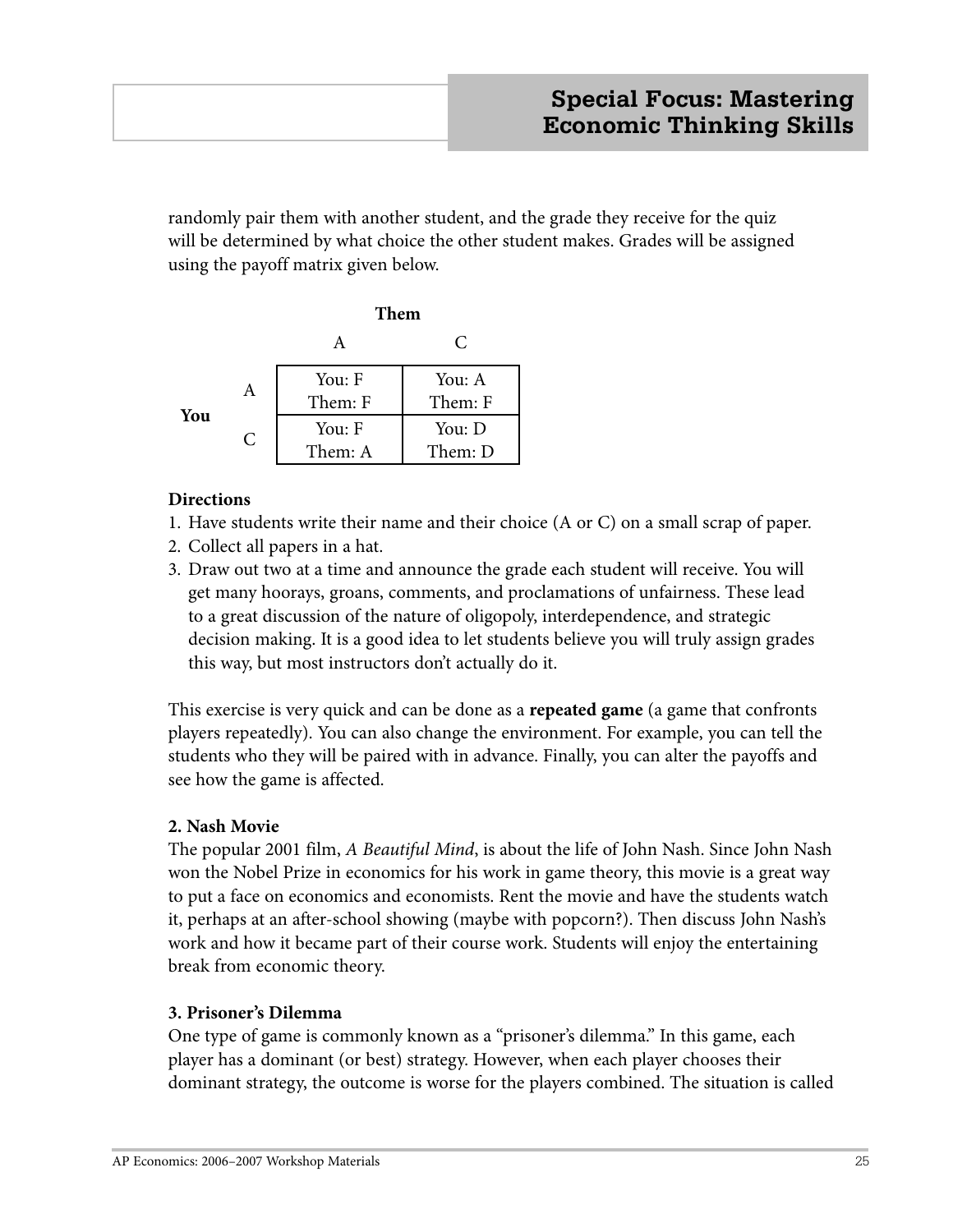a prisoner's dilemma because the original example was of two partners in a crime being interrogated in separate rooms. The prosecutor has only enough evidence to convict the two of a lesser crime, unless one prisoner confesses and turns in the other. Each prisoner is told they can go free if they confess and send the other to prison for the greater offense. But if both confess, both will be convicted for an intermediate-level crime.

## **Directions**

The prisoner's dilemma game is an excellent way to dramatize game theory for your students.

- 1. Start by describing a TV crime drama in which the police catch two criminals and bring them back to the station for questioning.
- 2. The TV crime drama you use can change with the current hit show (those in my generation think of *Hill Street Blues*, but now *Law and Order* is the hit).
- 3. You can even select two students and interview them separately in front of the class, informing them of their rights, their choices, and their potential payoffs.

## **Problem Set 1**

## **Directions**

- 1. You are in a class with one other student. It is the end of the semester, and final exams are in a week.
- 2. Your teacher has said that the final exam will be graded so that anyone scoring the class average on the final exam will receive a B in the class. Anyone scoring above the average will receive an A in the class, and anyone scoring below the average will fail the class. You would certainly score higher on the exam than the other student.
- 3. You and the other student have made an agreement not to take the final exam so that the class average is 0 and you both receive B grades.
	- a. Identify the players, actions, and payoffs in this game.
	- b. Construct a game tree and a payoff matrix illustrating this situation.
	- c. Using a 4-point grade scale, which choice maximizes the class GPA?
	- d. If the other student takes the exam, what is your dominant strategy? If they do not?
	- e. If you take the exam, what is the other student's dominant strategy? If you do not?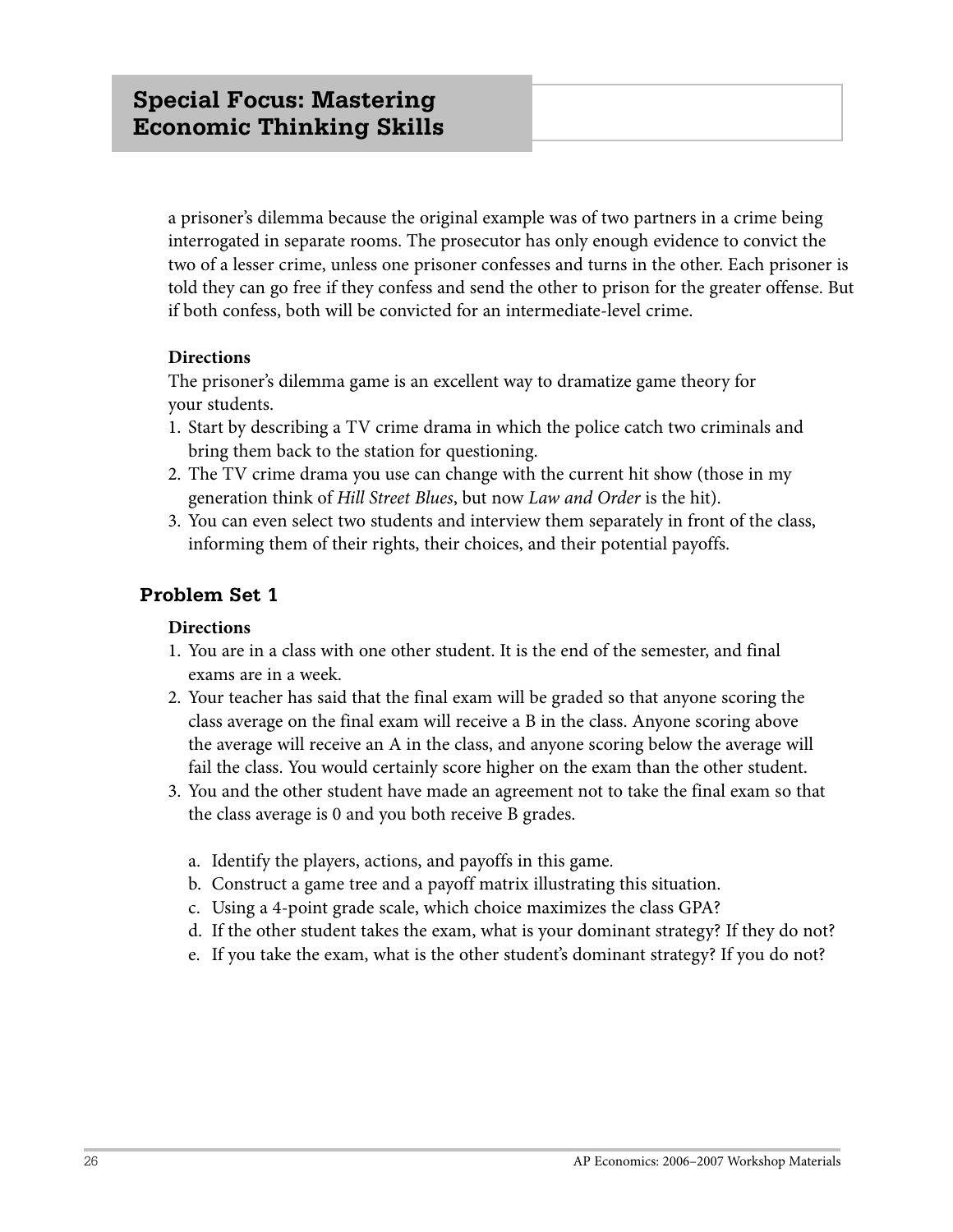## **Problem Set 2**

The payoff matrix below shows the prisoner's dilemma for two criminals, Jack and Jill.

|      |                  | Jack                                  |                                       |  |  |
|------|------------------|---------------------------------------|---------------------------------------|--|--|
|      |                  | Confess                               | Don't Confess                         |  |  |
|      | Confess          | 10 years each                         | Jack: Life in prison<br>Jill: Go free |  |  |
| Jill | Don't<br>Confess | Jack: Go free<br>Jill: Life in prison | Two years each                        |  |  |

- a. Which combination of actions results in the least combined jail time?
- b. What is Jack's dominant strategy if Jill confesses? If Jill does not confess?
- c. What is Jill's dominant strategy if Jack confesses? If Jack does not confess?
- d. What is the result if each player follows his or her own dominant strategy? How does this compare to the "socially optimal" strategy (that is, the optimal strategy for Jack and Jill combined) from part (a)?
- e. What could Jack and Jill agree to before committing the crime that would minimize their jail time if caught? What problem makes the agreement difficult once they are caught?

# **Answers to Problem Set 1**

a. Players: You and the other student Actions: Take the exam or not take the exam Payoffs: Grades (A, B, or F)

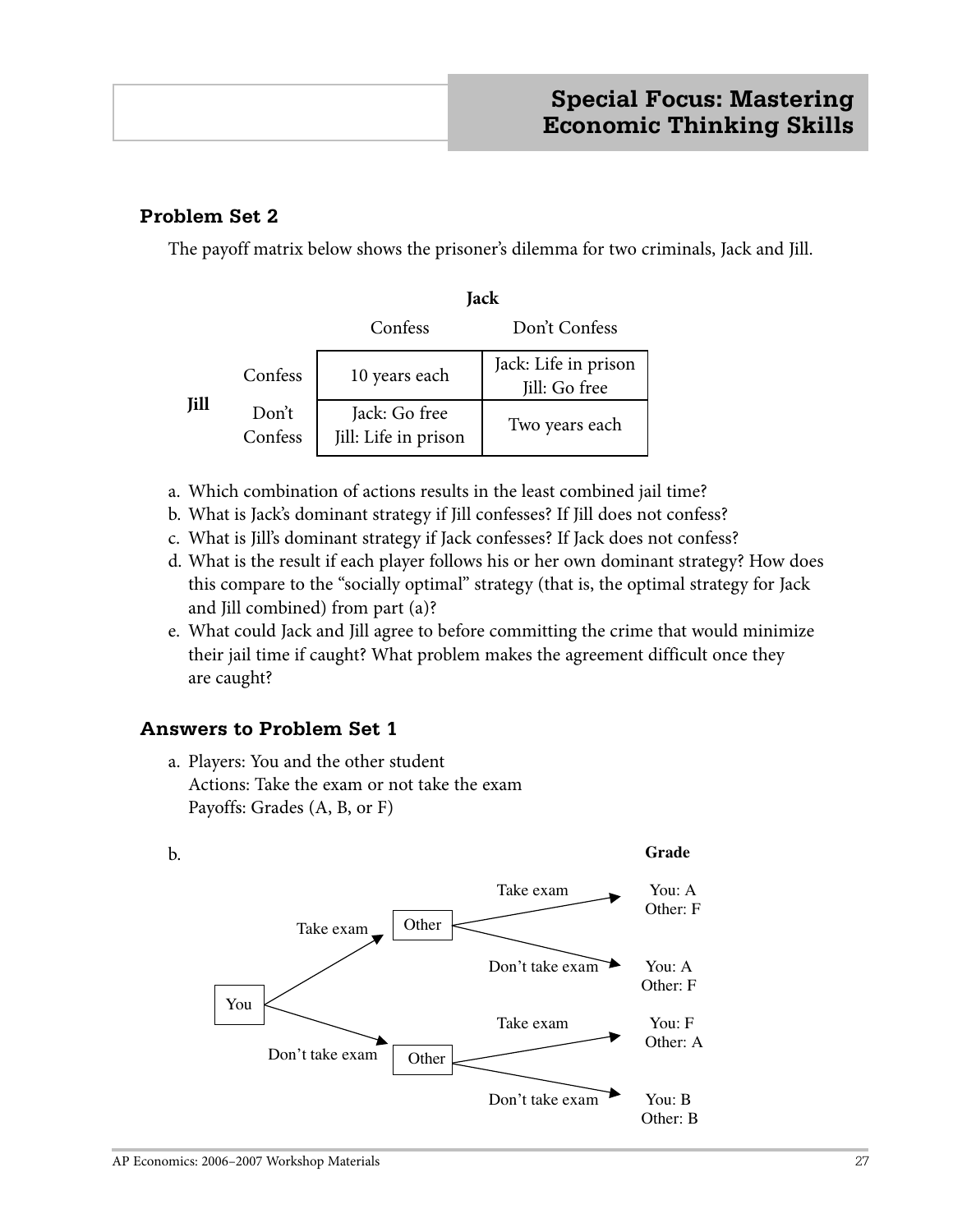# **Special Focus: Mastering Economic Thinking Skills**

|       |            | You       |                 |  |
|-------|------------|-----------|-----------------|--|
|       |            | Take Exam | Don't Take Exam |  |
|       | Take       | You: A    | You: F          |  |
|       | Exam       | Other: F  | Other: A        |  |
| Other | Don't Take | You: A    | You: B          |  |
|       | Exam       | Other: F  | Other: B        |  |

- c. Both don't take the exam and both receive Bs, a 3.0 class GPA.
- d. To take the exam (an A versus an F). To take the exam (an A versus a B).
- e. No dominant strategy, an F either way. To take the exam (an A versus an F).

#### **Answers to Problem Set 2**

- a. If both confess, they serve only four years of jail time combined.
- b. If Jill confesses, Jack can receive either 10 years or life in prison. The dominant strategy is to confess and receive 10 years. If Jill does not confess, Jack can receive either two years in prison or go free. The dominant strategy is to confess and go free.
- c. If Jack confesses, Jill can receive either 10 years or life in prison. The dominant strategy is to confess and receive 10 years. If Jack does not confess, Jill can receive either two years in prison or go free. The dominant strategy is to confess and go free.
- d. Both receive 10 years. This is a total of 20 years, more than the four years with the "socially optimal" strategy.
- e. They could agree to remain silent. However, since they are in separate rooms, they could not be sure the other partner keeps his or her word. There is an enforcement problem (and who can trust a criminal, after all!).

## **Sample Multiple-Choice Questions**

- 1. Which of the following best characterizes the firms in an oligopoly industry?
	- a. There are more than two but less than 10.
	- b. There are more than in a monopolistically competitive industry.
	- c. They are independent.
	- d. They collude to increase profits.
	- e. They use strategic decision making.

#### Answer: e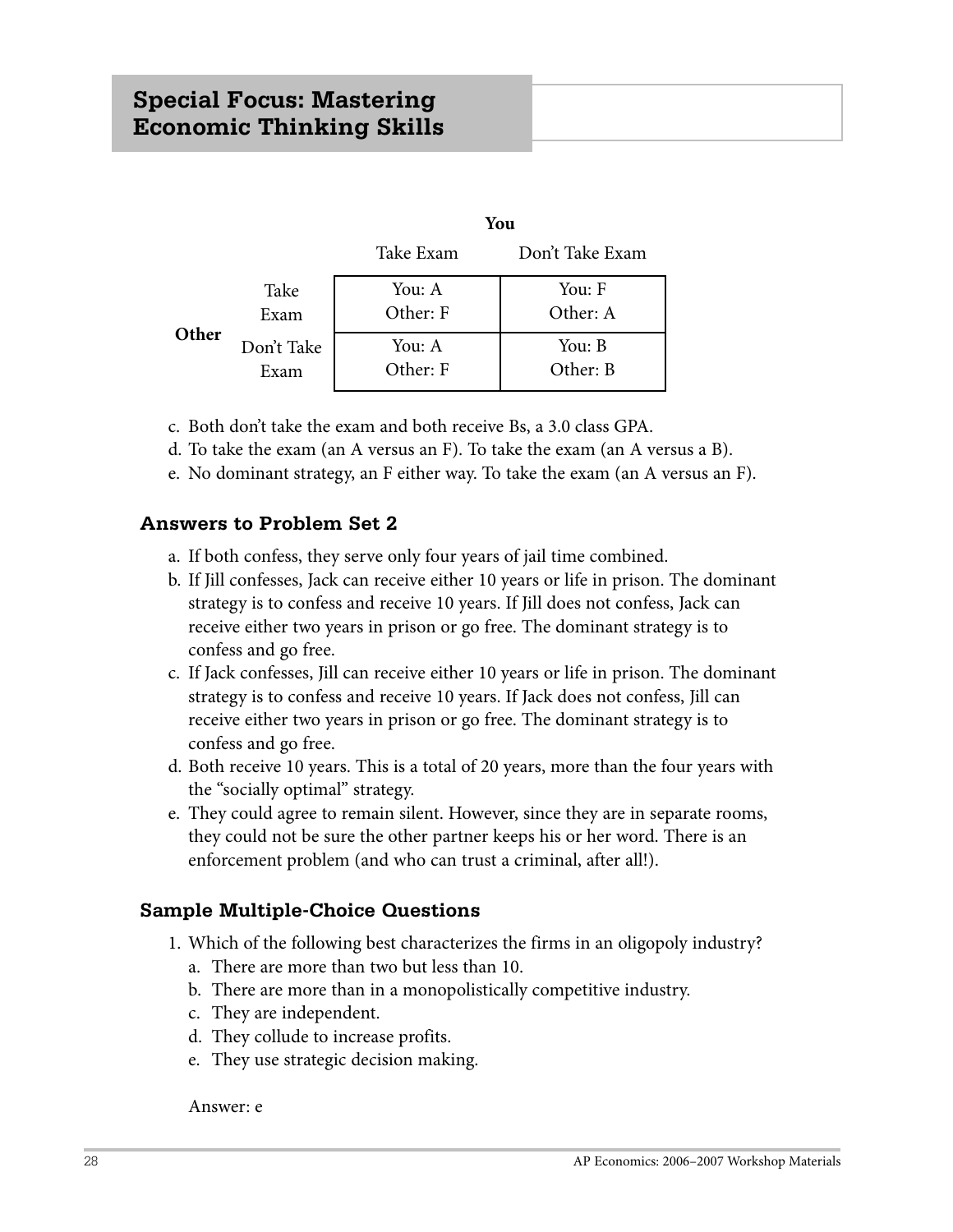## 2. In a "prisoner's dilemma" game, the players:

- a. Do not have a dominant strategy
- b. Combined are worse off if each chooses the dominant strategy
- c. Go free if they agree, before they are caught, to keep silent
- d. Achieve the best outcome if they confess
- e. Can discuss their choices before making their final decisions

Answer: b

Questions 3 through 5 refer to the payoff matrix below.

## **Payoff Matrix**

#### **Acme**

|       |                    | Advertise                | Don't Advertise          |
|-------|--------------------|--------------------------|--------------------------|
|       | Advertise          | Acme: 150<br>AAA: 150    | $Acme: -100$<br>AAA: 400 |
| A A A | Don't<br>Advertise | Acme: 400<br>$AAA: -100$ | Acme: 0<br>AAA:0         |

Acme and AAA are the two major firms in the industry. Each must decide whether to conduct a television advertising campaign. The returns from each firm's decision depend on the decision of the other. The profits resulting from each possible combination of the firms' decisions are given in the payoff matrix above.

- 3. If AAA advertises and Acme does not, Acme will make how much as a result of their advertising?
	- a. –\$100
	- b. \$0
	- c. \$150
	- d. \$300
	- e. \$400

Answer: a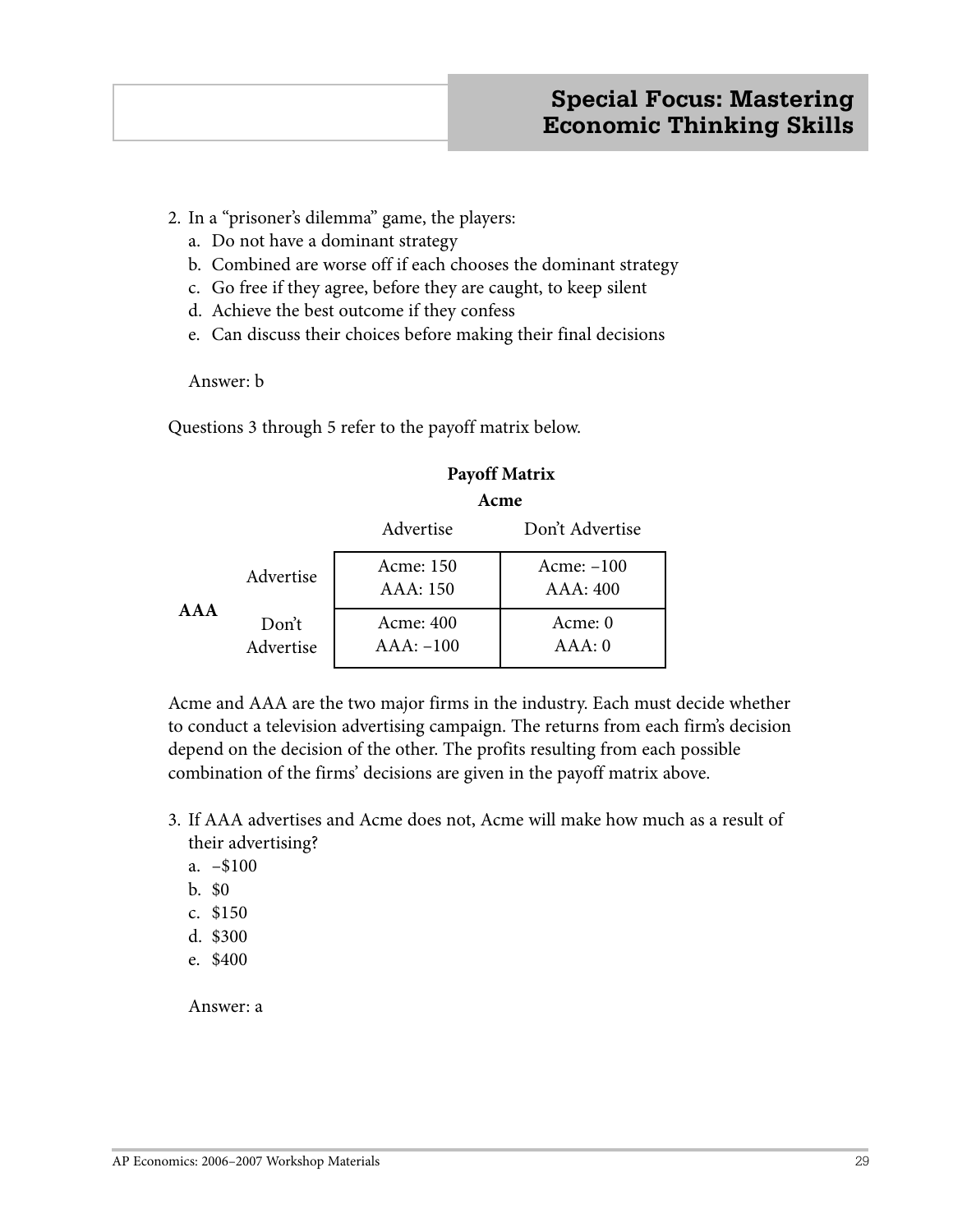- 4. If AAA advertises, Acme:
	- a. Will decide not to advertise because that is its dominant strategy
	- b. Will advertise because that is its dominant strategy
	- c. Does not have a dominant strategy
	- d. Loses money
	- e. Will increase its profits by \$400 if it advertises

#### Answer: a

- 5. Which of the following statements is true?
	- a. If AAA advertises, Acme's dominant strategy is to advertise.
	- b. If Acme advertises, AAA's dominant strategy is **not** to advertise.
	- c. The two firms are in a "prisoner's dilemma" game.
	- d. The two firms would be better off to agree to save their money and **not** advertise.
	- e. A collusive agreement to advertise would benefit both firms.

Answer: a

## **Sample Free-Response Questions**

#### **Question 1**

Consider two firms in a market. Each firm must decide whether to market a new product. The profit earned from marketing the new product depends on whether the product is marketed by one or both firms. If one firm markets the product, the firm will earn a profit of \$2 million. If both firms market the product, they split profits of \$3 million.

- a. Identify the players, strategies, and payoffs in this game.
- b. Construct a payoff matrix for this situation.
- c. Do the firms have a dominant strategy in this game? If so, what is it?

#### **Answer**

a. The players are the two firms; the strategies are to introduce a new product or not. The payoffs for each firm are \$2 million, \$1.5M, or \$0.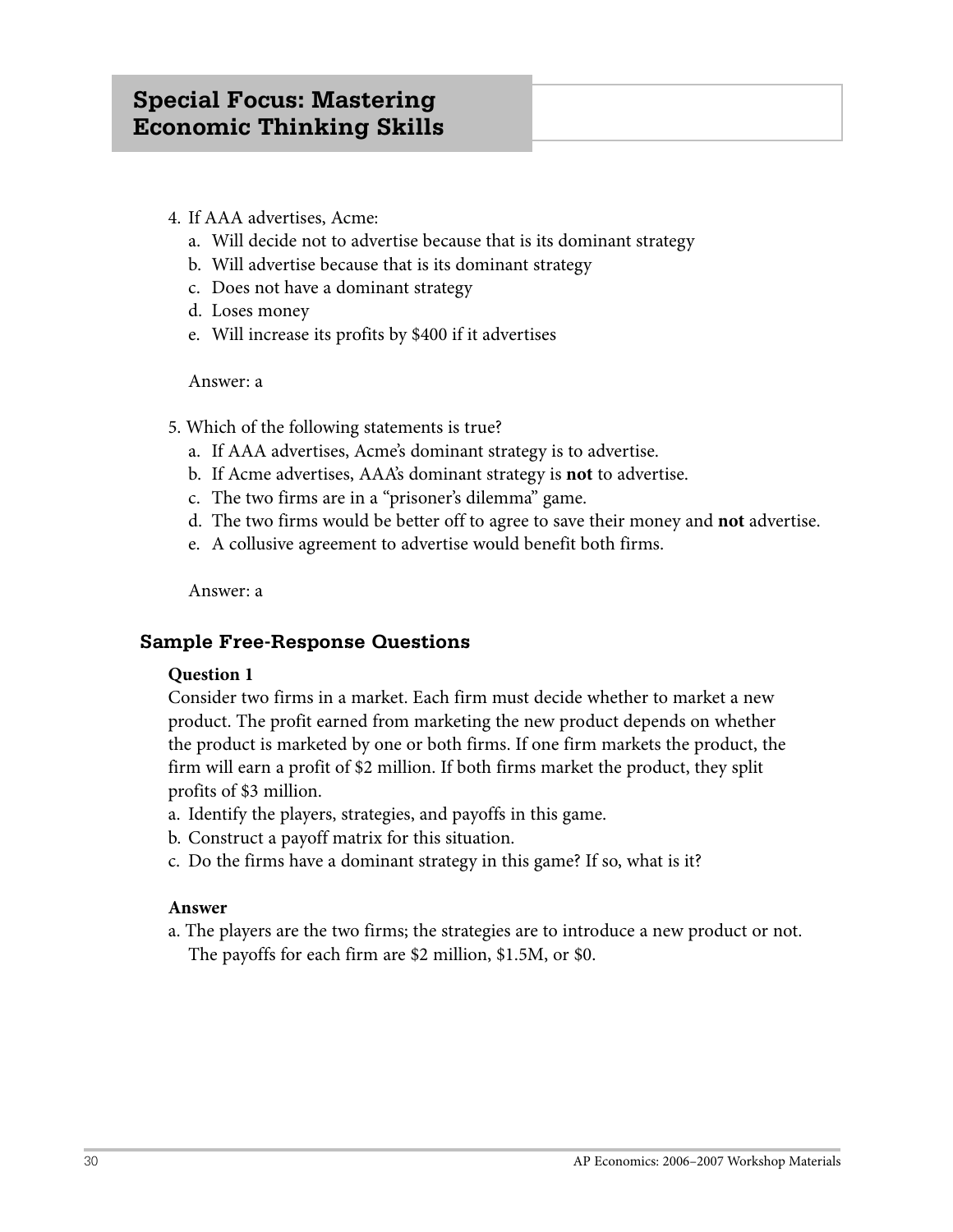b. Payoff matrix:

|        |                    | Firm A                 |                           |  |
|--------|--------------------|------------------------|---------------------------|--|
|        |                    | Introduce              | Don't Introduce           |  |
| Firm B | Introduce          | A: \$1.5M<br>B: \$1.5M | A: \$0<br><b>B</b> : \$2M |  |
|        | Don't<br>Introduce | A: \$2M<br>B: \$0      | A: \$0<br>B: \$0          |  |

c. Yes, the dominant strategy is to market the product since both do the best they can regardless of what the other firm decides.

## **Scoring Rubric**

7 points maximum:

- **•** 1 point each for identifying the players, strategies, and payoffs in the game
- **•** 1 point for a correctly labeled matrix, 1 point for correctly entered payoffs
- **•** 1 point for "yes," 1 point for "market the product"

## **Question 2**

Two firms in a market can choose whether to set prices high or low. If both firms keep prices high, the firms earn more than if both firms keep prices low. However, if one firm can lower prices while the other keeps prices high, the low-price firm will get all of the market's sales and will make higher profits than when both firms keep prices high. a. Is this a "prisoner's dilemma" situation? Explain why or why not (i.e., define a prisoner's dilemma and then show why this situation does or does not fit the definition). b. If the two firms were to enter a voluntary agreement to keep their prices high, is it likely to result in higher prices for the two firms? Why or why not?

## **Answer**

a. This is a "prisoner's dilemma" case. In this game, each player has a dominant (or best) strategy. However, when each player chooses their dominant strategy, the outcome is worse for the players combined. So here, if both sell high, they earn the greatest income. If they sell low, they earn less. If Firm A sells high, Firm B can either split the profits or gain more than Firm A. The dominant strategy is to sell low and gain more. If Firm A sells low, Firm B can receive either lower profits to share or lose all of the market. The dominant strategy is to sell low. The same is true for Firm B. So the two dominant strategies to sell low result in a less-than-desirable outcome combined.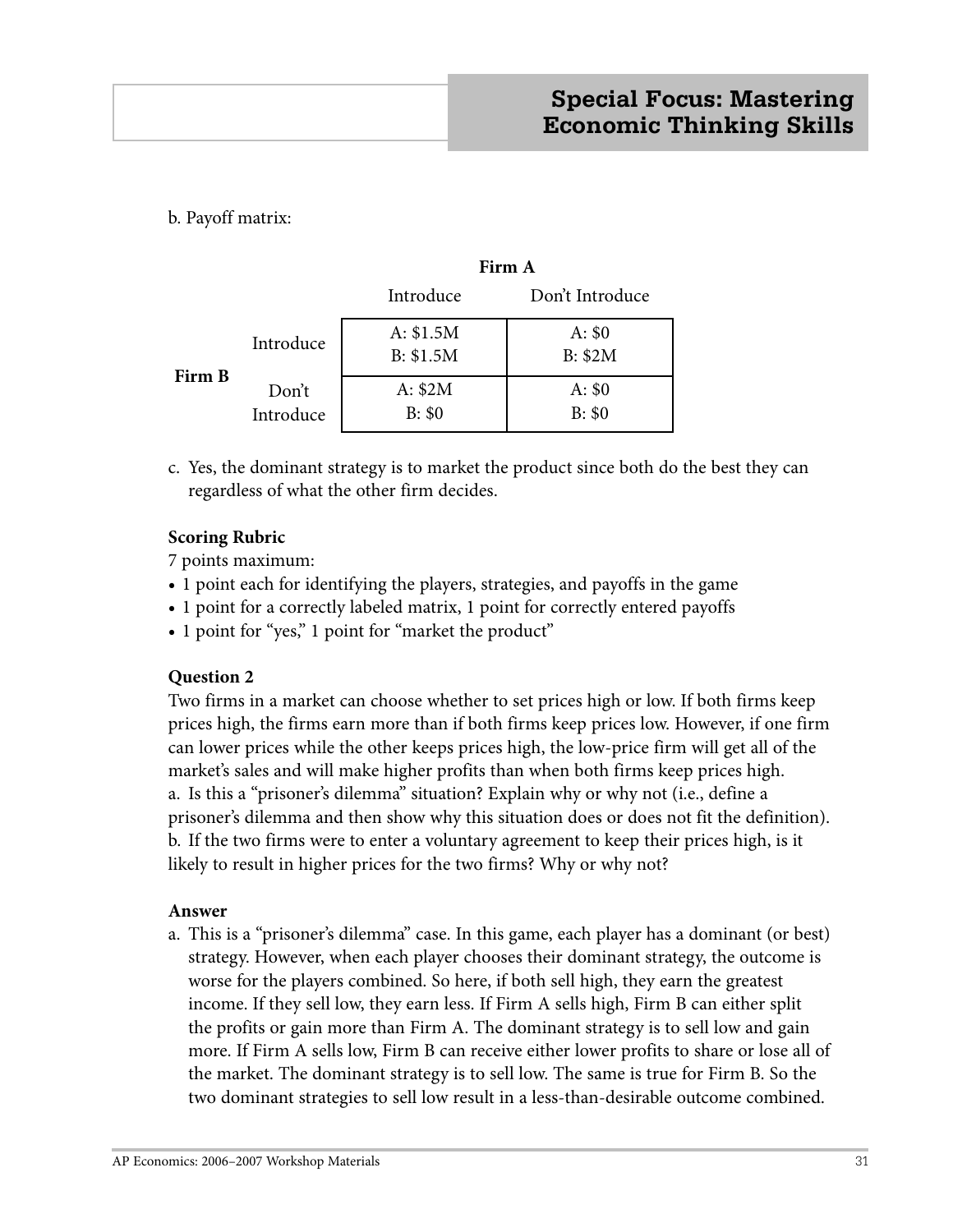b. No, enforcement of the arrangement will be difficult or impossible since one firm may choose to sell low and gain the market. Who can you trust?

## **Scoring Rubric**

5 points maximum:

- **•** 1 point for "yes," 1 point for definition, 1 point for explanation of why
- **•** 1 point for "no," 1 point for explanation of why not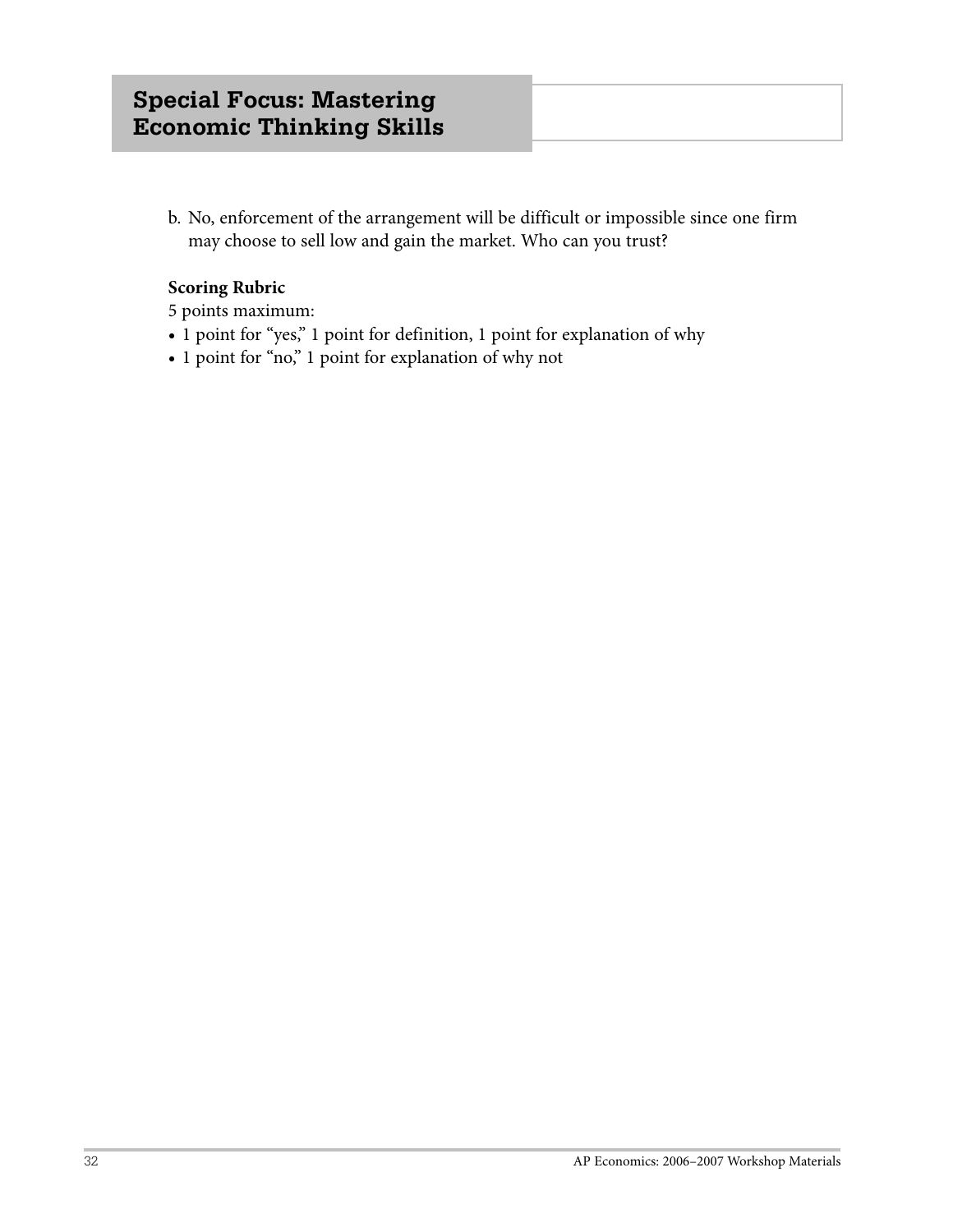# **Focusing on the Phillips Curve and Exchange Rates in Macroeconomics**

Rae Jean Goodman United States Naval Academy Annapolis, Maryland

> Macroeconomics grew out of the study of business cycles and is an exciting field of study because it continues to refine the explanations for how an economy works and the effects of policy on the economy. Two concepts that receive major emphasis in the study of macroeconomics are the Phillips curve and exchange rates.

## **The Phillips Curve—Long and Short Run**

Economists have discussed the Phillips curve in terms of the aggregate supply curve, policy analysis, and the impact that the interdependence of economies has on exchange rates. In 1958 A. W. Phillips first described the relation between changes in nominal wages and unemployment in the United Kingdom for the period from 1861 to 1957. This became known as the Phillips curve. $^1$  He found the relationship to be very stable during that time period except immediately following a rapid increase in import prices, usually as a result of war. He concluded that if policymakers wanted a stable wage rate, the associated level of unemployment would be about 5.5 percent.

In 1960 Paul Samuelson and Robert Solow, both recipients of the Nobel Prize in Economic Sciences, looked at U.S. data and found that the Phillips curve relationship held, although they identified some shifts over time in the U.S. Phillips curve.<sup>2</sup> They described the translation of the original Phillips curve in terms of wage change and unemployment to our current definition of the Phillips curve in terms of inflation and unemployment. Samuelson and Solow drew the conclusion that, in the post–World War II period, if we wanted to have a 3 percent unemployment rate, inflation would be 4 to 5 percent per year. The short-run Phillips curve shows an inverse relation between inflation and unemployment. The logic behind this relation is that to achieve

 $1$  A. W. Phillips, "The Relationship Between Unemployment and the Rate of Change of Money Wage Rates in the United Kingdom, 1861–1957," Economica (November 1958).

<sup>2</sup> Paul A. Samuelson and Robert M. Solow, "Analytical Aspects of Anti-Inflation Policy," The American Economic Review (May 1960)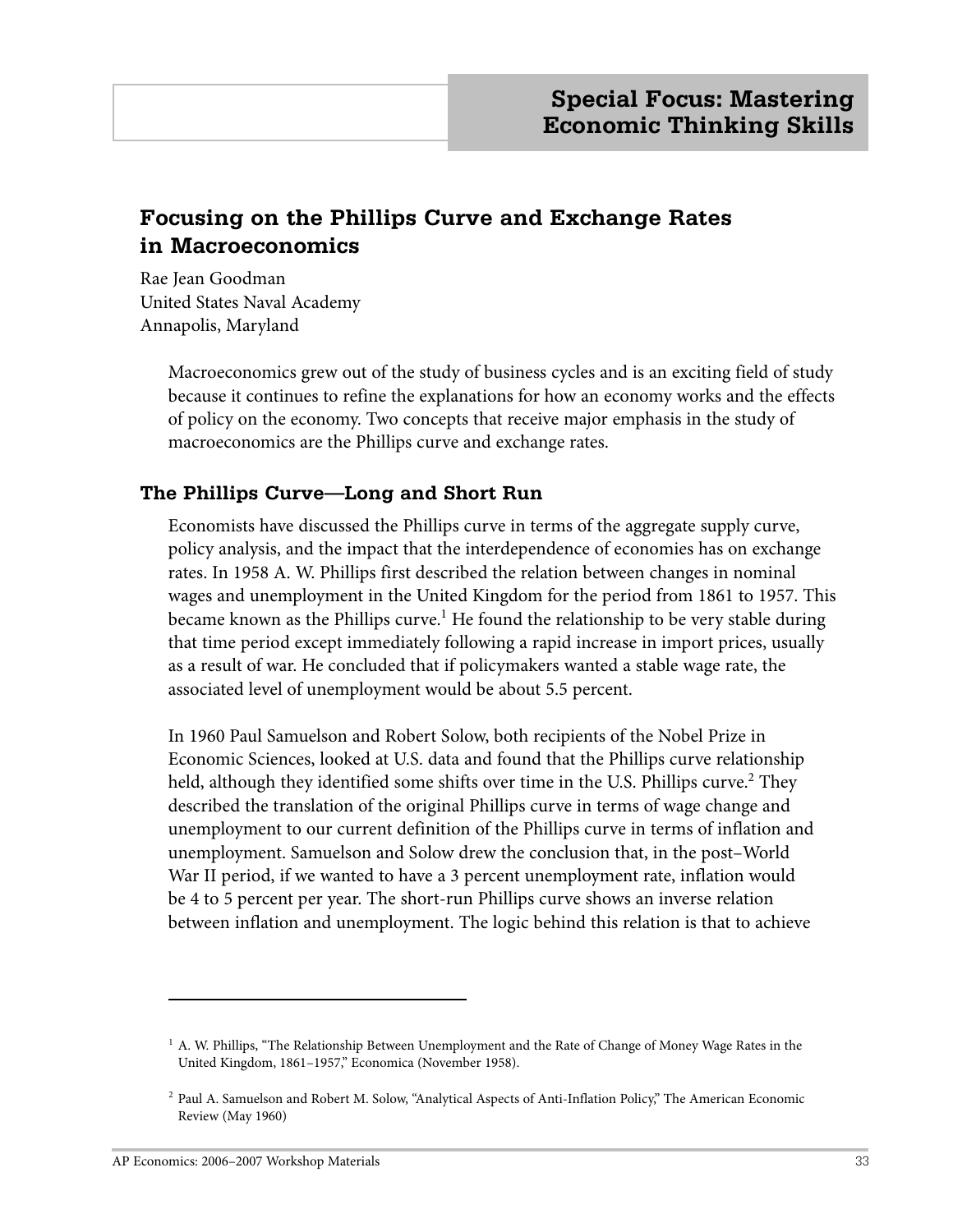a lower unemployment rate, more people have to be willing to take a job, and that is accomplished by offering a higher nominal wage rate. The higher nominal wage rate leads to higher costs, which leads to price increases, or inflation.

Initially, the Phillips curve seemed to offer policymakers the ability to trade inflation and unemployment. Policymakers saw the Phillips curve as a menu from which they could choose a combination of unemployment and inflation rates. It was argued by some economists that macroeconomics policymakers could keep unemployment rates low, indefinitely, by accepting some inflation. However, data from the late 1960s and early 1970s show that the Phillips curve disappeared. By the middle of the 1970s, the United States and other countries experienced high inflation and high unemployment. In 1975, for example, the unemployment rate was 8.5 percent of the labor force, and the annual inflation rate was 9.1 percent.

The short-run Phillips curve disappeared in the 1970s for two reasons. First, most developed countries experienced significant increases in oil prices due to decisions by the Organization of Petroleum Exporting Countries (OPEC). Thus nonlabor costs for firms rose relative to wages; these increases in nonlabor costs pushed inflation up without changing the unemployment rate. Second, people changed how they formed expectations about inflation. Before the 1960s, people assumed that prices in the following year would be the same as prices during the current year, or that expected inflation would be zero. This seemed reasonable at the time, since data from the 1950s show the inflation rate was very low, ranging from close to zero to less than 2 percent. Further, real incomes were rising in the 1950s, and people were not focused on the inflation rate. However, starting in the late 1960s, inflation was consistently positive and rising. Thus people started assuming a positive level of inflation and incorporated that view into their wagedetermination process. With a positive expectation about inflation, the nominal wage rate must be increased to maintain the level of real wages. The one conclusion that comes from all of the study is that the relation between unemployment and inflation varies over time and by country because it depends on inflationary expectations and wagedetermination processes.

The Phillips curve receives increased attention today because it comes from the positively sloped short-run aggregate supply curve. The relation between the short-run Phillips curve and the short-run aggregate supply curve is shown in the lesson prepared by Peggy Pride of St. Louis University High School in St. Louis, Missouri, and Sue Weaver of Ramona High School in Ramona, California. From this relation it is clear that shifts in the short-run aggregate supply curve will result in shifts in the short-run Phillips curve. If the short-run aggregate supply curve shifts to the left as a result of supply shocks, such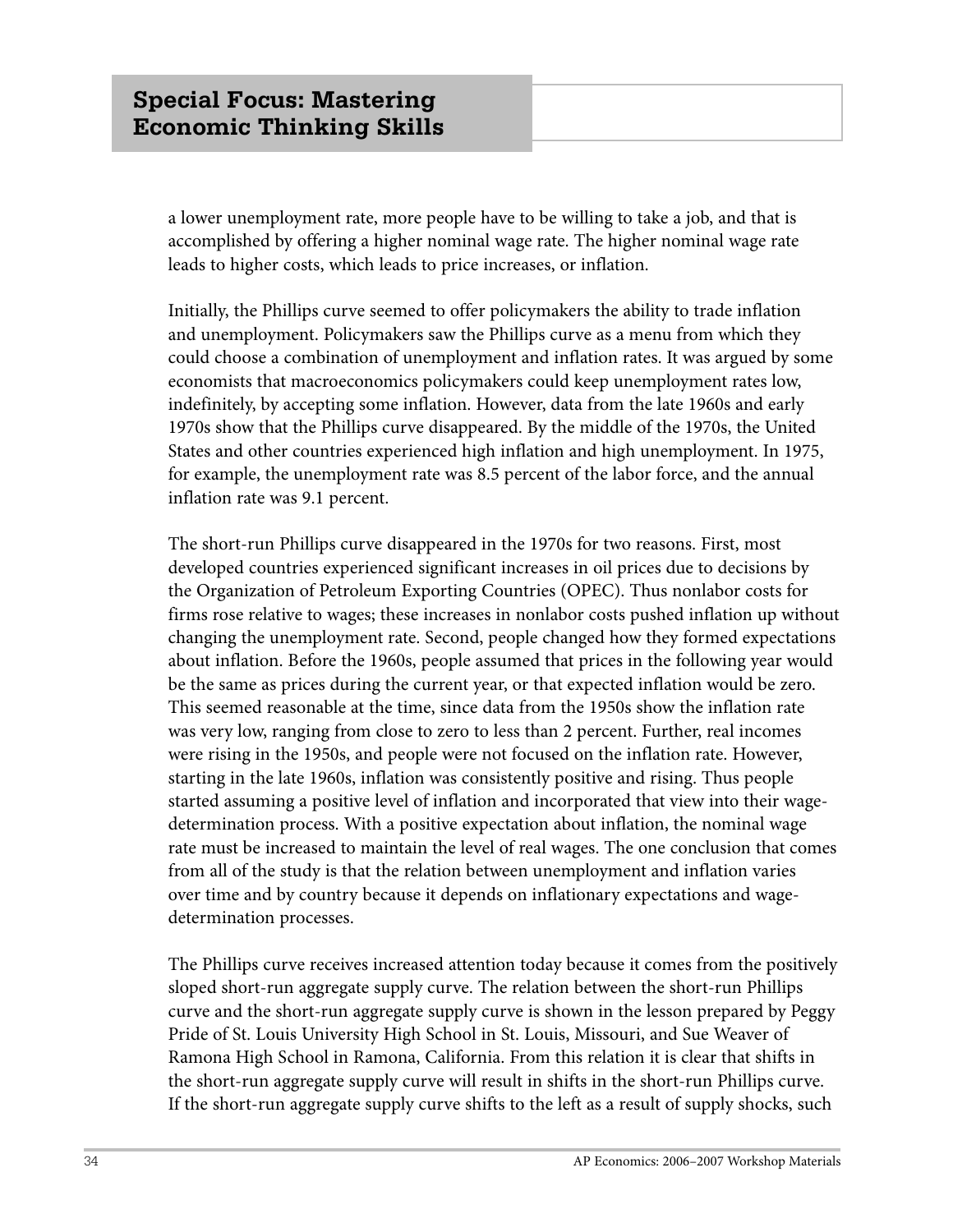as natural disasters or increases in input prices, the short-run Phillips curve will shift to the right. The rightward shift of the Phillips curve results in higher unemployment for a given inflation rate. Conversely, rightward shifts in the short-run aggregate supply curve result in a leftward shift of the Phillips curve. This allows lower unemployment rates for a given inflation rate. Rightward shifts of the short-run aggregate supply curve, or increases in aggregate supply, could be a result of increases in productivity or decreases in nominal wage rates.

Economists agree that policymakers cannot keep the unemployment rate permanently below the natural rate of unemployment by maintaining a high rate of inflation. Expectations about inflation shift the short-run aggregate supply. Eventually expectations adjust until the expected and actual inflation rates are equal. This will occur in the long run at the point where the actual unemployment rate equals the natural unemployment rate, and we arrive at the vertical long-run Phillips curve, which is analogous to the longrun vertical aggregate supply curve.

The Phillips curve, both short run and long run, is important in a principles class because of the relationship with the aggregate supply curve and policy discussions. We know from our macro models that changes in the money supply will have no long-run effects on real variables, including real output and unemployment. The vertical long-run Phillips curve and long-run aggregate supply curve demonstrate this result.

## **Foreign Exchange Rates**

The world economic system makes national economies increasingly interdependent. The international trade in goods and services has steadily increased since World War II. The extension and expansion of trade permits greater specialization and thus increases in productivity worldwide. The result is that national economies are more dependent on what occurs in other national economies. In conjunction with the continued growth in trade, there is an increase in the integration of financial markets worldwide. Money flows to the point of highest return without concern for the location of savers and investors. The integration of financial markets has yielded an increase in international productivity and increased the sensitivity of domestic markets to international events. The study of international trade and exchange rates is important to understanding the effects of domestic policy on other economies and how trade and borrowing serve as a mechanism for transmitting the business cycle from one country to another.

We can see the importance of exchange rates and the interaction with domestic policy in the following example. If the U.S. central bank determines that domestic interest rates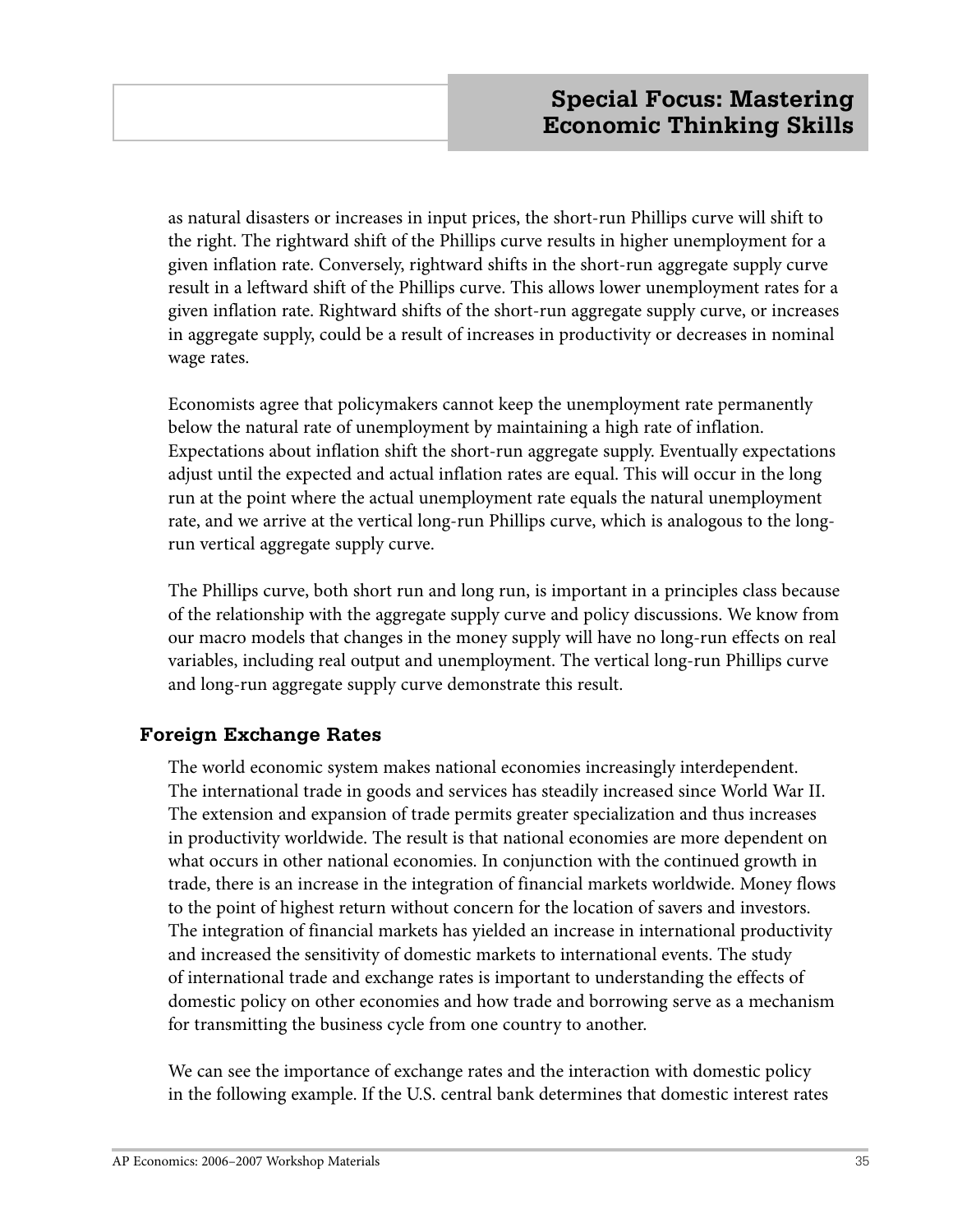must rise to curb rising inflation, it will decrease the growth of the money supply. The increase in U.S. interest rates will cause a capital inflow, in turn raising interest rates in other economies. This increase in interest rates in other economies could lead to recession in those economies. Recessions abroad would decrease the demand for U.S. exports, potentially leading to a recession in the United States. The U.S. would have to depreciate the U.S. dollar to return to full employment. The lesson on foreign exchange prepared by Mary Kohelis of Brooke High School in Wellsburg, West Virginia, provides additional explanation and questions on the relation between domestic policy and exchange rates.

A second example of the importance of understanding exchange rates is the effect of exchange-rate crises. Financial market participants, expecting a devaluation of the currency of a country that follows a fixed exchange-rate system, usually trigger these crises. The financial market participants sell off their holdings of the country's currency, thus putting downward pressure on the currency. The central bank and the government of the country have two choices: (1) they can "give in" and devalue their currency, or (2) they can attempt to maintain the existing parity at the cost of rising interest rates and the possibility of creating a recession. In exchange-rate crises, exchange-rate problems are driving the domestic policy.

## **Summary**

The study of the short-run and long-run Phillips curves and international economics are well embedded in the college principles classroom. The Phillips curve and the reasons for shifts in the short run and the implications of the vertical Phillips curve will continue to appear on the AP Macroeconomics Examination. Exchange rates and international trade will continue to grow in importance in the college curriculum and thus on the AP Exam simply because of the recognition of the growing economic interdependence of nations. Students will be well served if teachers include these two topics in their course design.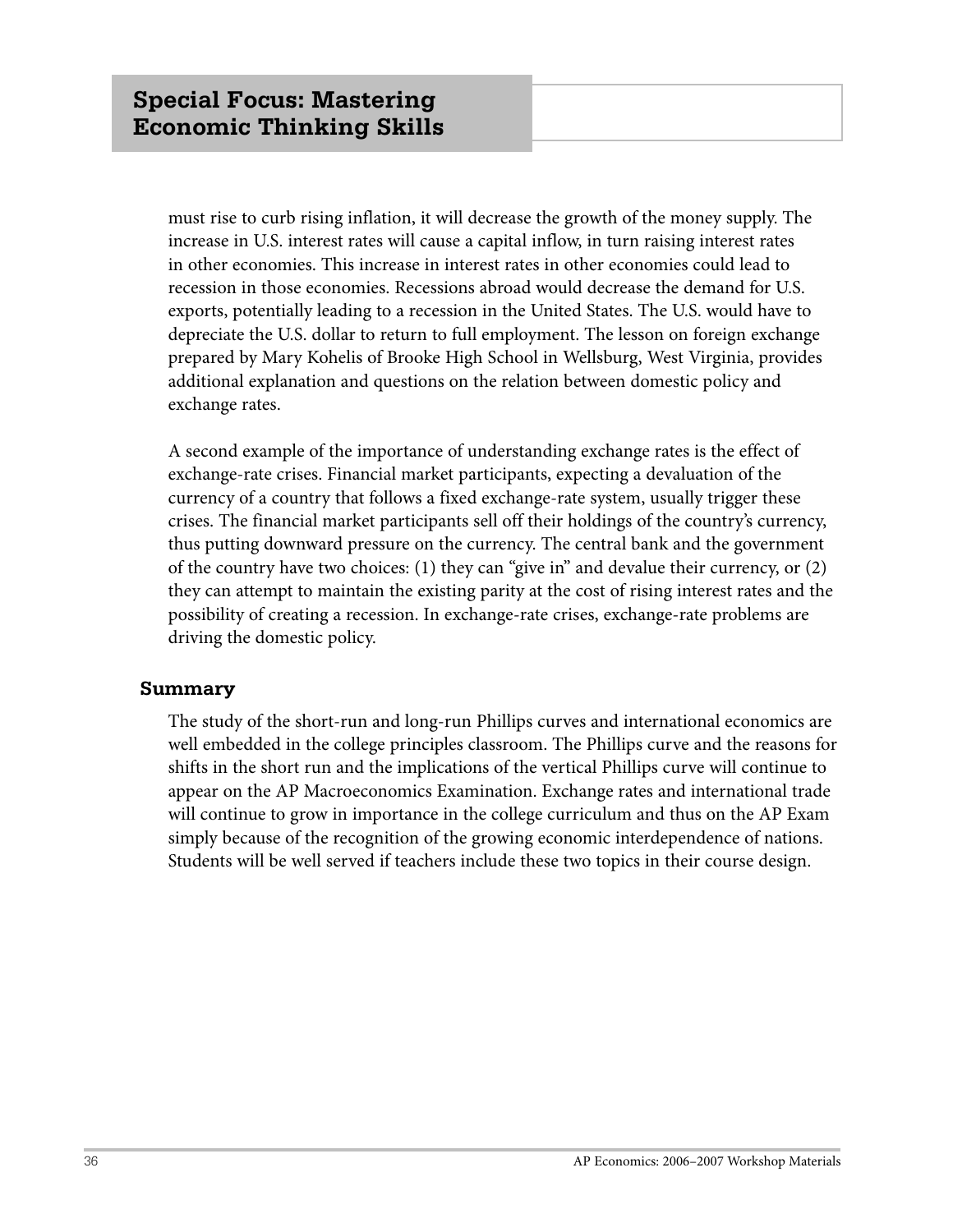# **Teaching About Foreign Exchange**

Mary Kohelis Brooke High School Wellsburg, West Virginia

> Financing international trade involves the exchange of different national currencies. The foreign currency market facilitates this trade. This article discusses the concepts to teach about foreign exchange and provides a problem set and sample multiple-choice questions to use in the classroom.

## **Concepts to Be Covered**

I. What is the foreign exchange market?

- A. The market in which the currencies of foreign countries are traded with one another
- B. The market that determines the exchange rate through the use of supply of and demand for one currency in terms of another currency
- C. Not a single market but rather the interactions of thousands of people and institutions such as exporters and importers, banks, and foreign exchange brokers throughout the world
- II. What is the purpose of the foreign exchange market?
	- A. To facilitate trade
		- 1. People using one country's currency (e.g., dollars) want to buy goods and services from another country, but they do not have the currency used in that country (e.g., euros).
		- 2. People using one country's currency (e.g., dollars) want to purchase assets such as stocks, bonds, or real estate from another country, but they do not have the currency used in that country (e.g., euros).
	- B. To allow for the trade of one currency for another
- III. How are foreign exchange rates determined?
	- A. Supply and demand
		- 1. Supply
			- a. Supply represents anyone holding a currency who is willing and able to offer it in exchange for another currency.
			- b. Since the quantity supplied of a currency will increase as the exchange rate increases, the supply curve is upward sloping.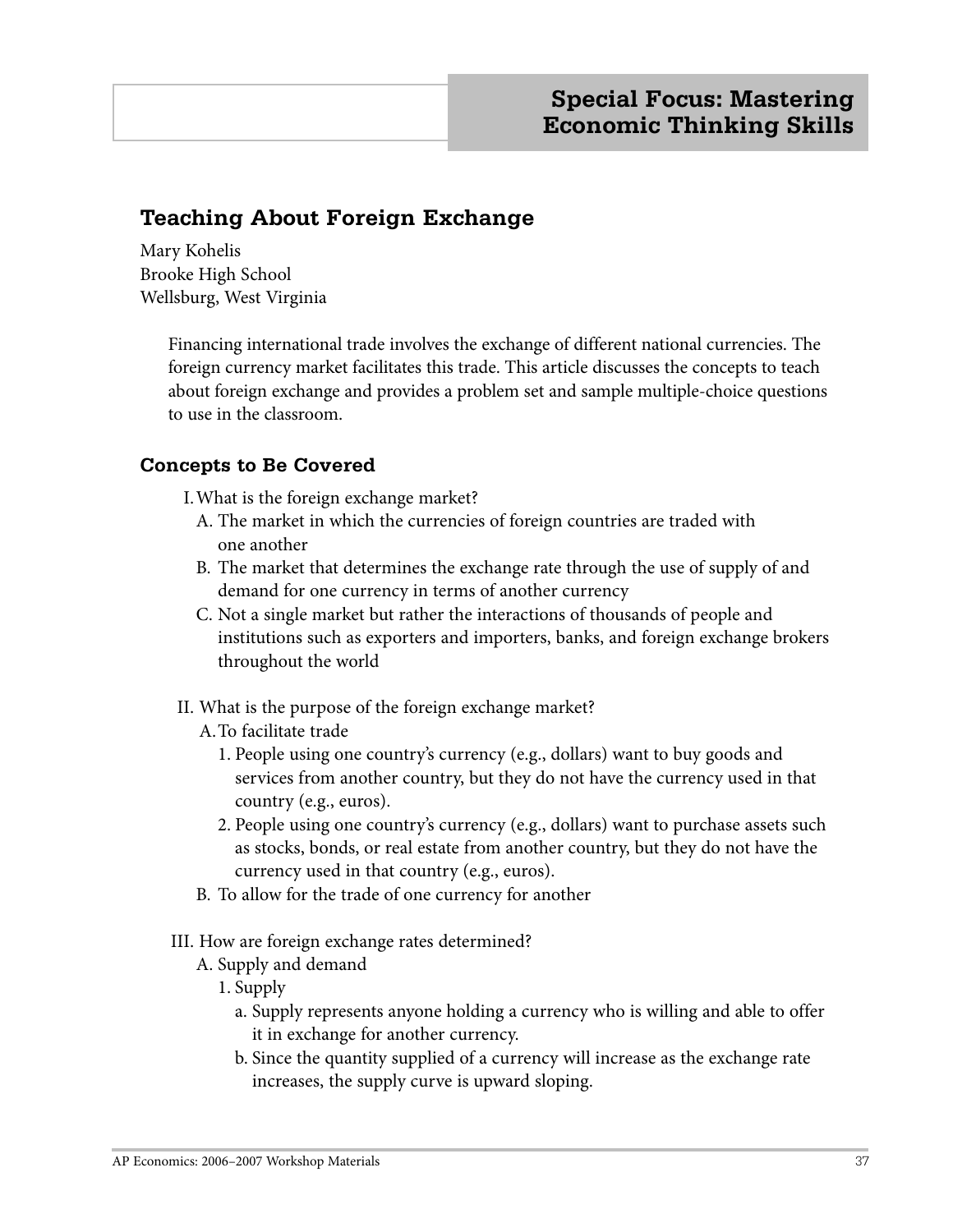- 2. Demand
	- a. Demand represents anyone who is willing and able to buy one currency in exchange for another.
	- b. Since the quantity demanded of a currency decreases as the exchange rate increases, the demand curve is downward sloping.
	- c. For currencies, demand is considered a derived demand, since it represents demand for goods, services, or assets.
	- d. Demand for currency is also related to speculation.
- 3. Equilibrium
	- a. Equilibrium is the rate at which the quantity supplied of one currency equals the quantity demanded of the same currency.
	- b. The definition assumes a floating exchange rate, with rates changing with fluctuations in the supply of or demand for the currency.
- IV. What causes changes to the exchange rate?
	- A. An increased/decreased preference for one country's goods
	- B. An increase/decrease in real GDP in one country, which will increase/decrease incomes—affecting demand for imports/exports
	- C. An increase/decrease in real interest rates in one country relative to another
	- D. Speculation on the expected future exchange rate
	- E. An increase in the price level of one country relative to another
- V. How do changes in the foreign exchange rate affect exports and imports, ceteris paribus?
	- A. When a currency appreciates, the relative price of a foreign good decreases, so imports increase and exports decrease.
	- B. When a currency depreciates, the relative price of a foreign good increases, so imports decrease and exports increase.
- VI. How do changes in a country's monetary policy affect the foreign exchange rate? A. Changes will affect relative real interest rates.
	- B. Higher/lower relative real interest rates will increase/decrease demand for a currency in the foreign exchange market.
	- C. Higher/lower relative real interest rates will increase supply/demand of the other currency in the foreign exchange market.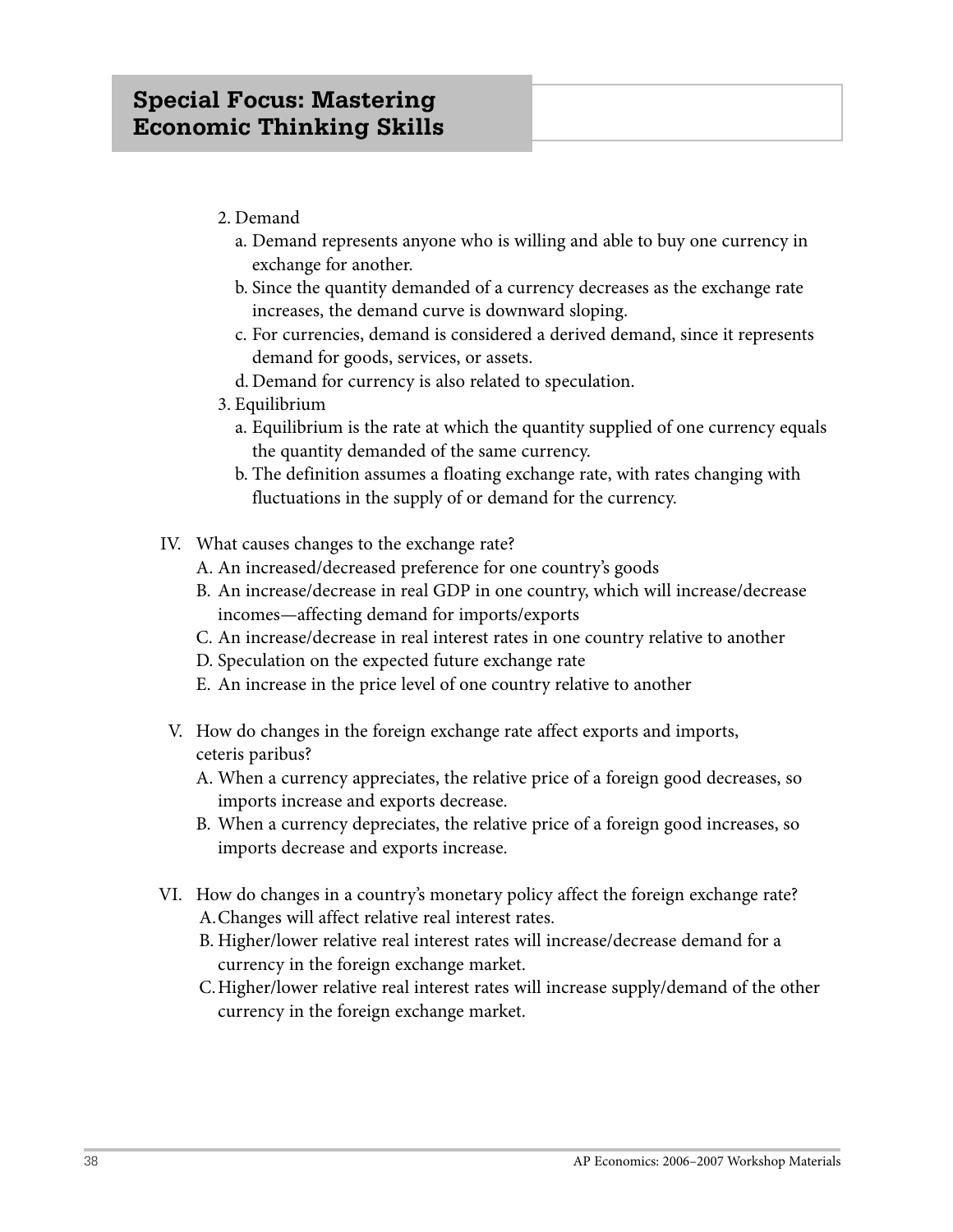- VII. How do changes in the exchange rate affect aggregate demand and equilibrium GDP in the short run? Assuming an upward-sloping aggregate supply curve, since exchange rate changes affect the demand for exports and imports:
	- A. With a depreciated currency, exports will increase and imports will decrease, causing an increase in aggregate demand and equilibrium GDP.
	- B. With an appreciated currency, exports will decrease and imports will increase, causing a decrease in aggregate demand and equilibrium GDP.

## **Graphs to Be Used**

- I. Supply-and-demand graphs for currency
	- A. Assuming only two currencies, the dollar and the euro, the following supply-and demand graphs indicate both a market for dollars and a market for euros to show the relationship between the two.



- B. In these graphs, the exchange rate is considered to be one euro = one dollar.
- C. Using both graphs, you can see what will happen to the value of a currency. For example, if there is an increased demand for goods from the United States, then there will be an increase in the demand for the dollar. At the same time, in the euro market there will be an increase in the supply of euros. Demanders of dollars are supplying their euros. In the dollar market, the dollar appreciates. It takes more euros to buy a dollar. In the euro market, the euro depreciates because the dollar price of a euro has decreased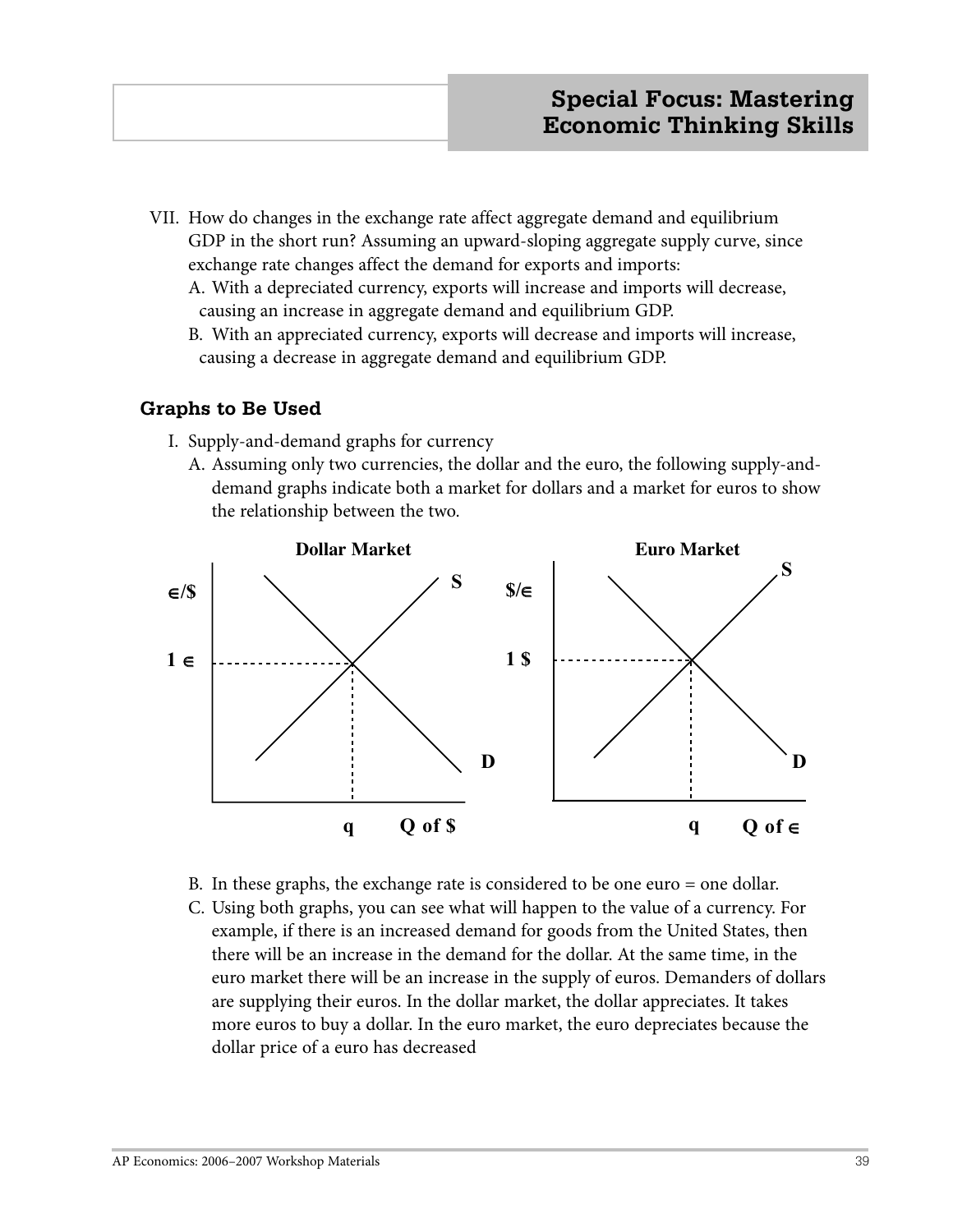

- II. Aggregate demand/aggregate supply graphs
	- A. Using the AD/AS graph, you can illustrate the effects of appreciation/ depreciation on aggregate demand.
	- B. The graphs show the corresponding changes to equilibrium price level and real GDP.

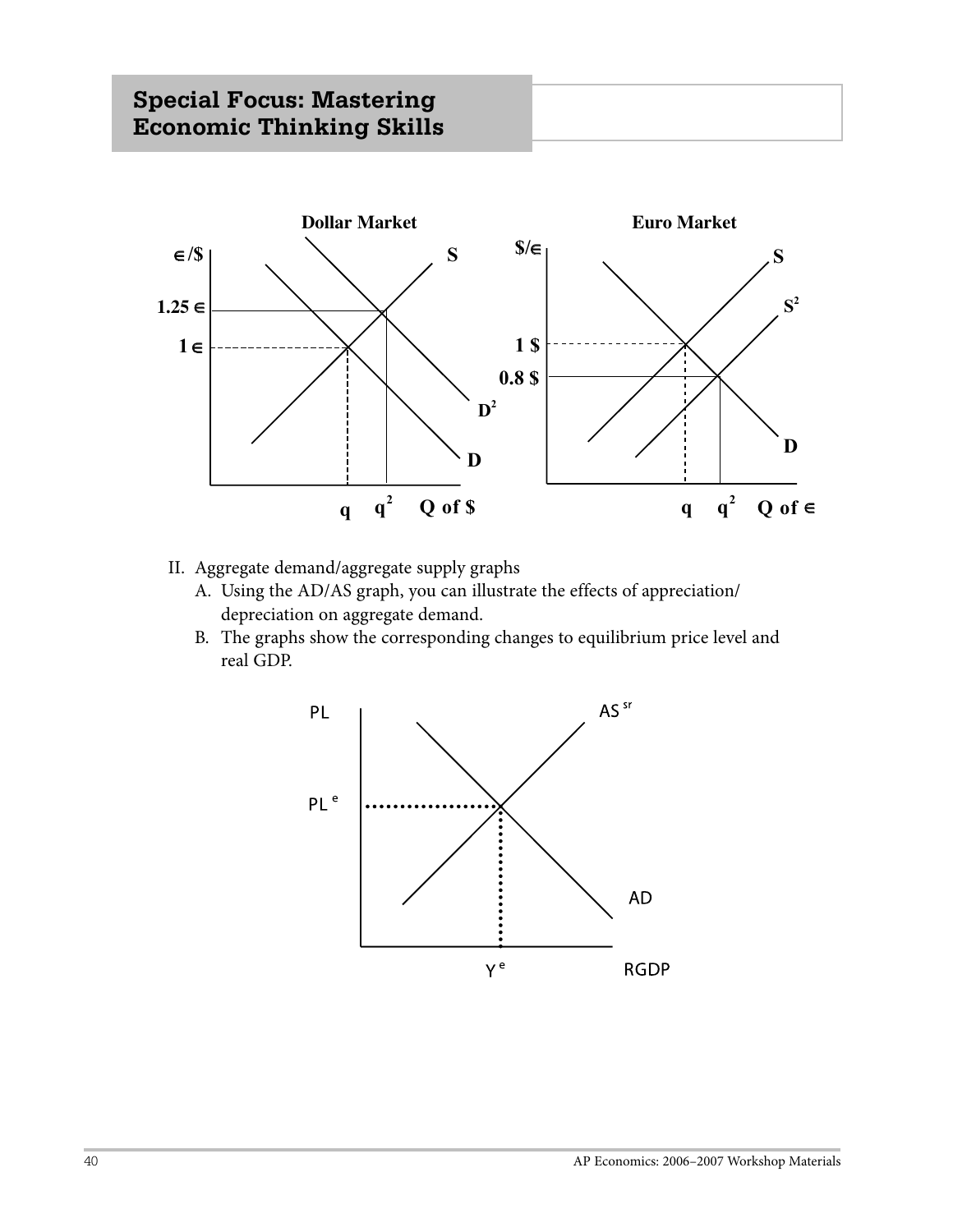## **Methodologies to Use**

- **•** Lecture and encourage discussion, using the outline and your course textbook.
- **•** Use newspapers or the Internet to show the value of the dollar and how it has changed over a period of time.
- **•** Assign groups to work on the following problem set on foreign exchange rates.
- **•** Illustrate the solutions to the problem set on the board.
- **•** Have students work on the sample multiple-choice and free-response questions presented at the end of this lesson.

## **Problem Set on Foreign Exchange Rates**

- 1. Divide students into groups of two or three students.
- 2. Distribute the following cards that describe situations to each group.
- 3. Each group will:
	- a. Indicate the effect of the situation on demand and supply for dollars and euros
	- b. Using the board or flip-chart paper, draw graphs of the foreign exchange market, using both the dollar market and the euro market, showing the effect on the exchange rate
	- c. Explain to classmates how imports and exports will be affected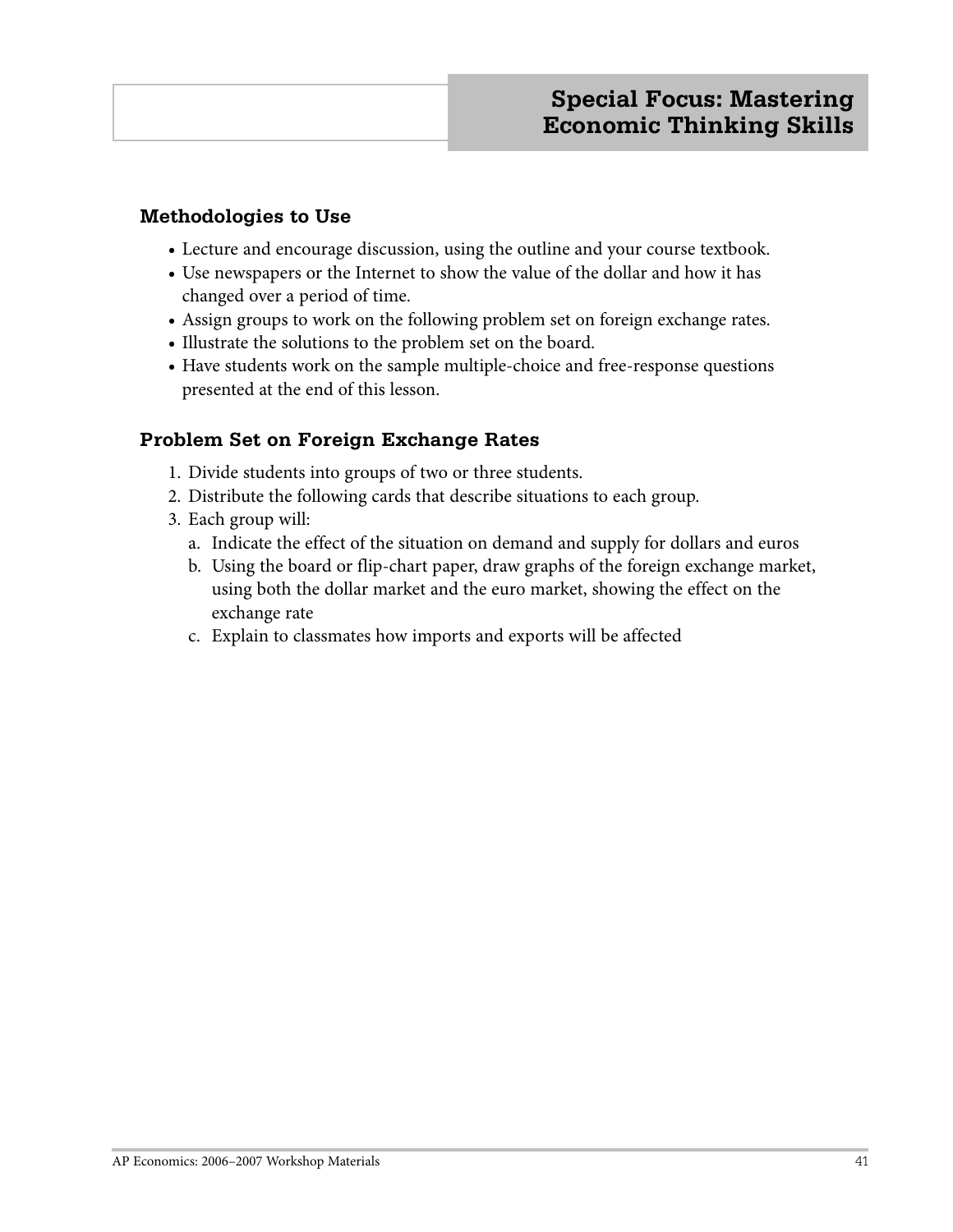- **1.** The income of workers in the United States is increasing, and more people are buying goods and services produced in Europe.
- **3.** The number of tourists visiting the United States from countries of the European Union has greatly increased.
- **5.** As an economic advisor, you are predicting that the interest rates in the United States will be increasing significantly in the near future. What advice do you have for speculators in the foreign exchange market?
- **7.** The GDP of the European Union countries increases, increasing the incomes of its population.
- **2.** The Federal Reserve has decreased interest rates so that the interest rates in the United States are now relatively lower than the interest rates in countries of the European Union.
- **4.** The central bank of the European Union raises interest rates that are now relatively higher than the interest rates in the United States.
- **6.** The price level in the United States is not rising as quickly as the price level of the European Union countries.
- **8.** United States buyers are increasing their purchases of goods from the European Union, while the purchases from the European Union are unchanged.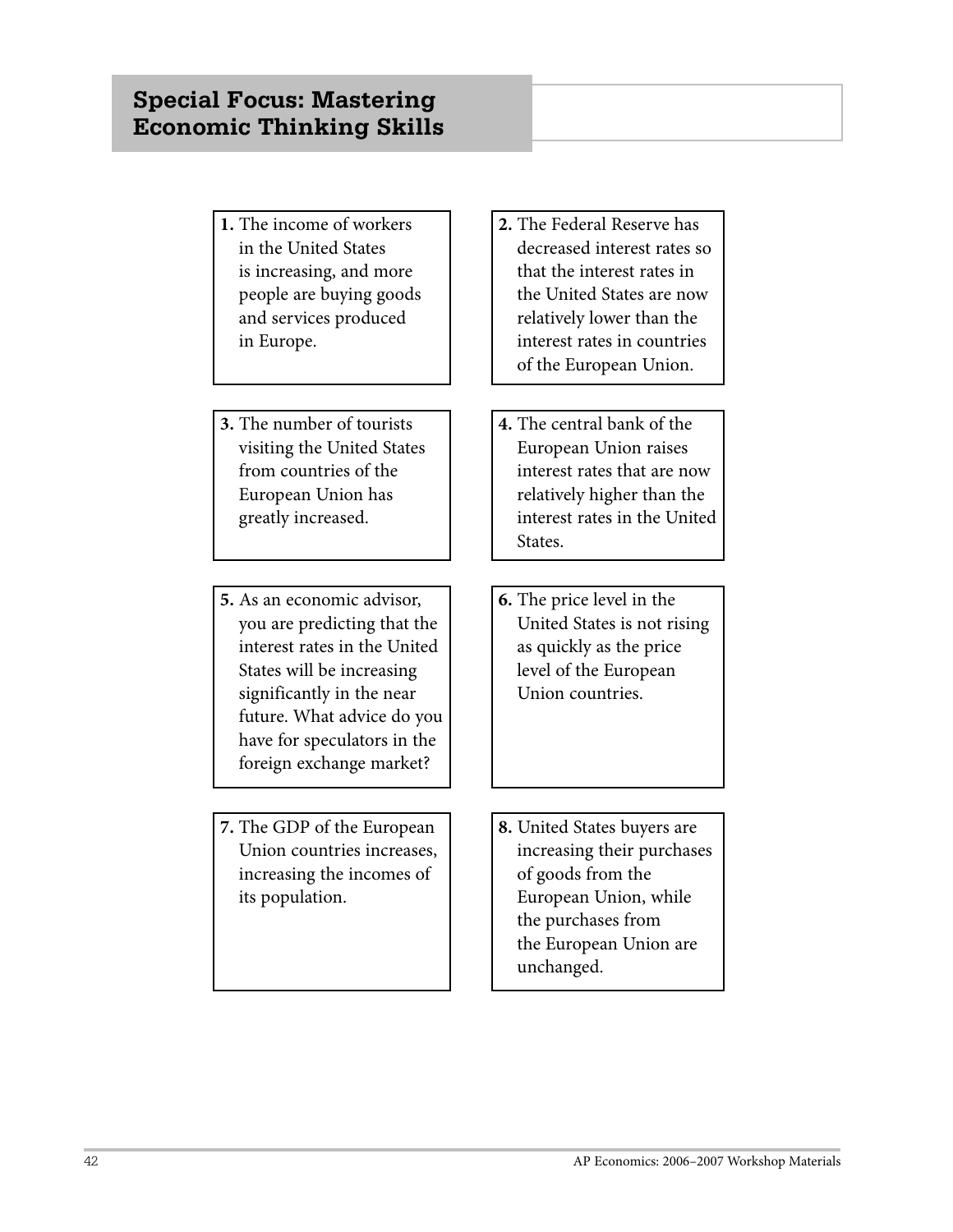## **Answer Key**

## **Card 1**

The income of workers in the U.S. is increasing, and more people are buying goods and services produced in Europe.

**Answer:** As the income of U.S. workers rises, their prosperity allows them to buy more European goods. The supply of dollars in the dollar market increases, and the demand for euros in the euro market increases, causing the value of the dollar to depreciate as the value of the euro appreciates. U.S. exports should increase, and U.S. imports should decrease.

## **Card 2**

The Federal Reserve has decreased interest rates so that the interest rates in the U.S. are now relatively lower than the interest rates in countries of the European Union.

**Answer:** Since the interest rates in the U.S. are now relatively lower than the interest rates in the European Union countries, investors will increase their demand for European government bonds, leading to an increase in the demand for euros in the euro market and an increase in the supply of dollars in the dollar market. This will cause the euro to appreciate and the dollar to depreciate. U.S. exports should increase, and U.S. imports should decrease.

## **Card 3**

The number of tourists visiting the U.S. from countries of the European Union has greatly increased.

**Answer:** With an increased number of tourists visiting the U.S, they will increase their demand for U.S. goods and services. In order to purchase those goods and services in the U.S., euros must be exchanged for dollars. There will be an increase in the demand for dollars in the dollar market and an increase in the supply of euros in the euro market. This will lead to an appreciation of the dollar and a depreciation of the euro. U.S. imports should increase, and U.S. exports should decrease.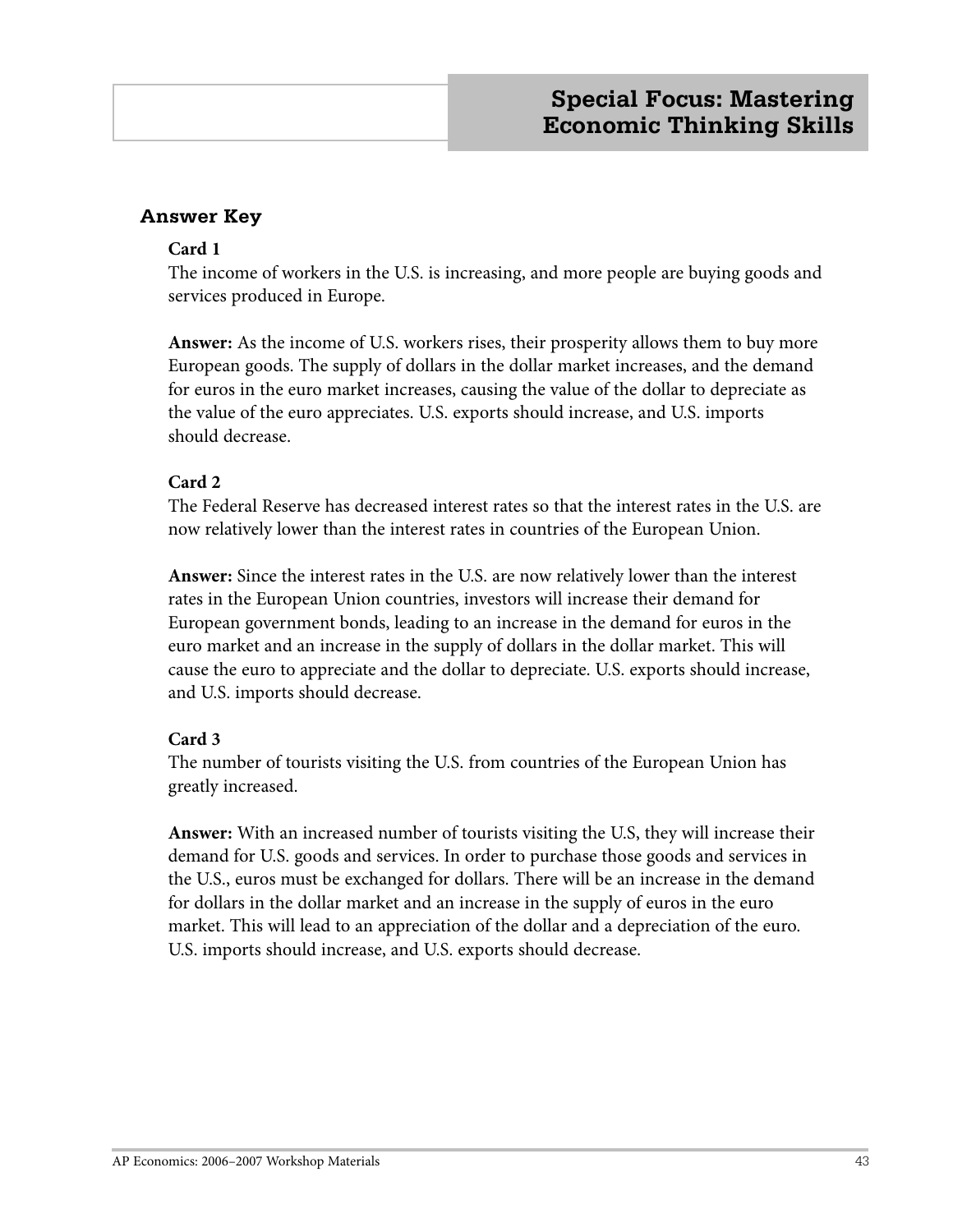## **Card 4**

The central bank of the European Union raises interest rates that are now relatively higher than the interest rates in the U.S.

**Answer:** Since the interest rates in the U.S. are now relatively lower than the interest rates in the European Union countries, investors will increase their demand for European government bonds, leading to an increase in the demand for euros in the euro market and an increase in the supply of dollars in the dollar market. This will cause the euro to appreciate and the dollar to depreciate. U.S. exports will increase, and U.S. imports will decrease.

## **Card 5**

As an economic advisor, you are predicting that the interest rates in the U.S. will be increasing significantly in the near future. What advice do you have for speculators in the foreign exchange market?

**Answer:** The advice is to buy dollars now. Since the expectation is that interest rates will be higher in the future, foreign investors will want to increase their holdings of dollars now. This will increase the demand for dollars and increase the supplies of the foreign currency. The increased interest rates will also increase the demand for dollars. Both actions will lead to an appreciation of the dollar and a depreciation of the foreign currency.

## **Card 6**

The price level in the U.S. is not rising as quickly as the price level of the European Union countries.

**Answer:** With a price level that is not rising as quickly in the U.S., consumers in European Union countries will want to increase their purchases of the relatively less expensive U.S. goods. This will lead to an increase in the demand for dollars in the dollar market and an increase in the supply of euros in the euro market. U.S. imports should increase, and U.S. exports should decrease.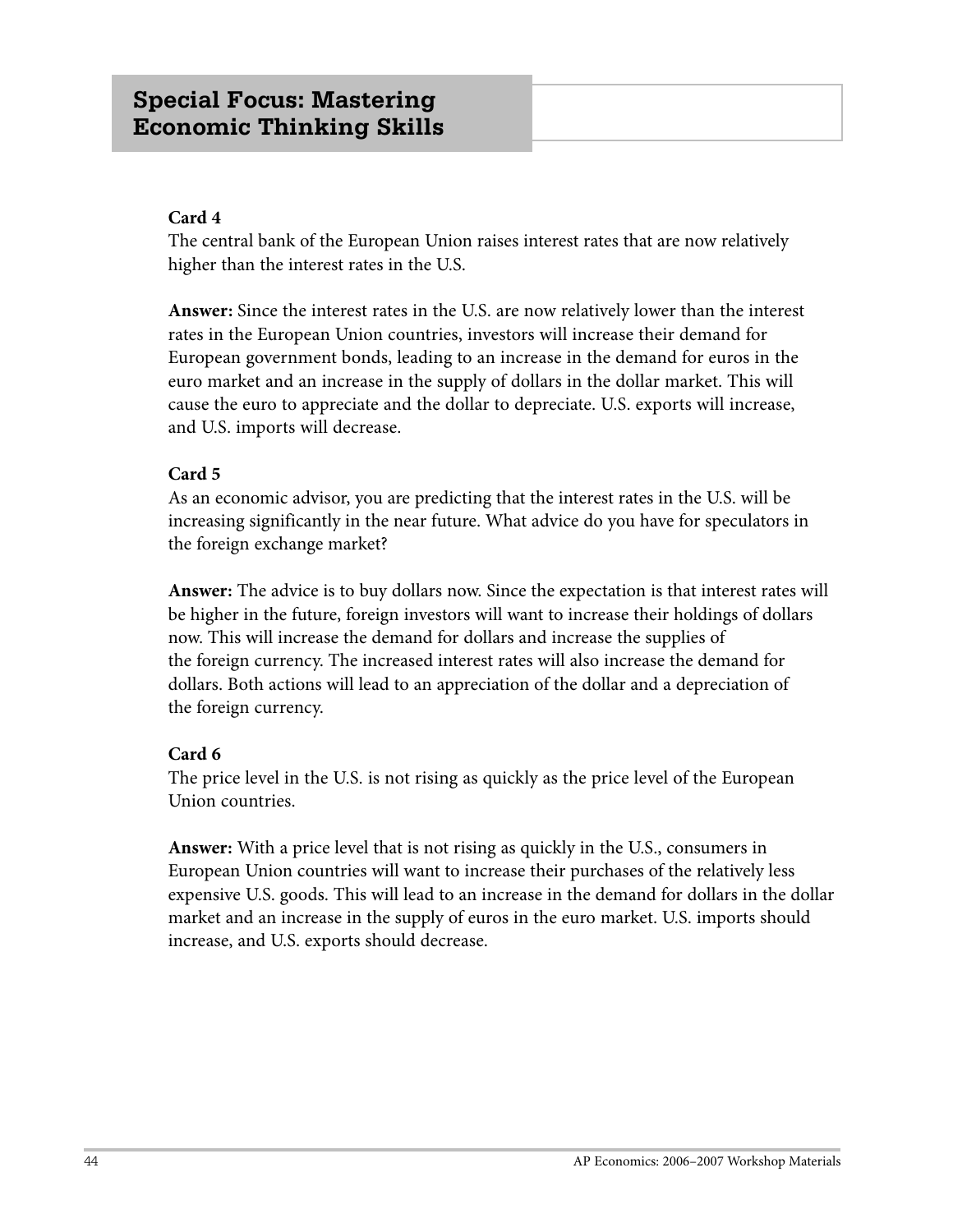## **Card 7**

The GDP of the European Union countries increases, increasing the incomes of its population.

**Answer:** As the GDP and incomes of the European Union countries rise, their prosperity allows them to buy more U.S. goods. The demand for dollars in the dollar market increases, and the supply of euros in the euro market increases, causing the value of the dollar to appreciate as the value of the euro depreciates. U.S. exports should decrease, and U.S. imports should increase.

## **Card 8**

U.S. buyers are increasing their purchases of goods from the European Union, while the purchases from the European Union are unchanged.

**Answer:** As the U.S. buyers increase their demand for goods from the European Union, they will also increase their demand for euros in the euro market and increase the supply of dollars in the dollar market, causing the value of the dollar to depreciate as the value of the euro appreciates. U.S. exports should increase, and U.S. imports should decrease.

## **Sample Multiple-Choice Questions**

- 1. Flexible exchange rates are determined by:
	- a. Central banks of the nations
	- b. Governments of the nations
	- c. International agreements
	- d. Forces of supply and demand
	- e. Businesses of the nations

Answer: d

- 2. If U.S. citizens decide to increase their purchases of Japanese cars, this will lead to:
	- a. Increase in the value of the dollar
	- b. Decrease in the value of the dollar
	- c. Decrease in the value of the yen
	- d. Stronger dollar
	- e. Weaker yen

Answer: b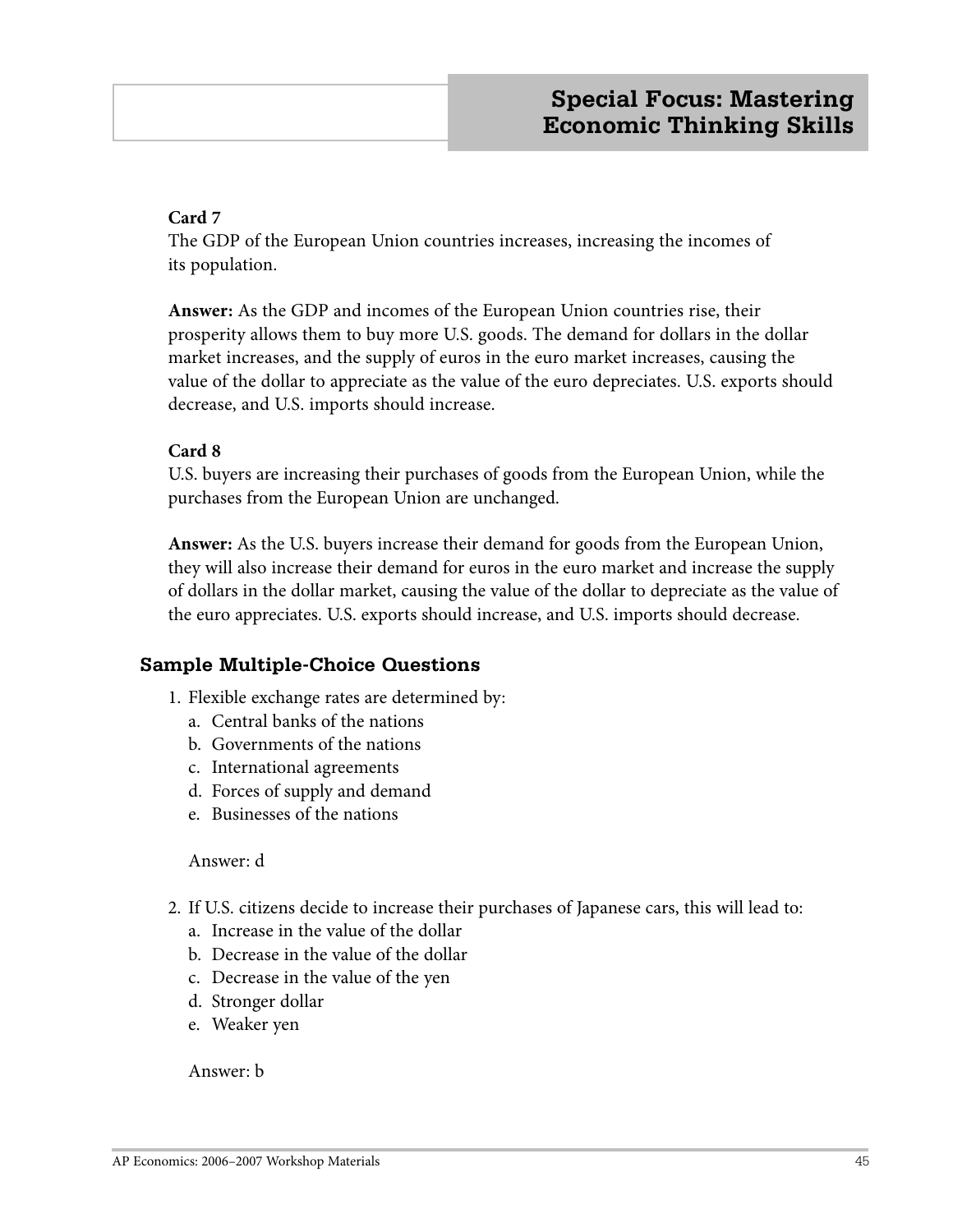# **Special Focus: Mastering Economic Thinking Skills**

- 3. The appreciation of a currency will lead to:
	- a. Increase in exports
	- b. Increase in imports
	- c. Decrease in imports
	- d. Increase in the balance of trade
	- e. Any of the above is likely.

## Answer: b

- 4. Assume that originally 1 U.S. dollar = 1 euro. Which of the following may explain a change to 1 U.S. dollar  $= 1.3$  euros?
	- a. U.S. buyers prefer European products.
	- b. U.S. GDP increases, increasing U.S. incomes.
	- c. European banks increase their interest rates relative to the U.S. rates.
	- d. U.S. banks increase their interest rates relative to the European rates.
	- e. The price level in the countries of the European Union increases.

Answer: d

## **Sample Free-Response Questions**

- 1. Assume that the U.S. and Japan operate under a flexible exchange rate system and that the interest rate in both nations is the same.
	- a. Using a correctly labeled graph of the foreign exchange market for yen, indicate the equilibrium exchange rate of the yen in terms of the dollar.
	- b. If the Federal Reserve sells bonds on the open market:
		- i. Explain how this will affect interest rates.
		- ii. Indicate on the graph how the change in the interest rates will affect the value of the yen.
		- iii. How will imports of U.S. products by the Japanese be affected?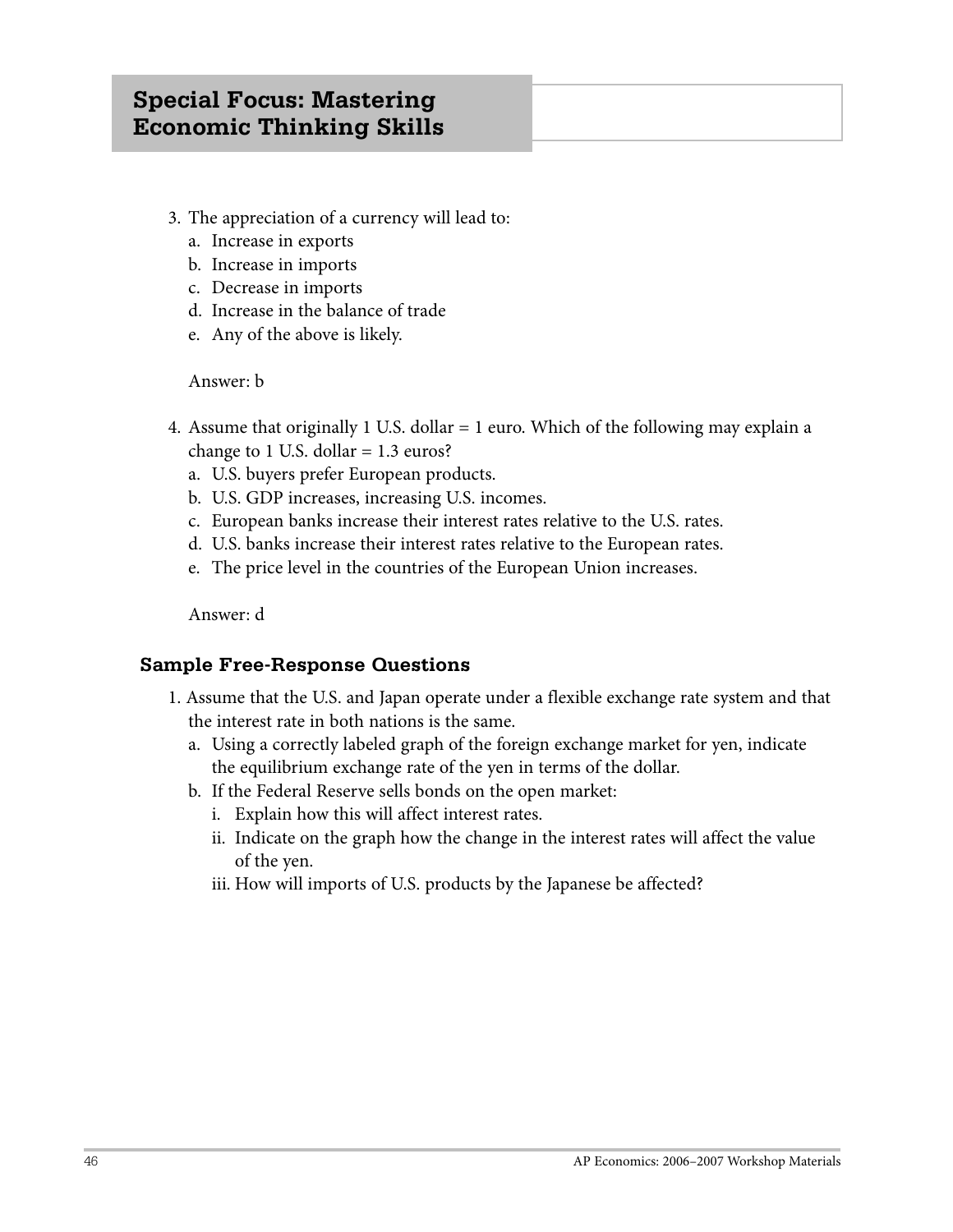## **Scoring Rubric**

7 points maximum, as follows: Graph for parts (a) and  $(b)(ii)$ : 2 points



Part (b)(i): 4 points—If the Federal Reserve sells bonds, the excess reserves in banks will decrease, decreasing the supply of money and increasing interest rates. Japanese investors will want to increase their holdings of U.S. securities. This will lead to an increase in the supply of yen in the foreign exchange market, shifting the supply curve to the right. This will lower the value of the Japanese yen and increase the value of the U.S. dollar.

Part (b)(iii): 1 point—Japanese imports of U.S. products will decrease due to the depreciation of the yen.

- 2. Interest rates in the countries of the European Union have not risen, but interest rates in the U.S. have risen and are now higher than the rates in the EU.
	- a. Explain the change in the international value of the dollar.
	- b. Explain the change in the international value of the euro.
	- c. Explain the effect on the U.S. exports to the member countries of the European Union.
	- d. Explain the effect on the European Union exports to the U.S.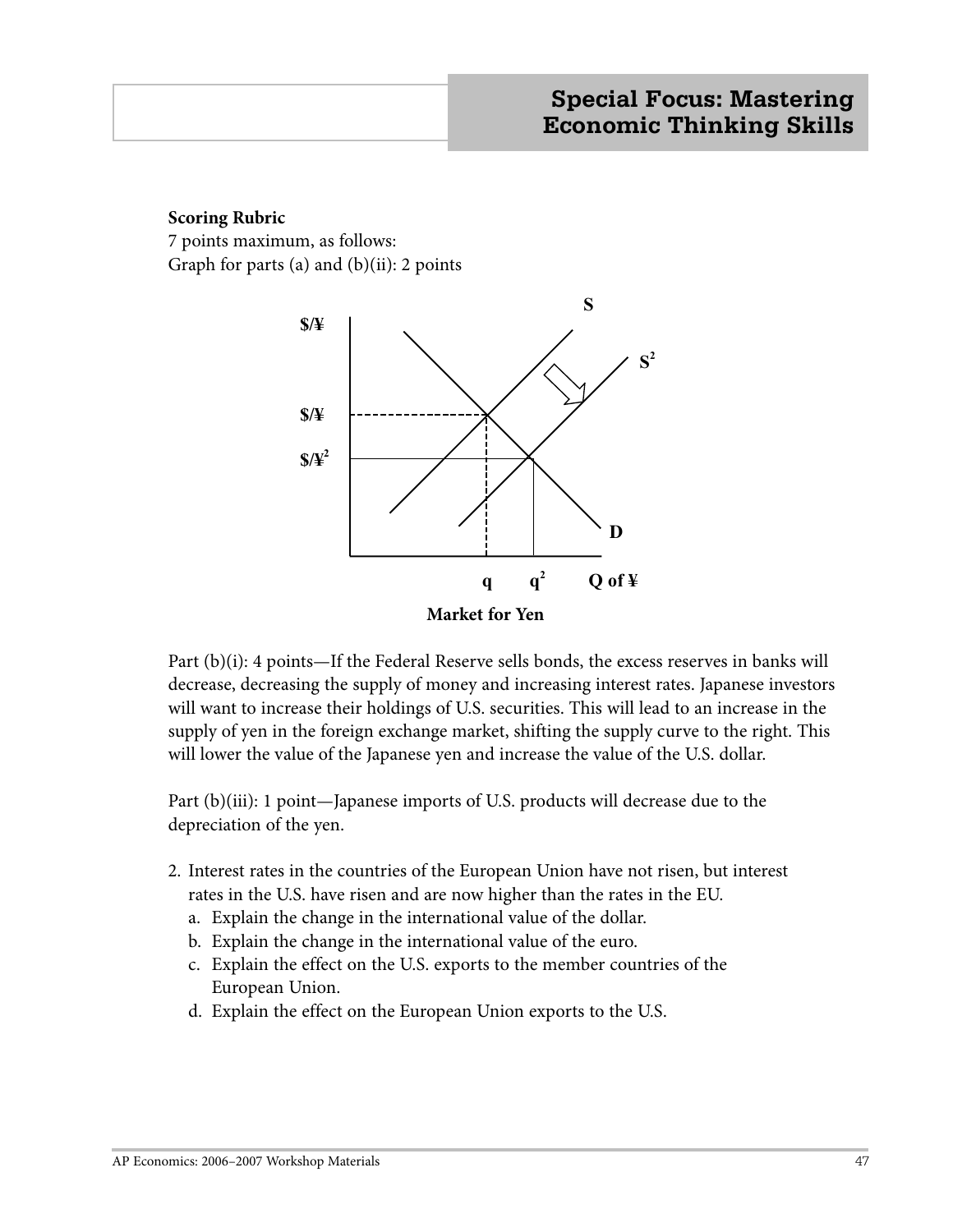## **Scoring Rubric**

8 points maximum: Answers to parts (a) through (d) are worth 2 points each

- a. The value of the dollar will appreciate since capital will flow into the U.S. to earn the higher interest rate returns. Those people in the European Union wanting to invest in the U.S. will demand dollars and supply euros to the foreign exchange market.
- b. The value of the euro will depreciate since funds will flow from the member countries in search of better returns on their investment. Those people in the European Union wanting to invest in the U.S. will demand dollars and supply euros to the foreign exchange market.
- c. Exports from the U.S. will now be more expensive since citizens in the member countries will need to give up more euros to get a dollar for an export good. Exports from the U.S. will decline.
- d. Exports from the European Union are really U.S. imports. We must give up fewer dollars to obtain euros to buy their goods. Exports coming from the European Union will increase; U.S. imports will rise.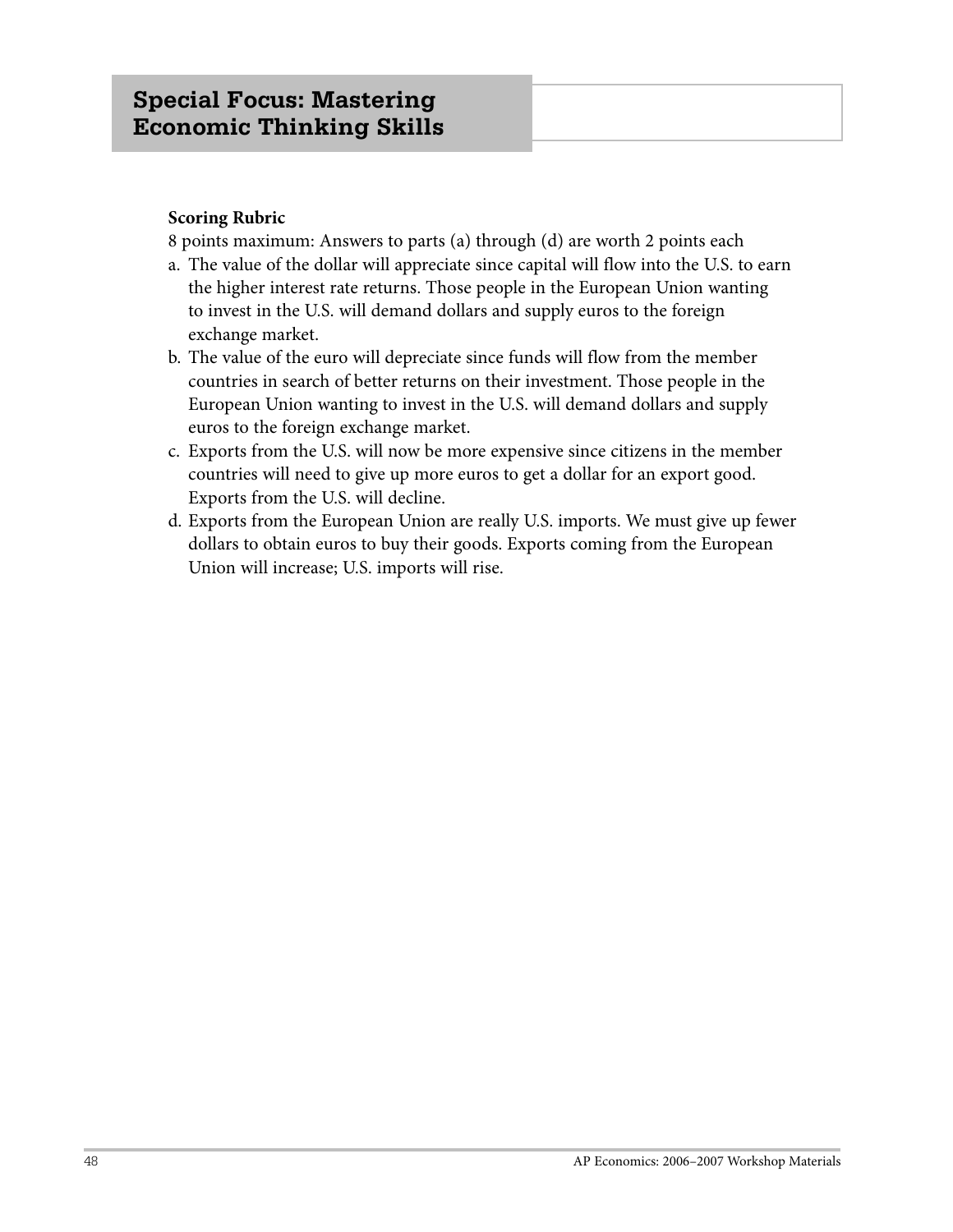# **The Short-Run and Long-Run Phillips Curves**

Sue Weaver Ramona High School Ramona, California and Peggy Pride St. Louis University High School St. Louis, Missouri

> Two important economic goals are low inflation with price stability and high employment. Are these goals compatible? Are they contrary? Beginning with the initial work by A. W. Phillips, the macroeconomic theory known as the Phillips curve has evolved to explain how these two goals of economic activity operate together.

## **Short-Run Phillips Curve**

- 1. Under normal conditions, there is a short-run trade-off between unemployment and inflation, and the Phillips curve shows this trade-off.
- 2. The Phillips curve demonstrates an inverse relationship between inflation and unemployment. **In the short run**, changes in aggregate demand are movements along the short-run aggregate supply curve:

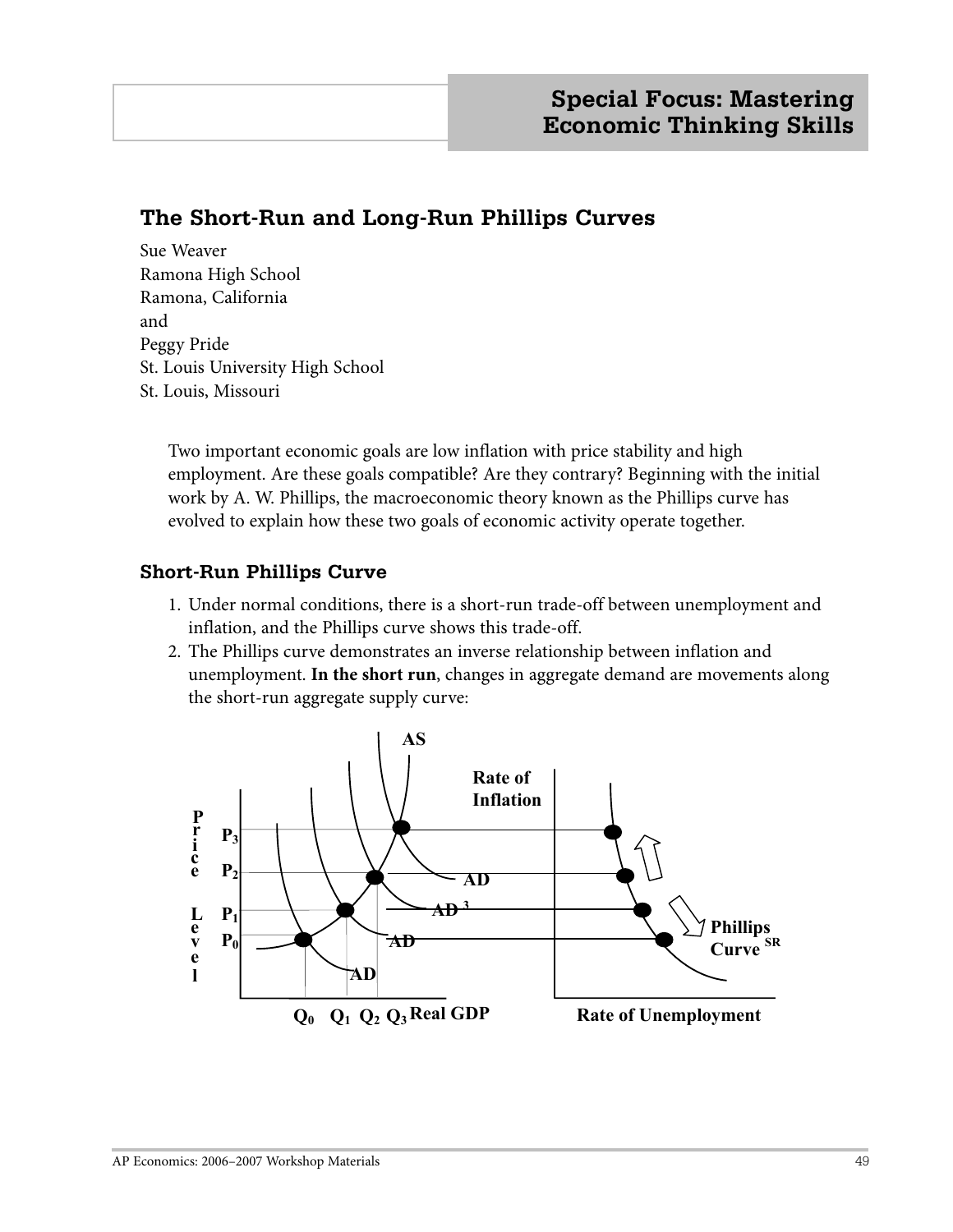- 3. Expansionary fiscal policies will increase aggregate demand, causing unemployment to fall and price levels to rise. Contractionary fiscal policies will cause aggregate demand to decrease, causing price levels to fall and unemployment to rise.
	- a. As AD increases, both the price level and the real GDP increase.
	- b. The real GDP and the unemployment rate are inversely related, so the opportunity cost of reducing unemployment is higher inflation, and the opportunity cost of reducing inflation is higher unemployment.
	- c. In the short run, changes in AD are movements along the short-run aggregate supply curve.
	- d. If aggregate demand moves upward, the price level rises and the real GDP rises. This is reflected as a new point on the short-run Phillips curve showing a higher rate of inflation and higher unemployment. There will be a movement **up** the Phillips curve.
	- e. If AD moves down, the price level falls and the real GDP falls. This is reflected as a new point on the short-run Phillips curve showing a lower rate of inflation and lower unemployment. Movement will be **down** the Phillips curve.
- 4. Given AS, high rates of inflation should be accompanied by low rates of unemployment. This is the work of A. W. Phillips, who looked at data for the 1960s, which reinforced his Phillips curve idea.
- 5. In the last 25 years, there has been a changing interpretation of the short-run Phillips curve.
	- a. Most economists today accept the idea of a short-run trade-off, perhaps lasting a few years.
	- b. Many economists believe that adverse supply shocks can cause periods of rising unemployment and rising inflation. Rapid and significant increases in resource prices push AS to the left.
	- c. The OPEC-induced price increases for oil in the 1970s are an example. Agricultural problems, a depreciated dollar, and a rise in wages following the wage-price control of mid-1970s, combined with declining productivity, also contributed to the situation.
- 6. Stagflation was the term defined in the 1970s and early 1980s, which suggested that the Phillips curve shifted to a less desirable position, negating the trade-off between inflation and unemployment. High inflation was matched with high levels of unemployment. The short-run relationship was dispelled.
	- a. In the later 1980s and through the 1990s, the effect of high unemployment and hence smaller increases in wages was coupled with foreign competition that held down prices and wages. This seemed to be the demise of stagflation. Deregulation and the decline of OPEC's power pushed the rates back closer to the earlier tradeoff picture. The AS<sup>SR</sup> shifted back to its old position, and the AS<sup>LR</sup> adjusted.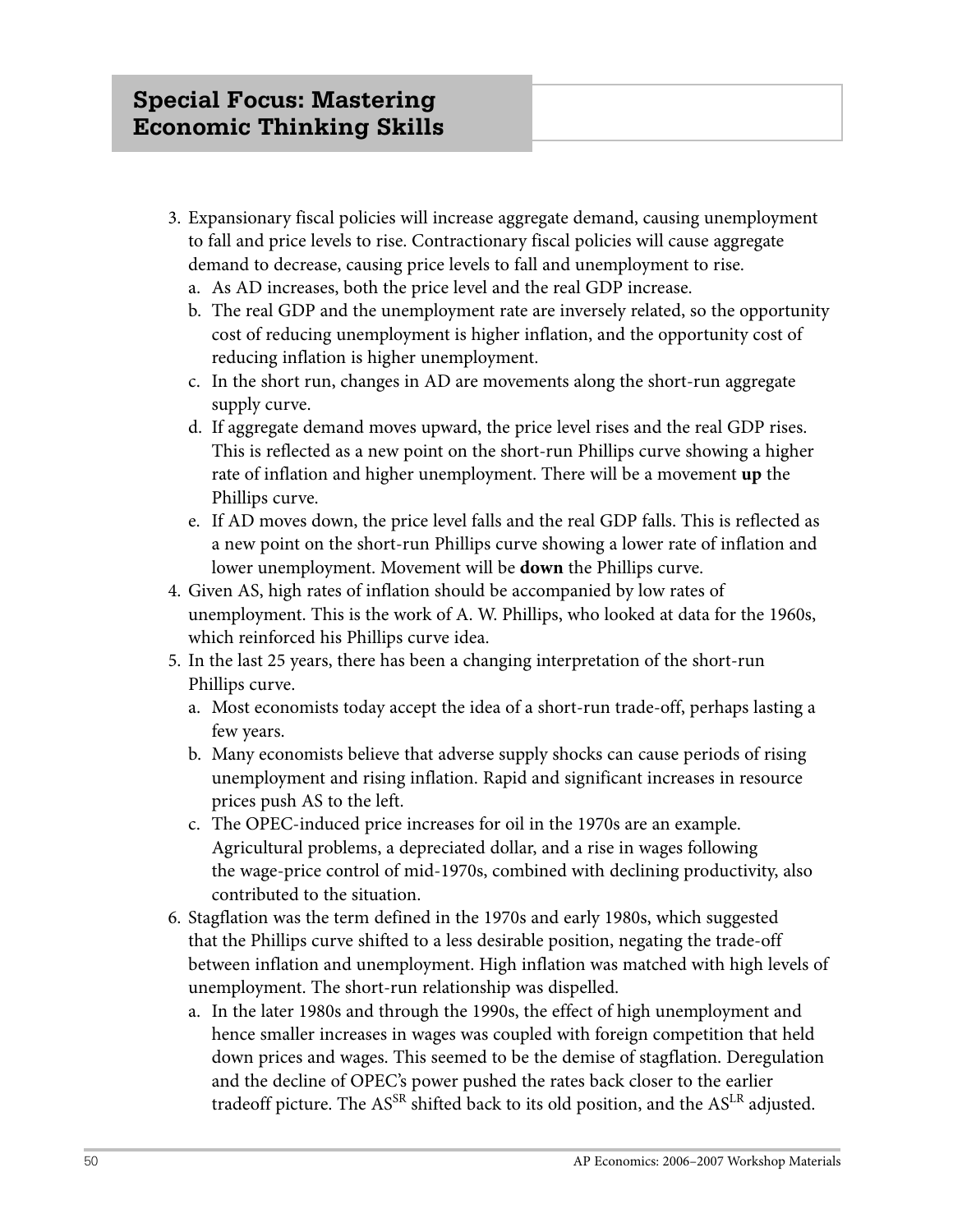b. During the decade of the 1990s, unemployment reached a 30-year low of 3.7 percent, a figure well below what most judge as the "natural rate." Some economists suggest that the surplus budgets of the later 1990s, coupled with gains in productivity, helped the economy to grow at low rates of inflation and higher rates of employment.

## **Long-Run Phillips Curve**

- 1. In the long run, the Phillips curve is vertical at full employment because the actual inflation rate is equal to the expected inflation rate.
- 2. In the long run, the actual price level equals the expected price level, and output is at potential output with unemployment at its natural rate.
- 3. To compensate for a higher-than-expected price level (expansionary gap), labor shortages and dissatisfaction with lower **real** wages will lead to higher wages in the next round of negotiation.
	- a. The AS<sup>SR</sup> curve will shift to the left (due to higher costs), returning the economy to its potential output.
	- b. The higher AD will have no lasting effects since the price level increase is not matched by a decline in employment.
- 4. To compensate for a lower-than-expected price level (recessionary gap), labor surpluses and firms gaining advantage in labor negotiations will force lower wage rates.
	- a. The AS<sup>SR</sup> curve will shift to the right (due to lower costs), returning the economy to its potential output.
	- b. Both the price level and unemployment will fall.
- 5. Following the graph shown below, increases in AD beyond full employment (5 percent) temporarily boost profits, output, and employment  $(a_1 \text{ to } b_1)$ .
- 6. Nominal wages eventually catch up to sustain real wages.
	- a. AS decreases and the price level rises while real GDP falls.
	- b. Profits fall, canceling the short-run effect, with employment returning to its full employment level ( $b_1$  to  $a_2$ ) but at higher inflation.
- 7. The cycle starts again as AD grows, profits grow, and employment rises  $(a_2 \text{ to } b_2)$ .
	- a. Again, in time, nominal wages catch up, and employment returns to its natural rate.
	- b. The reward is a higher inflation rate.
- 8. There is not a stable relationship between unemployment and inflation as shown.
- 9. The long-run Phillips curve is the vertical line through  $a_1$ ,  $a_2$ , and  $a_3$ . Any rate of inflation is consistent with the 5 percent rate of unemployment.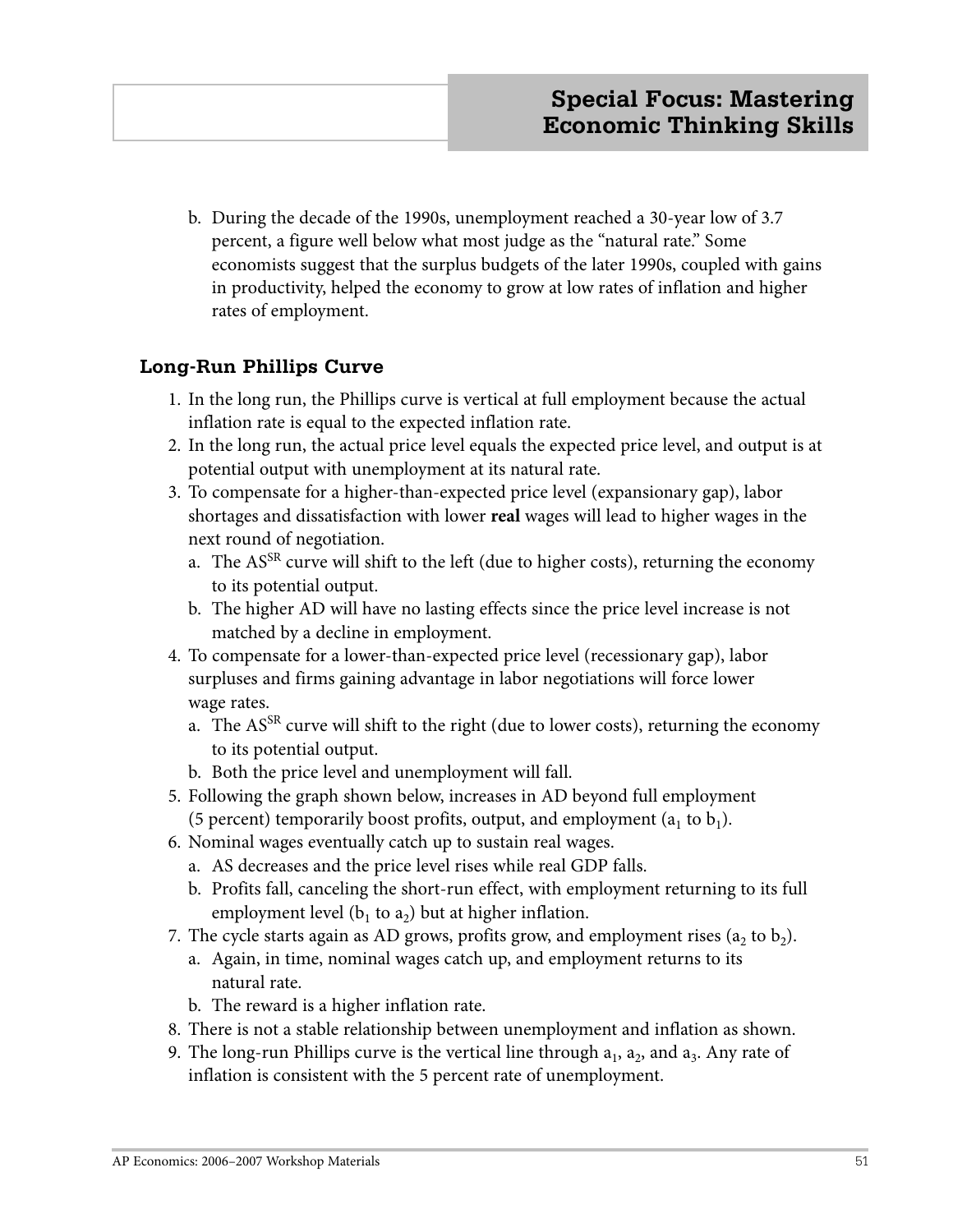10. When there are changes in the natural rate of unemployment, both the short-run and long-run Phillips curves shift.



## **Problem Set: Short- and Long-Run Phillips Curves**

- 1. Draw a correctly labeled graph showing the short-run Phillips curve for Country Z. Label the graph  $PC^{SR}$ .
- 2. Amend the graph to show the effect of an expansionary fiscal policy. Use a label to identify the change. Explain your amendment to the graph.
- 3. Amend the graph to show the effect of a contractionary fiscal policy. Use a label to identify the change. Explain your amendment to the graph.
- 4. Draw a new correctly labeled graph showing the short-run Phillips curve for Country Z. Label the graph  $PC^{SR2}$ .
- 5. Amend the graph to show the effect of an aggregate supply shock. Use a label to identify the change. Explain your amendment to the graph.
- 6. Amend the graph to show the effect of a lower price for oil worldwide. Use a label to identify the change. Explain your amendment to the graph.
- 7. Why is the long-run Phillips curve vertical?
- 8. What causes a long-run Phillips curve to shift?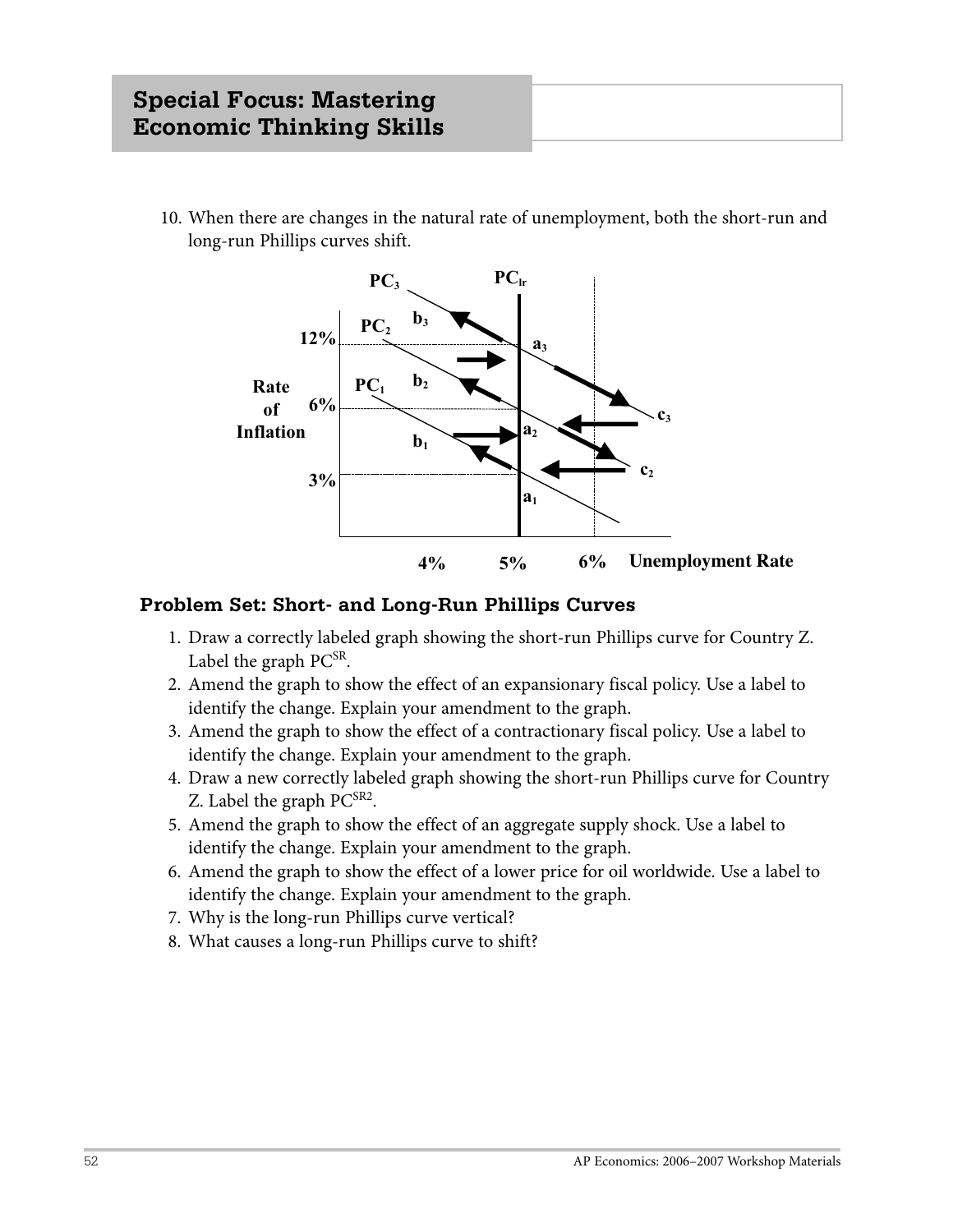## **Problem Set Answer Key**



- 1. Note on the Phillips curve shown on the left, A is the original position before any amendment.
- 2. An expansionary fiscal policy will increase the AD, increasing both the price level and the real GDP. The inflation rate increases while the unemployment rate decreases. This is movement up the Phillips curve, noted by B.
- 3. A contractionary fiscal policy will decrease the AD, decreasing both the price level and the real GDP. The inflation rate decreases while the unemployment rate increases. This is movement down the Phillips curve, noted by C.
- 4. Note on the Phillips curve shown on the right, D is the original position before any amendment.
- 5. An aggregate supply shock will decrease the AS. This causes the price level to rise and the real GDP to fall. The trade-off between unemployment and inflation is still true, but the curve must shift upward to reflect higher rates of unemployment and inflation.
- 6. Lower prices for oil will increase the AS. This causes the price level to decrease and the real GDP to increase. The trade-off between unemployment and inflation is still true, but the curve must shift downward to reflect lower rates of unemployment and inflation.
- 7. In the long run, the Phillips curve is vertical at full employment because the actual inflation rate is equal to the expected inflation rate. In the long run, the actual price level equals the expected price level, and output is at potential output with unemployment at its natural rate.
- 8. The long-run Phillips curve will shift when there are changes in the natural rate of unemployment.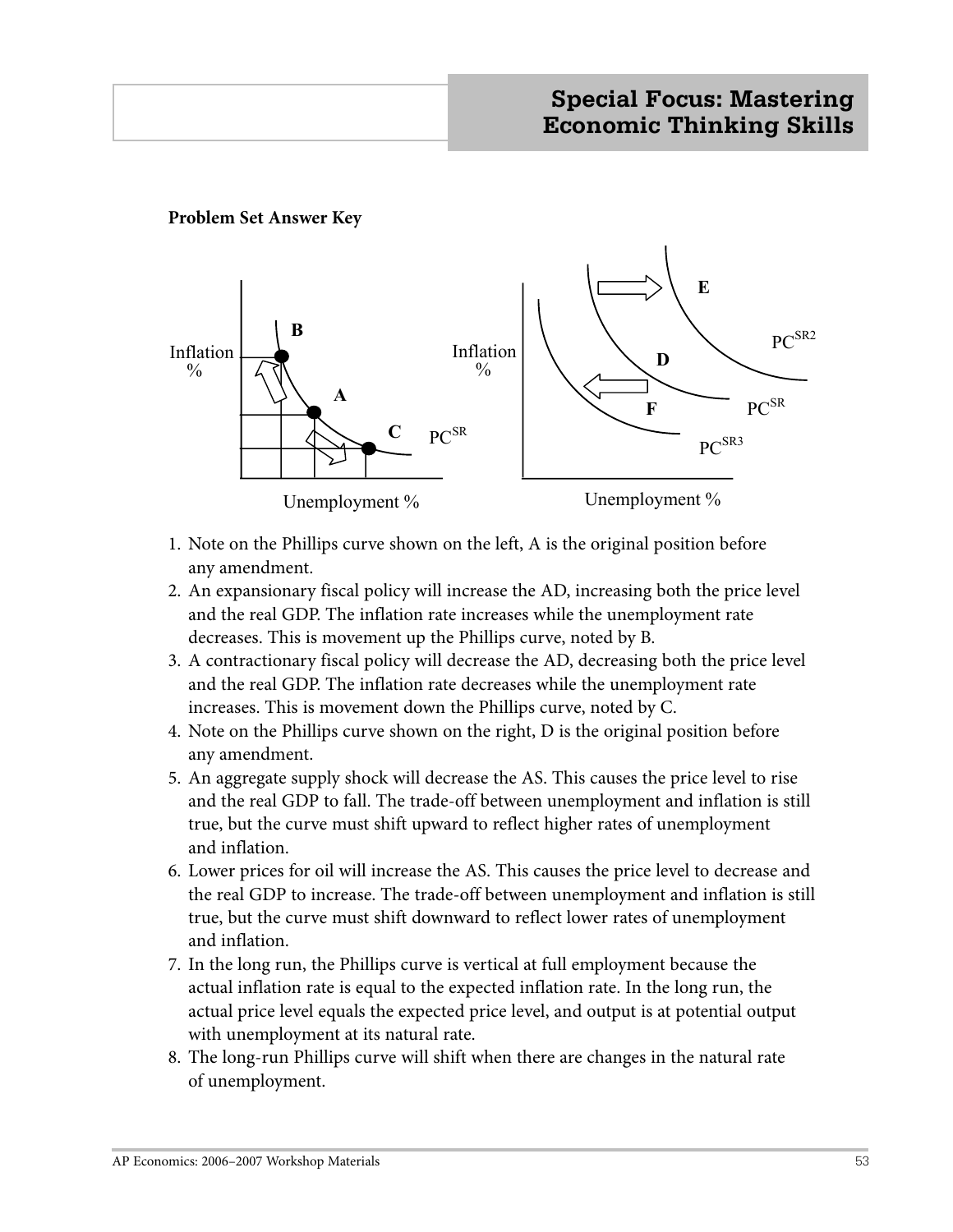## **Sample Multiple-Choice Questions**

- 1. The traditional Phillips curve shows the:
	- a. Direct relationship between the rate of inflation and the unemployment rate
	- b. Inverse relationship between the rate of inflation and the unemployment rate
	- c. Direct relationship between the short-run and the long-run aggregate supply
	- d. Inverse relationship between the short-run and the long-run aggregate supply
	- e. No relationship between the rate of inflation and the unemployment rate

#### Answer: b

- 2. Negative supply shocks will:
	- a. Move the economy along the Phillips curve toward less unemployment
	- b. Move the economy along the Phillips curve toward less inflation
	- c. Shift the Phillips curve to the left
	- d. Shift the Phillips curve to the right
	- e. Not move the Phillips curve at all

#### Answer: c

- 3. A vertical long-run Phillips curve would most likely be associated with:
	- a. A rate of inflation that is zero
	- b. A rate of unemployment that is low
	- c. The natural rate of unemployment
	- d. An aggregate demand increase
	- e. An aggregate demand decrease

## Answer: c

- 4. Given a fixed Phillips curve with stable inflation and unemployment trade-offs, it appears that:
	- a. An expansionary fiscal policy can shift the curve to the right.
	- b. A contractionary fiscal policy can shift the curve to the right.
	- c. Manipulating aggregate demand through fiscal policy has the effect of causing movement along the curve.
	- d. Manipulating aggregate demand through fiscal policy has the effect of shifting the curve.
	- e. Fiscal policy has no effect on the Phillips curve.

#### Answer: c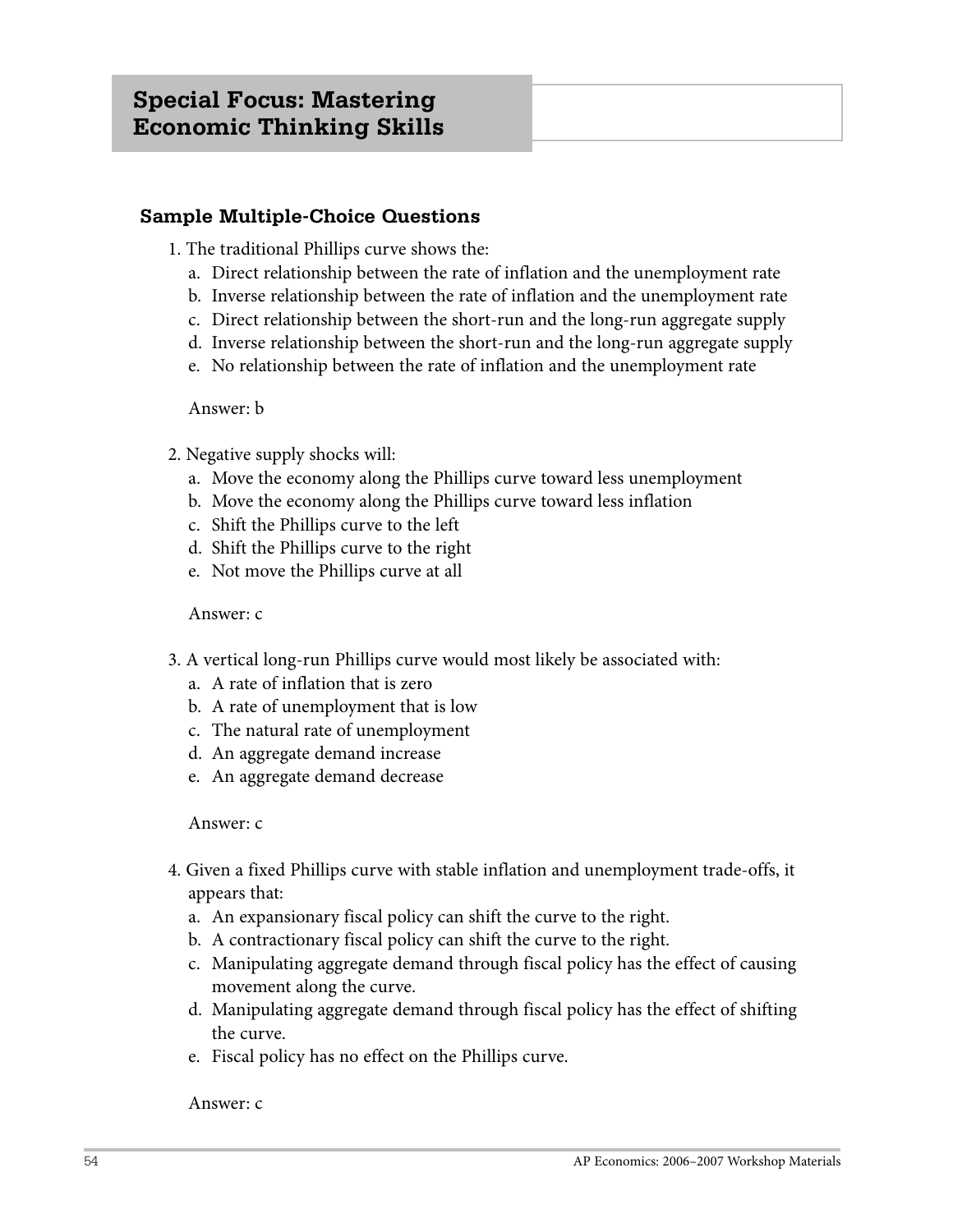- 5. A rightward shift of the short-run Phillips curve suggests that:
	- a. A lower rate of unemployment is associated with each inflation rate.
	- b. The aggregate supply has moved to the left, and the aggregate demand has moved to the right.
	- c. The aggregate supply curve has shifted to the left.
	- d. The aggregate demand curve has shifted to the left.
	- e. The aggregate demand curve has shifted to the right.

Answer: c

## **Sample Free-Response Questions**

Questions 1 and 2 refer to this table:

| Year | <b>Inflation Rate</b> | <b>Unemployment Rate</b> |
|------|-----------------------|--------------------------|
| 2001 | 4%                    | 6%                       |
| 2002 | 6%                    | 5%                       |
| 2003 | 7%                    | 4%                       |

- 1. a. Based on the above data, draw a correctly labeled short-run Phillips curve for Country X. Label the curve PC<sup>SR</sup>.
	- b. Identify how each of the following affects inflation, unemployment, and the short run Phillips curve:
		- i. Increase in taxes
		- ii. Increase in costs of production
	- c. Assume that the natural rate of unemployment in Country X is 5 percent. Draw the long-run Phillips curve on the graph drawn in part (a) and label it  $PC<sup>LR</sup>$ .
	- d. What is the relationship between the rate of inflation and the unemployment rate in the long run?
- 2. a. Draw a correctly labeled graph showing the short-run and long-run Phillips curves for Country X.
	- b. Identify how each of the following affects inflation, unemployment, and the short run Phillips curve:
		- i. Expansionary fiscal policy
		- ii. Drop in the cost of a resource used across the economy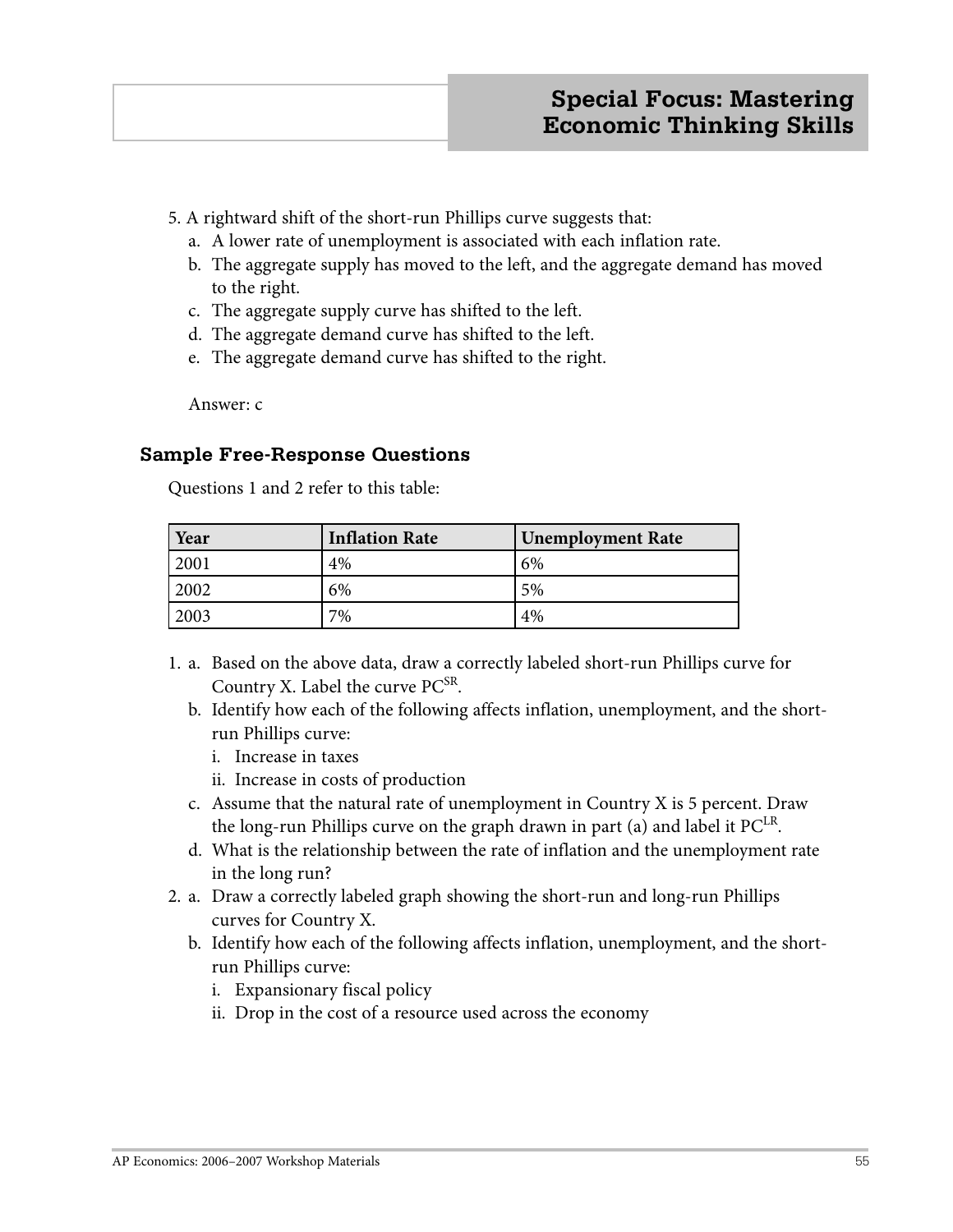#### **Scoring Rubric**

- 1. 8 points maximum
	- a. 2 points

 An accurate Phillips curve, inflation labeled on the vertical axis and unemployment labeled on the horizontal axis, and a downward sloping short-run Phillips curve.



- b. 4 points
	- i. An increase in taxes will shift the aggregate demand curve to the left, which causes the inflation rate to decrease and unemployment to increase. This causes movement down a short-run Phillips curve. Award 1 point for each of the following:
		- **•** Correctly identifying inflation decreases and unemployment rate increases
		- **•** Correctly identifying movement down the short-run Phillips curve
	- ii. An increase in costs of production will cause a leftward shift of the aggregate supply curve, which causes inflation and unemployment to rise. This will cause an outward shift to the right of the short-run Phillips curve. Award 1 point for each of the following:
		- **•** Correctly identifying that inflation increases and unemployment increases
		- **•** Correctly identifying that the Phillips curve shifts to the right
- c. 1 point

 The long-run Phillips curve will be vertical at the 5 percent natural rate of unemployment, as shown above in part (a).

d. 1 point

There is no trade-off between unemployment and inflation in the long run.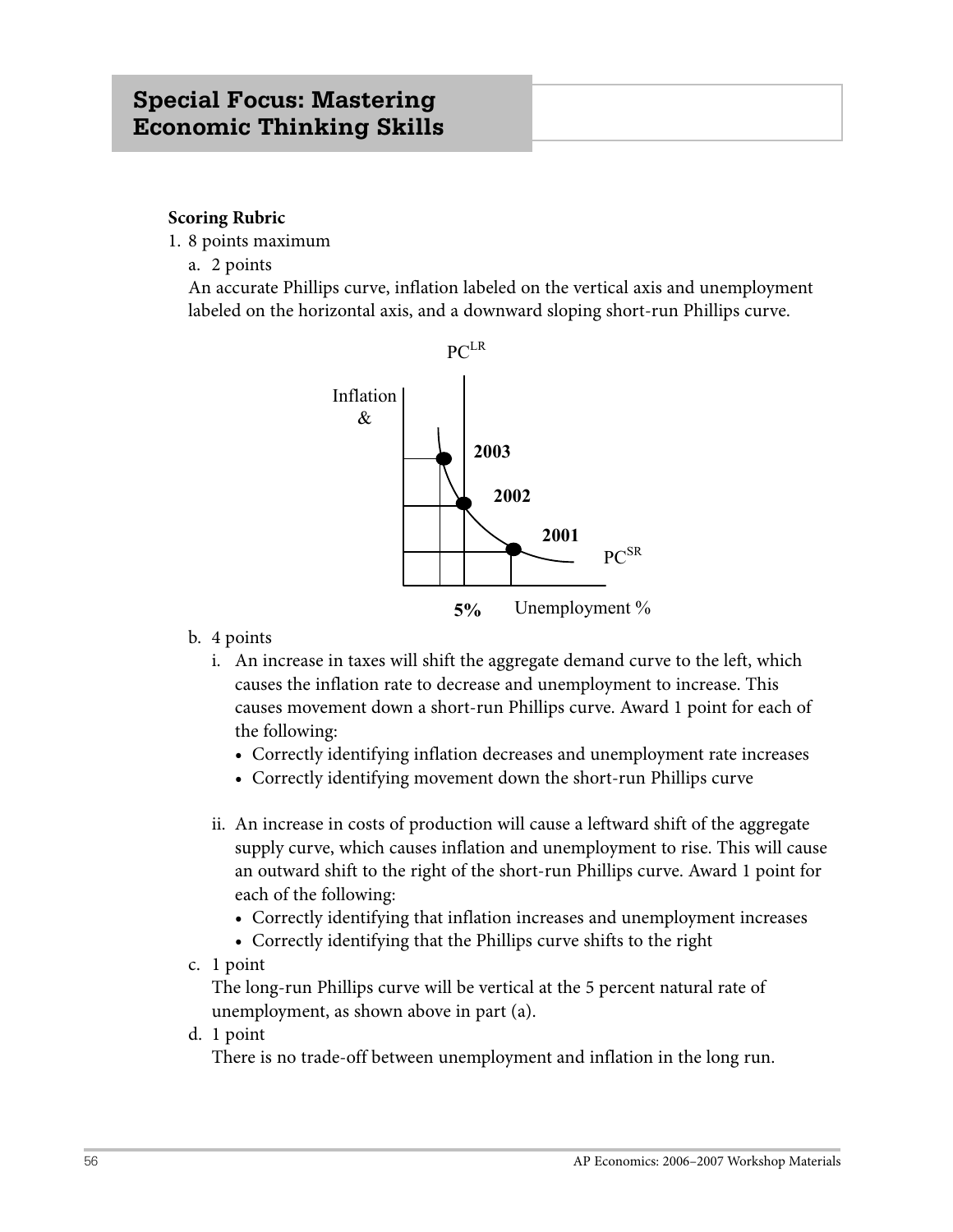2. 7 points maximum



a. 3 points

 An accurate short-run Phillips curve, inflation labeled on the vertical axis and unemployment labeled on the horizontal axis; a downward-sloping short-run Phillips curve; and a vertical long-run Phillips curve with Q at full employment labeled.

- b. 4 points
	- i. An expansionary fiscal policy will shift the aggregate demand curve to the right, which causes the inflation rate to increase and unemployment to decrease. This causes movement up a short-run Phillips curve. Award 1 point for each of the following:
		- **•** Correctly identifying inflation increases and unemployment decreases
		- **•** Correctly identifying movement up the short-run Phillips curve
	- ii. A decrease in costs of production will cause a rightward shift of the aggregate supply curve, which causes inflation and unemployment to fall. This will cause an inward shift to the left of the short-run Phillips curve. Award 1 point for each of the following:
		- **•** Correctly identifying that inflation decreases and unemployment decreases
		- **•** Correctly identifying that the Phillips curve shifts to the left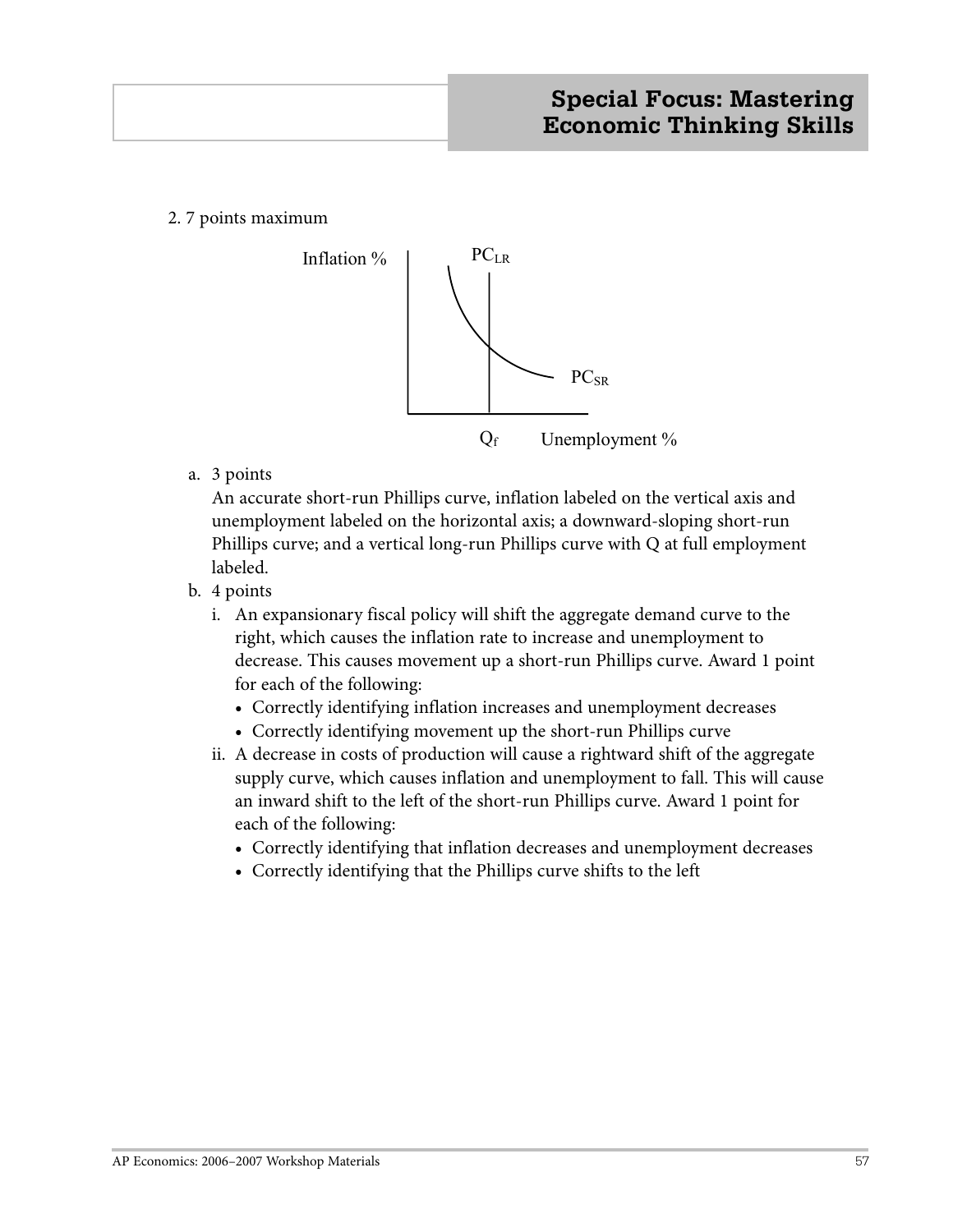# **Contributors**

## **About the Editor**

**Peggy Pride** received both an undergraduate degree in history and economics (1971) and a master's degree in business education (1986) from Southern Illinois University at Edwardsville. She has taught at St. Louis University High School since August of 1981 and currently teaches four sections of AP Microeconomics and Macroeconomics. She was given the Teacher of the Year award by the Global Association of Teachers of Economics in 2005. She has been the Micro Question Leader at the annual Reading for the past four years, served for five years on the AP Economics Development Committee, and is the current content adviser for economics on AP Central. She lives in Swansea, Illinois, with her husband, David. They enjoy spending time with their two sons, who live and work in Chicago and St. Louis. They benefit from traveling to wonderful places worldwide and sharing their experiences with family and friends.

**Eric Dodge** received his bachelor's degree in business administration from the University of Puget Sound and his master's and doctoral degrees in economics from the University of Oregon. While at the University of Oregon he taught both micro and macro principles as well as industrial organization. Since 1995, he has taught at Hanover College, a small, private, liberal arts college in Indiana, where he teaches courses in micro and macro principles, intermediate micro theory, environmental economics, industrial organization, labor economics, applied statistics, and econometrics. He is the author of *5 Steps to a 5: AP Microeconomics/Macroeconomics* (McGraw-Hill, 2005).

**Rae Jean Goodman** earned her Ph.D. in economics from Washington University in St. Louis in 1976. Her areas of expertise in economics include monetary policy and institutions, economic education, and econometrics. She is the director of teaching and learning and a professor of economics, and she has had more than 30 years of teaching and administrative experience at the United States Naval Academy. In addition to faculty workshops and seminars, she initiated the use of teaching portfolios at the Naval Academy and a series of new faculty teaching and learning workshops. She also helped to create the Instructional Development Support Center, a centralized, client-oriented support facility intended to introduce emerging educational technologies and to help faculty integrate appropriate technology into the teaching, learning, and assessment process. She helped revise the third edition of *Advanced Placement Economics* (NCEE) and recently presented a paper at the Lilly Conference on College Teaching at Miami University of Ohio.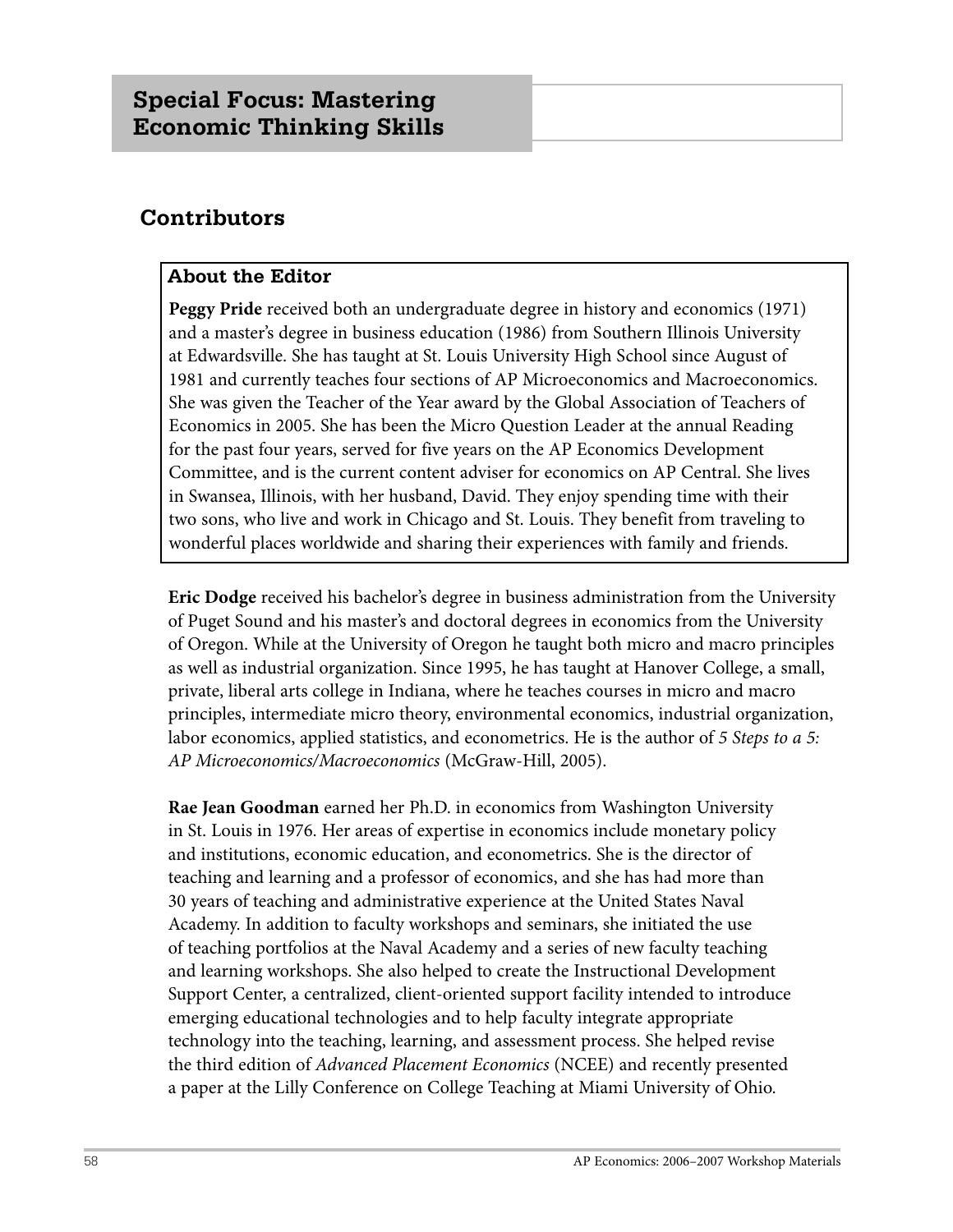**Mary Kohelis** teaches AP Economics and world history at Brooke High School in Wellsburg, West Virginia. She received her B.S. from Ohio State University and her M.S. from Marshall University. Serving as a faculty consultant, she has presented AP Economics workshops for the College Board and the West Virginia Center for Professional Development. In 1990 she was named the Economics Teacher of the Year by the West Virginia Council on Economic Education and the West Virginia Enterprise and Education Foundation and in 2004 she was named the Brooke County Teacher of the Year. She has served as an AP Economics Reader for the past 13 years and also currently serves as a member of the AP Economics Development Committee.

**Margaret Ray** is a professor of economics at the University of Mary Washington. She received her Ph.D. in economics from the University of Tennessee. She has taught economics at both the college and high school level. She is actively involved in AP Economics as a College Board certified consultant, conducting professional development workshops and writing curriculum. She has written questions for the AP Economics Exam and been a Reader and Table Leader at the AP Reading for the past 14 years.

**Pamela M. Schmitt** received her B.S. from Villanova University and her M.A. and Ph.D. in economics from Indiana University. The author of several articles on marginal theory and bargaining games, she has taught at Indiana University and the United States Naval Academy. She has been a Reader and Table Leader for the AP Microeconomics Exam Reading.

**Sue Weaver** is a teacher at Ramona High School in Ramona, California, and at Palomar College. She received her M.A. in economic education from the University of Delaware. She is a consultant for the College Board and the Foundation for Teaching Economics. She has been the San Diego County Economics Teacher of the Year California State Economics Teacher of the Year, and the FTE National Teacher of the Year. She is also the cofounder of the California Association of School Economics Teachers.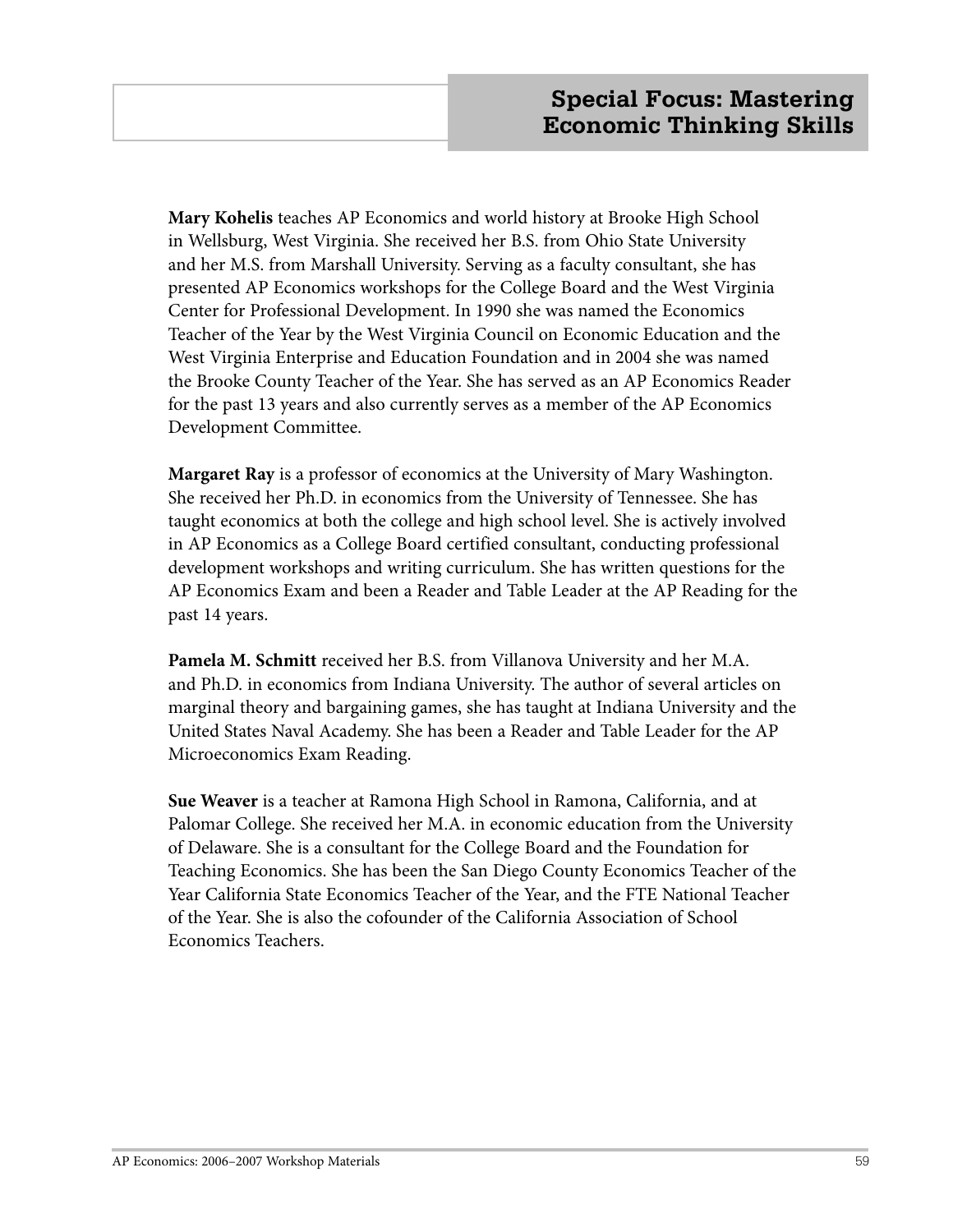# **Contact Us**

# **College Board Regional Offices**

#### **National Office**

Advanced Placement Program 45 Columbus Avenue New York, NY 10023-6992 212 713-8066 Email: ap@collegeboard.org

## **AP Services**

P.O. Box 6671 Princeton, NJ 08541-6671 609 771-7300 877 274-6474 (toll free in the U.S. and Canada) Email: apexams@info.collegeboard.org

#### **AP Canada Office**

1708 Dolphin Avenue, Suite 406 Kelowna, BC, Canada V1Y 9S4 250 861-9050 800 667-4548 (toll free in Canada only) Email: gewonus@ap.ca

#### **AP International Office**

Serving all countries outside the U.S. and Canada 45 Columbus Avenue New York, NY 10023-6992 212 373-8738 Email: apintl@collegeboard.org

#### **Middle States Regional Office**

Serving Delaware, District of Columbia, Maryland, New Jersey, New York, Pennsylvania, Puerto Rico, and the U.S. Virgin Islands 2 Bala Plaza, Suite 900 Bala Cynwyd, PA 19004-1501 866 392-3019 Email: msro@collegeboard.org